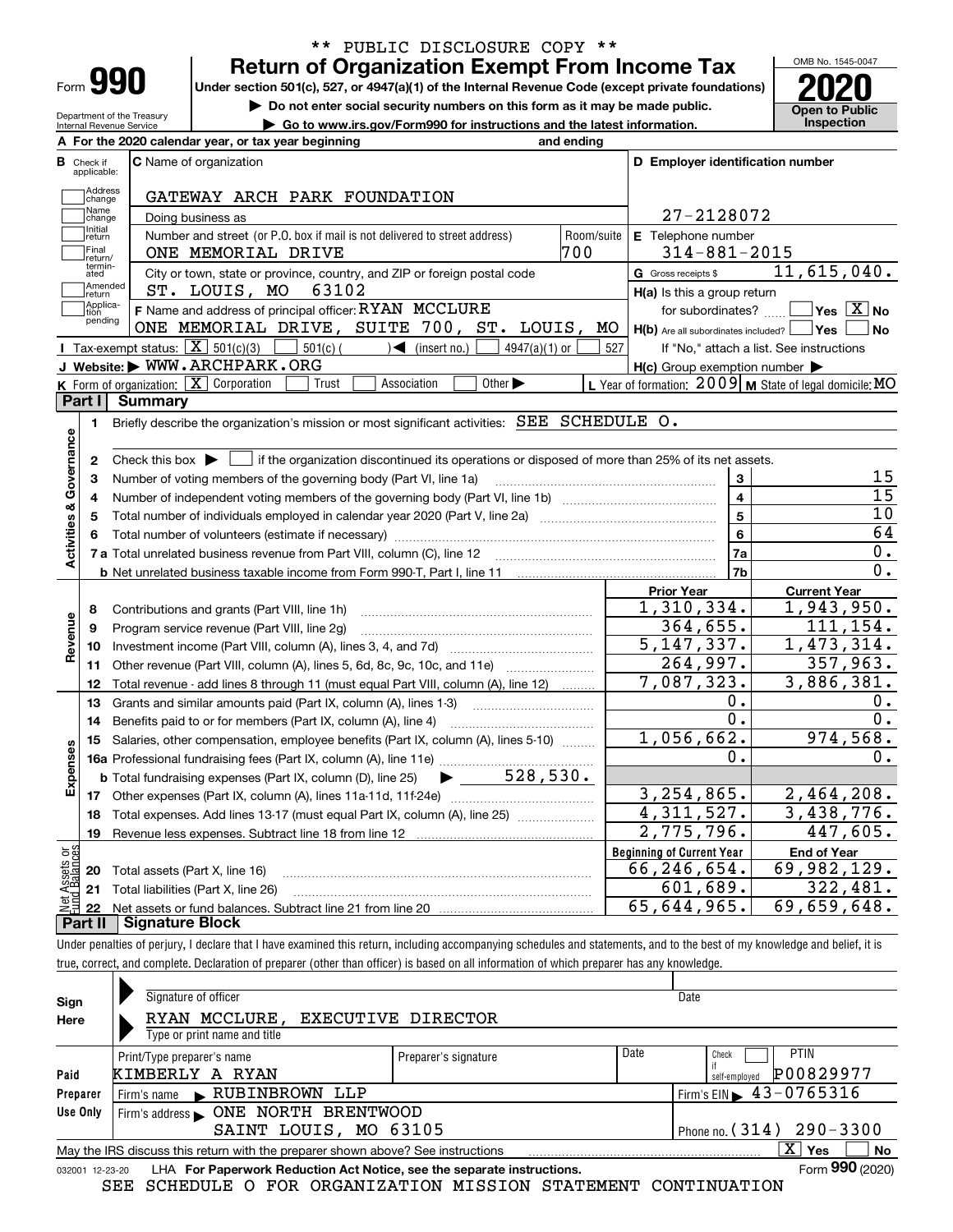| 4d<br>4е     | Other program services (Describe on Schedule O.)<br>(Expenses \$<br>Total program service expenses                                                                                                                                                                                   | including grants of \$<br>2,625,782.                                                                                  | (Revenue \$   | Form 990 (2020)                         |  |  |  |
|--------------|--------------------------------------------------------------------------------------------------------------------------------------------------------------------------------------------------------------------------------------------------------------------------------------|-----------------------------------------------------------------------------------------------------------------------|---------------|-----------------------------------------|--|--|--|
|              |                                                                                                                                                                                                                                                                                      |                                                                                                                       |               |                                         |  |  |  |
|              |                                                                                                                                                                                                                                                                                      |                                                                                                                       |               |                                         |  |  |  |
|              |                                                                                                                                                                                                                                                                                      |                                                                                                                       |               |                                         |  |  |  |
|              |                                                                                                                                                                                                                                                                                      |                                                                                                                       |               |                                         |  |  |  |
|              |                                                                                                                                                                                                                                                                                      |                                                                                                                       |               |                                         |  |  |  |
|              |                                                                                                                                                                                                                                                                                      |                                                                                                                       |               |                                         |  |  |  |
|              |                                                                                                                                                                                                                                                                                      |                                                                                                                       |               |                                         |  |  |  |
|              |                                                                                                                                                                                                                                                                                      | including grants of \$                                                                                                |               |                                         |  |  |  |
| 4с           | $\left(\text{Code:} \right)$ $\left(\text{Expenses $}\right)$                                                                                                                                                                                                                        |                                                                                                                       | ) (Revenue \$ |                                         |  |  |  |
|              |                                                                                                                                                                                                                                                                                      |                                                                                                                       |               |                                         |  |  |  |
|              |                                                                                                                                                                                                                                                                                      |                                                                                                                       |               |                                         |  |  |  |
|              |                                                                                                                                                                                                                                                                                      |                                                                                                                       |               |                                         |  |  |  |
|              |                                                                                                                                                                                                                                                                                      |                                                                                                                       |               |                                         |  |  |  |
|              |                                                                                                                                                                                                                                                                                      |                                                                                                                       |               |                                         |  |  |  |
| 4b           |                                                                                                                                                                                                                                                                                      |                                                                                                                       |               |                                         |  |  |  |
|              |                                                                                                                                                                                                                                                                                      |                                                                                                                       |               |                                         |  |  |  |
|              |                                                                                                                                                                                                                                                                                      |                                                                                                                       |               |                                         |  |  |  |
|              |                                                                                                                                                                                                                                                                                      |                                                                                                                       |               |                                         |  |  |  |
|              |                                                                                                                                                                                                                                                                                      |                                                                                                                       |               |                                         |  |  |  |
|              |                                                                                                                                                                                                                                                                                      |                                                                                                                       |               |                                         |  |  |  |
|              | SEE SCHEDULE O.                                                                                                                                                                                                                                                                      |                                                                                                                       |               |                                         |  |  |  |
| 4a           | revenue, if any, for each program service reported.                                                                                                                                                                                                                                  | $(\text{Code:}\_\_)$ (Expenses \$ $\_\_2$ , 625, 782. including grants of \$ $\_\_$ ) (Revenue \$ $\_\_4$ 469, 117. ) |               |                                         |  |  |  |
| 4            | Describe the organization's program service accomplishments for each of its three largest program services, as measured by expenses.<br>Section 501(c)(3) and 501(c)(4) organizations are required to report the amount of grants and allocations to others, the total expenses, and |                                                                                                                       |               |                                         |  |  |  |
| 3            | If "Yes," describe these changes on Schedule O.                                                                                                                                                                                                                                      |                                                                                                                       |               |                                         |  |  |  |
|              | If "Yes," describe these new services on Schedule O.                                                                                                                                                                                                                                 |                                                                                                                       |               | $\Box$ Yes $[\overline{\mathrm{X}}]$ No |  |  |  |
| $\mathbf{2}$ | prior Form 990 or 990-EZ?                                                                                                                                                                                                                                                            | Did the organization undertake any significant program services during the year which were not listed on the          |               | $\sqrt{}$ Yes $\sqrt{X}$ No             |  |  |  |
|              |                                                                                                                                                                                                                                                                                      |                                                                                                                       |               |                                         |  |  |  |
|              | SEE SCHEDULE O.                                                                                                                                                                                                                                                                      |                                                                                                                       |               |                                         |  |  |  |
| 1.           | Briefly describe the organization's mission:                                                                                                                                                                                                                                         |                                                                                                                       |               | $\overline{\mathbf{X}}$                 |  |  |  |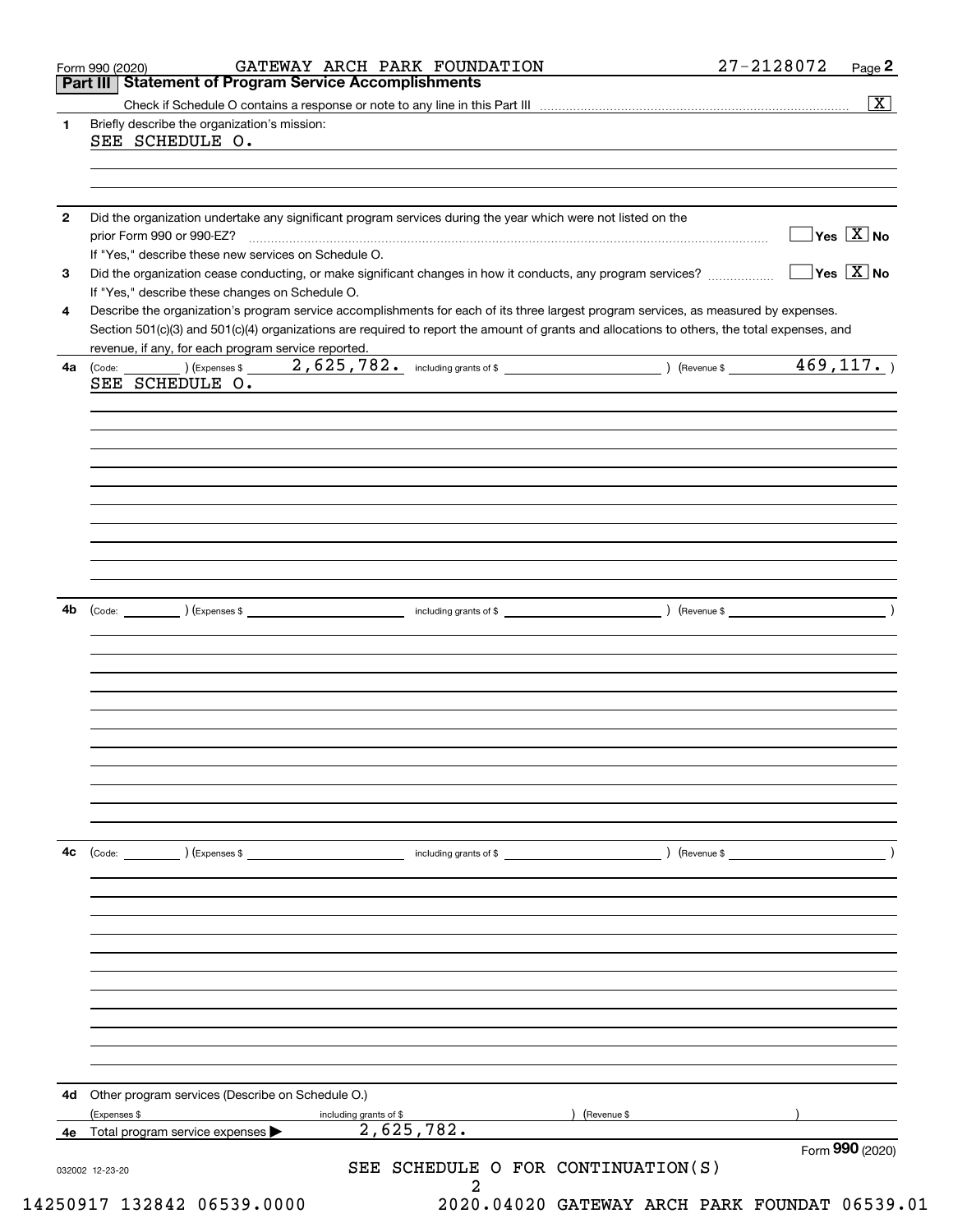|  | Form 990 (2020) |  |
|--|-----------------|--|

Form 990 (2020) GATEWAY ARCH PARK FOUNDATION 27-2128072 <sub>Page</sub> 3<br>**Part IV | Checklist of Required Schedules** 

|     |                                                                                                                                                 |                 | Yes                     | No                |
|-----|-------------------------------------------------------------------------------------------------------------------------------------------------|-----------------|-------------------------|-------------------|
| 1.  | Is the organization described in section $501(c)(3)$ or $4947(a)(1)$ (other than a private foundation)?                                         |                 |                         |                   |
|     |                                                                                                                                                 | 1.              | X                       |                   |
| 2   |                                                                                                                                                 | $\overline{2}$  | $\overline{\mathbf{x}}$ |                   |
| 3   | Did the organization engage in direct or indirect political campaign activities on behalf of or in opposition to candidates for                 |                 |                         | х                 |
|     |                                                                                                                                                 | 3               |                         |                   |
| 4   | Section 501(c)(3) organizations. Did the organization engage in lobbying activities, or have a section 501(h) election in effect                | 4               | X                       |                   |
| 5   | Is the organization a section 501(c)(4), 501(c)(5), or 501(c)(6) organization that receives membership dues, assessments, or                    |                 |                         |                   |
|     |                                                                                                                                                 | 5               |                         | х                 |
| 6   | Did the organization maintain any donor advised funds or any similar funds or accounts for which donors have the right to                       |                 |                         |                   |
|     | provide advice on the distribution or investment of amounts in such funds or accounts? If "Yes," complete Schedule D, Part I                    | 6               |                         | x                 |
| 7   | Did the organization receive or hold a conservation easement, including easements to preserve open space,                                       |                 |                         |                   |
|     |                                                                                                                                                 | $\overline{7}$  |                         | x                 |
| 8   | Did the organization maintain collections of works of art, historical treasures, or other similar assets? If "Yes," complete                    |                 |                         |                   |
|     |                                                                                                                                                 | 8               |                         | x                 |
| 9   | Did the organization report an amount in Part X, line 21, for escrow or custodial account liability, serve as a custodian for                   |                 |                         |                   |
|     | amounts not listed in Part X; or provide credit counseling, debt management, credit repair, or debt negotiation services?                       |                 |                         |                   |
|     |                                                                                                                                                 | 9               |                         | x                 |
| 10  | Did the organization, directly or through a related organization, hold assets in donor-restricted endowments                                    |                 |                         |                   |
|     |                                                                                                                                                 | 10              | Х                       |                   |
| 11  | If the organization's answer to any of the following questions is "Yes," then complete Schedule D, Parts VI, VII, VIII, IX, or X                |                 |                         |                   |
|     | as applicable.<br>a Did the organization report an amount for land, buildings, and equipment in Part X, line 10? If "Yes," complete Schedule D, |                 |                         |                   |
|     |                                                                                                                                                 | 11a             | X                       |                   |
|     | b Did the organization report an amount for investments - other securities in Part X, line 12, that is 5% or more of its total                  |                 |                         |                   |
|     |                                                                                                                                                 | 11 <sub>b</sub> |                         | x                 |
|     | c Did the organization report an amount for investments - program related in Part X, line 13, that is 5% or more of its total                   |                 |                         |                   |
|     |                                                                                                                                                 | 11c             |                         | x                 |
|     | d Did the organization report an amount for other assets in Part X, line 15, that is 5% or more of its total assets reported in                 |                 |                         |                   |
|     |                                                                                                                                                 | 11d             |                         | x                 |
|     | e Did the organization report an amount for other liabilities in Part X, line 25? If "Yes," complete Schedule D, Part X                         | 11e             | $\mathbf X$             |                   |
|     | Did the organization's separate or consolidated financial statements for the tax year include a footnote that addresses                         |                 |                         |                   |
|     | the organization's liability for uncertain tax positions under FIN 48 (ASC 740)? If "Yes," complete Schedule D, Part X                          | 11f             |                         | x                 |
|     | 12a Did the organization obtain separate, independent audited financial statements for the tax year? If "Yes," complete                         |                 | Х                       |                   |
|     | b Was the organization included in consolidated, independent audited financial statements for the tax year?                                     | 12a             |                         |                   |
|     |                                                                                                                                                 |                 |                         |                   |
| 13  | If "Yes," and if the organization answered "No" to line 12a, then completing Schedule D, Parts XI and XII is optional                           | 12b<br>13       |                         | Δ,<br>$\mathbf X$ |
| 14a | Did the organization maintain an office, employees, or agents outside of the United States?                                                     | 14a             |                         | X                 |
|     | <b>b</b> Did the organization have aggregate revenues or expenses of more than \$10,000 from grantmaking, fundraising, business,                |                 |                         |                   |
|     | investment, and program service activities outside the United States, or aggregate foreign investments valued at \$100,000                      |                 |                         |                   |
|     |                                                                                                                                                 | 14b             |                         | x                 |
| 15  | Did the organization report on Part IX, column (A), line 3, more than \$5,000 of grants or other assistance to or for any                       |                 |                         |                   |
|     |                                                                                                                                                 | 15              |                         | x                 |
| 16  | Did the organization report on Part IX, column (A), line 3, more than \$5,000 of aggregate grants or other assistance to                        |                 |                         |                   |
|     |                                                                                                                                                 | 16              |                         | x                 |
| 17  | Did the organization report a total of more than \$15,000 of expenses for professional fundraising services on Part IX,                         |                 |                         |                   |
|     |                                                                                                                                                 | 17              |                         | x                 |
| 18  | Did the organization report more than \$15,000 total of fundraising event gross income and contributions on Part VIII, lines                    | 18              |                         | x                 |
| 19  | Did the organization report more than \$15,000 of gross income from gaming activities on Part VIII, line 9a? If "Yes."                          |                 |                         |                   |
|     |                                                                                                                                                 | 19              |                         | X                 |
|     |                                                                                                                                                 | 20a             |                         | $\mathbf X$       |
|     | b If "Yes" to line 20a, did the organization attach a copy of its audited financial statements to this return?                                  | 20 <sub>b</sub> |                         |                   |
| 21  | Did the organization report more than \$5,000 of grants or other assistance to any domestic organization or                                     |                 |                         |                   |
|     |                                                                                                                                                 | 21              |                         | x                 |
|     | 032003 12-23-20                                                                                                                                 |                 |                         | Form 990 (2020)   |

032003 12-23-20

3 14250917 132842 06539.0000 2020.04020 GATEWAY ARCH PARK FOUNDAT 06539.01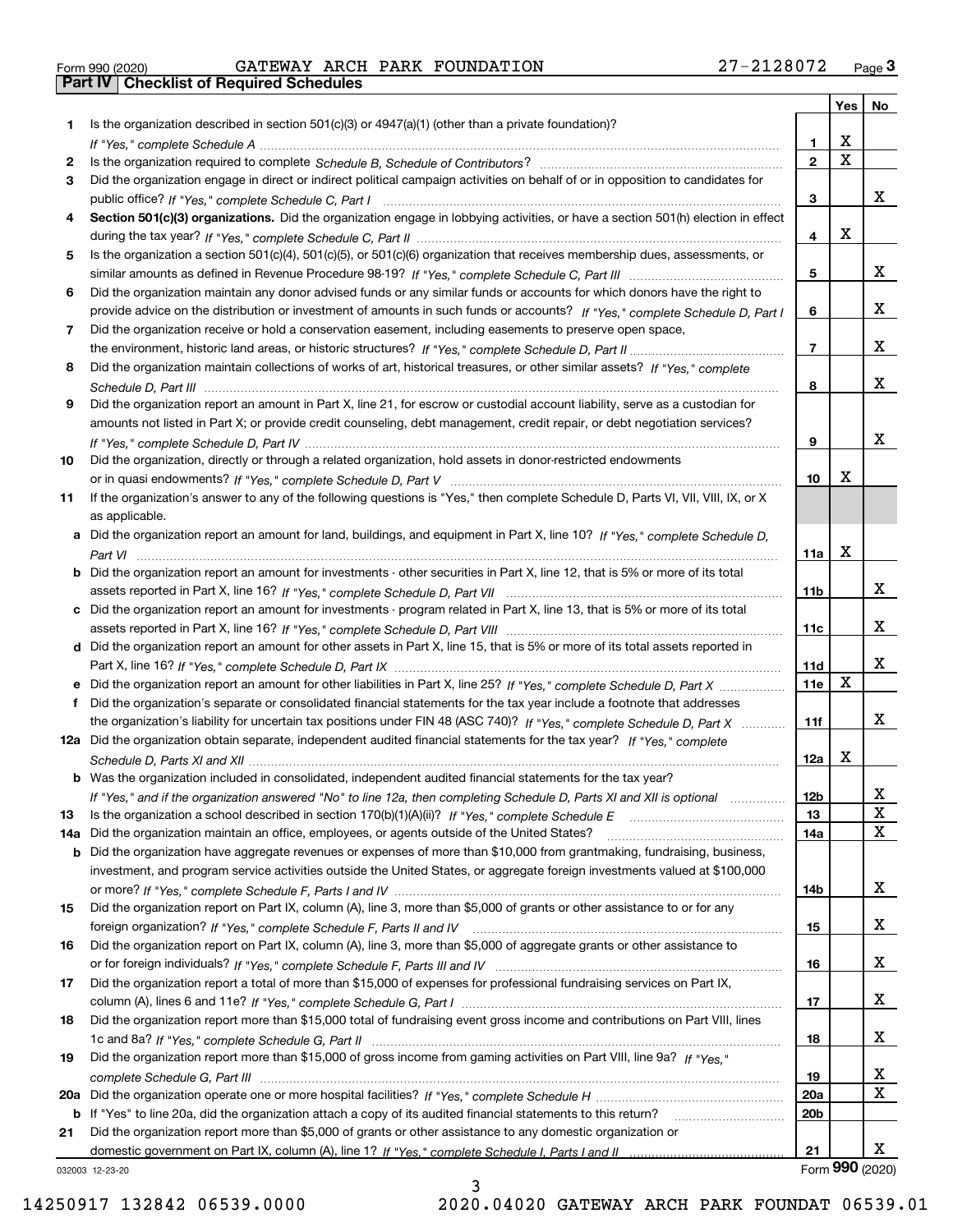|  | Form 990 (2020) |
|--|-----------------|
|  |                 |

Form 990 (2020) GATEWAY ARCH PARK FOUNDATION 27-2128072 <sub>Page</sub> 4<br>**Part IV | Checklist of Required Schedules** <sub>(continued)</sub>

*(continued)*

|               |                                                                                                                                    |                 | Yes | No.             |
|---------------|------------------------------------------------------------------------------------------------------------------------------------|-----------------|-----|-----------------|
| 22            | Did the organization report more than \$5,000 of grants or other assistance to or for domestic individuals on                      |                 |     |                 |
|               |                                                                                                                                    | 22              |     | x               |
| 23            | Did the organization answer "Yes" to Part VII, Section A, line 3, 4, or 5 about compensation of the organization's current         |                 |     |                 |
|               | and former officers, directors, trustees, key employees, and highest compensated employees? If "Yes," complete                     |                 |     |                 |
|               | Schedule J                                                                                                                         | 23              | х   |                 |
|               | 24a Did the organization have a tax-exempt bond issue with an outstanding principal amount of more than \$100,000 as of the        |                 |     |                 |
|               | last day of the year, that was issued after December 31, 2002? If "Yes," answer lines 24b through 24d and complete                 |                 |     |                 |
|               |                                                                                                                                    | 24a             |     | x               |
|               | <b>b</b> Did the organization invest any proceeds of tax-exempt bonds beyond a temporary period exception?                         | 24b             |     |                 |
|               | c Did the organization maintain an escrow account other than a refunding escrow at any time during the year to defease             |                 |     |                 |
|               | any tax-exempt bonds?                                                                                                              | 24c             |     |                 |
|               |                                                                                                                                    | 24d             |     |                 |
|               | 25a Section 501(c)(3), 501(c)(4), and 501(c)(29) organizations. Did the organization engage in an excess benefit                   |                 |     |                 |
|               |                                                                                                                                    | 25a             |     | x               |
|               | b Is the organization aware that it engaged in an excess benefit transaction with a disqualified person in a prior year, and       |                 |     |                 |
|               | that the transaction has not been reported on any of the organization's prior Forms 990 or 990-EZ? If "Yes," complete              |                 |     |                 |
|               |                                                                                                                                    | 25b             |     | х               |
|               | Schedule L. Part I                                                                                                                 |                 |     |                 |
| 26            | Did the organization report any amount on Part X, line 5 or 22, for receivables from or payables to any current                    |                 |     |                 |
|               | or former officer, director, trustee, key employee, creator or founder, substantial contributor, or 35%                            |                 |     | x               |
|               | controlled entity or family member of any of these persons? If "Yes," complete Schedule L, Part II                                 | 26              |     |                 |
| 27            | Did the organization provide a grant or other assistance to any current or former officer, director, trustee, key employee,        |                 |     |                 |
|               | creator or founder, substantial contributor or employee thereof, a grant selection committee member, or to a 35% controlled        |                 |     |                 |
|               | entity (including an employee thereof) or family member of any of these persons? If "Yes," complete Schedule L, Part III           | 27              |     | х               |
| 28            | Was the organization a party to a business transaction with one of the following parties (see Schedule L, Part IV                  |                 |     |                 |
|               | instructions, for applicable filing thresholds, conditions, and exceptions):                                                       |                 |     |                 |
|               | a A current or former officer, director, trustee, key employee, creator or founder, or substantial contributor? If                 |                 |     |                 |
|               |                                                                                                                                    | 28a             |     | х               |
|               |                                                                                                                                    | 28 <sub>b</sub> |     | x               |
|               | c A 35% controlled entity of one or more individuals and/or organizations described in lines 28a or 28b? If                        |                 |     |                 |
|               |                                                                                                                                    | 28c             |     | х               |
| 29            |                                                                                                                                    | 29              |     | X               |
| 30            | Did the organization receive contributions of art, historical treasures, or other similar assets, or qualified conservation        |                 |     |                 |
|               |                                                                                                                                    | 30              |     | х               |
| 31            | Did the organization liquidate, terminate, or dissolve and cease operations? If "Yes," complete Schedule N, Part I                 | 31              |     | x               |
| 32            | Did the organization sell, exchange, dispose of, or transfer more than 25% of its net assets? If "Yes," complete                   |                 |     |                 |
|               | Schedule N. Part II                                                                                                                | 32              |     | х               |
| 33            | Did the organization own 100% of an entity disregarded as separate from the organization under Regulations                         |                 |     |                 |
|               |                                                                                                                                    | 33              |     | x               |
| 34            | Was the organization related to any tax-exempt or taxable entity? If "Yes," complete Schedule R, Part II, III, or IV, and          |                 |     |                 |
|               |                                                                                                                                    | 34              |     | X               |
|               | 35a Did the organization have a controlled entity within the meaning of section 512(b)(13)?                                        | 35a             |     | x               |
|               | <b>b</b> If "Yes" to line 35a, did the organization receive any payment from or engage in any transaction with a controlled entity |                 |     |                 |
|               |                                                                                                                                    | 35b             |     |                 |
| 36            | Section 501(c)(3) organizations. Did the organization make any transfers to an exempt non-charitable related organization?         |                 |     |                 |
|               |                                                                                                                                    | 36              |     | x               |
| 37            | Did the organization conduct more than 5% of its activities through an entity that is not a related organization                   |                 |     |                 |
|               | and that is treated as a partnership for federal income tax purposes? If "Yes," complete Schedule R, Part VI                       | 37              |     | x               |
| 38            | Did the organization complete Schedule O and provide explanations in Schedule O for Part VI, lines 11b and 19?                     |                 |     |                 |
|               | Note: All Form 990 filers are required to complete Schedule O                                                                      | 38              | х   |                 |
| <b>Part V</b> | <b>Statements Regarding Other IRS Filings and Tax Compliance</b>                                                                   |                 |     |                 |
|               | Check if Schedule O contains a response or note to any line in this Part V                                                         |                 |     |                 |
|               |                                                                                                                                    |                 | Yes | No              |
|               | 15<br>1a Enter the number reported in Box 3 of Form 1096. Enter -0- if not applicable<br>1a                                        |                 |     |                 |
|               | 0<br>1b                                                                                                                            |                 |     |                 |
|               | c Did the organization comply with backup withholding rules for reportable payments to vendors and reportable gaming               |                 |     |                 |
|               | (gambling) winnings to prize winners?                                                                                              | 1c              |     |                 |
|               | 032004 12-23-20                                                                                                                    |                 |     | Form 990 (2020) |
|               | 4                                                                                                                                  |                 |     |                 |

14250917 132842 06539.0000 2020.04020 GATEWAY ARCH PARK FOUNDAT 06539.01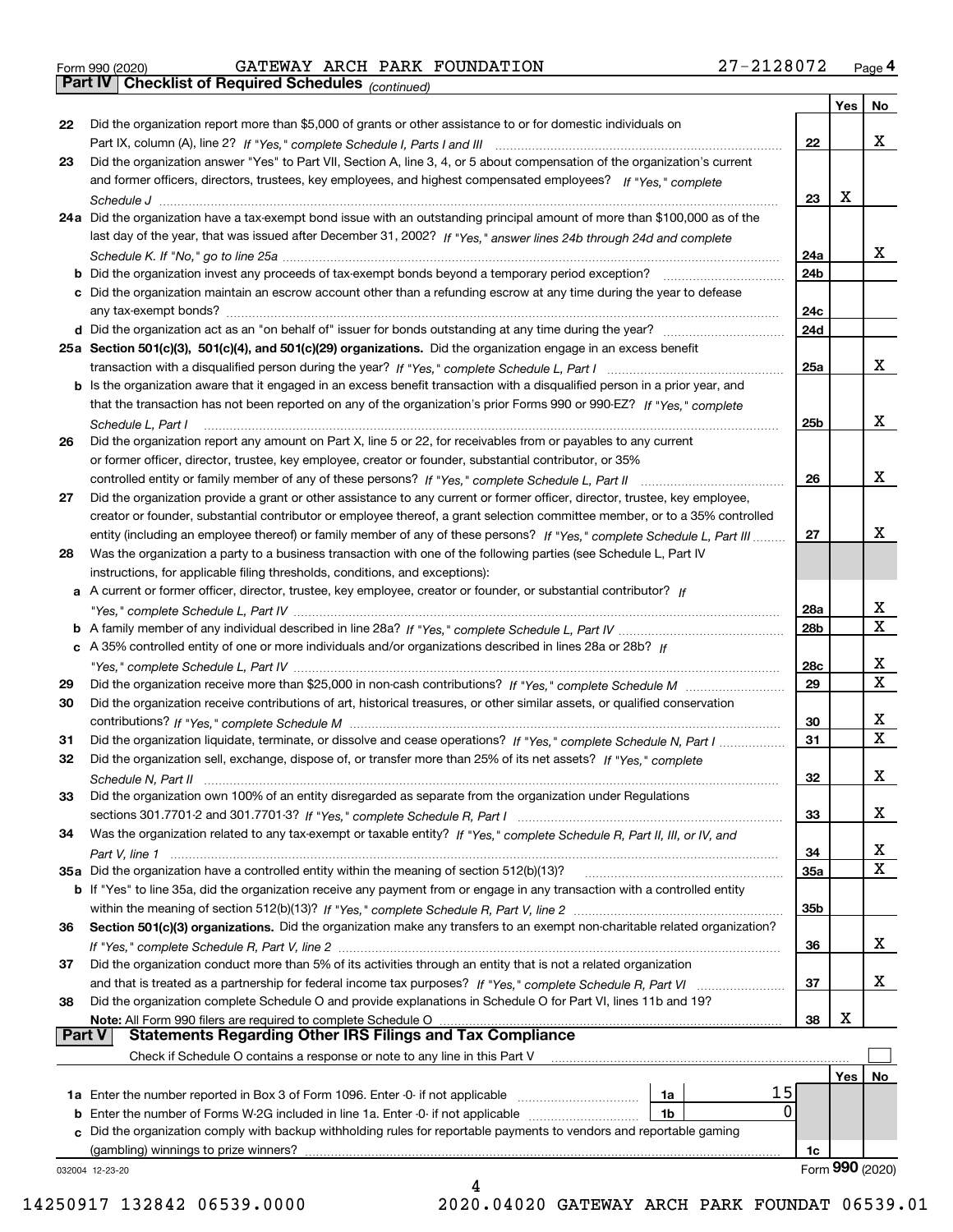|               | 27-2128072<br>GATEWAY ARCH PARK FOUNDATION<br>Form 990 (2020)                                                                                                              |          |     | $_{\text{Page}}$ 5 |
|---------------|----------------------------------------------------------------------------------------------------------------------------------------------------------------------------|----------|-----|--------------------|
| <b>Part V</b> | Statements Regarding Other IRS Filings and Tax Compliance (continued)                                                                                                      |          |     |                    |
|               |                                                                                                                                                                            |          | Yes | No                 |
|               | 2a Enter the number of employees reported on Form W-3, Transmittal of Wage and Tax Statements,                                                                             |          |     |                    |
|               | 10<br>filed for the calendar year ending with or within the year covered by this return<br>2a                                                                              |          |     |                    |
|               |                                                                                                                                                                            | 2b       | х   |                    |
|               |                                                                                                                                                                            |          |     |                    |
|               | 3a Did the organization have unrelated business gross income of \$1,000 or more during the year?                                                                           | 3a       |     | х                  |
|               |                                                                                                                                                                            | 3b       |     |                    |
|               | 4a At any time during the calendar year, did the organization have an interest in, or a signature or other authority over, a                                               |          |     |                    |
|               |                                                                                                                                                                            | 4a       |     | х                  |
|               | <b>b</b> If "Yes," enter the name of the foreign country $\blacktriangleright$                                                                                             |          |     |                    |
|               | See instructions for filing requirements for FinCEN Form 114, Report of Foreign Bank and Financial Accounts (FBAR).                                                        |          |     |                    |
|               |                                                                                                                                                                            | 5a       |     | х                  |
| b             |                                                                                                                                                                            | 5b       |     | X                  |
| c             |                                                                                                                                                                            | 5c       |     |                    |
|               | 6a Does the organization have annual gross receipts that are normally greater than \$100,000, and did the organization solicit                                             |          |     |                    |
|               |                                                                                                                                                                            | 6a       |     | х                  |
|               | <b>b</b> If "Yes," did the organization include with every solicitation an express statement that such contributions or gifts                                              |          |     |                    |
|               | were not tax deductible?                                                                                                                                                   | 6b       |     |                    |
| 7             | Organizations that may receive deductible contributions under section 170(c).                                                                                              |          |     |                    |
| а             | Did the organization receive a payment in excess of \$75 made partly as a contribution and partly for goods and services provided to the payor?                            | 7a       |     | х                  |
|               | <b>b</b> If "Yes," did the organization notify the donor of the value of the goods or services provided?                                                                   | 7b       |     |                    |
|               | c Did the organization sell, exchange, or otherwise dispose of tangible personal property for which it was required                                                        |          |     |                    |
|               |                                                                                                                                                                            | 7c       |     | х                  |
|               | 7d                                                                                                                                                                         |          |     |                    |
|               |                                                                                                                                                                            |          |     | х                  |
| е             | Did the organization receive any funds, directly or indirectly, to pay premiums on a personal benefit contract?                                                            | 7е<br>7f |     | х                  |
| f             | Did the organization, during the year, pay premiums, directly or indirectly, on a personal benefit contract?                                                               |          |     |                    |
| g             | If the organization received a contribution of qualified intellectual property, did the organization file Form 8899 as required?                                           | 7g       |     |                    |
| h.            | If the organization received a contribution of cars, boats, airplanes, or other vehicles, did the organization file a Form 1098-C?                                         | 7h       |     |                    |
| 8             | Sponsoring organizations maintaining donor advised funds. Did a donor advised fund maintained by the                                                                       |          |     |                    |
|               | sponsoring organization have excess business holdings at any time during the year?                                                                                         | 8        |     |                    |
| 9             | Sponsoring organizations maintaining donor advised funds.                                                                                                                  |          |     |                    |
| а             | Did the sponsoring organization make any taxable distributions under section 4966?                                                                                         | 9а       |     |                    |
| b             | Did the sponsoring organization make a distribution to a donor, donor advisor, or related person?                                                                          | 9b       |     |                    |
| 10            | Section 501(c)(7) organizations. Enter:                                                                                                                                    |          |     |                    |
|               | 10a<br>a Initiation fees and capital contributions included on Part VIII, line 12 [111] [11] [11] Initiation fees and capital contributions included on Part VIII, line 12 |          |     |                    |
|               | 10 <sub>b</sub>  <br>Gross receipts, included on Form 990, Part VIII, line 12, for public use of club facilities                                                           |          |     |                    |
| 11            | Section 501(c)(12) organizations. Enter:                                                                                                                                   |          |     |                    |
| a             | 11a                                                                                                                                                                        |          |     |                    |
|               | b Gross income from other sources (Do not net amounts due or paid to other sources against                                                                                 |          |     |                    |
|               | <b>11b</b>                                                                                                                                                                 |          |     |                    |
|               | 12a Section 4947(a)(1) non-exempt charitable trusts. Is the organization filing Form 990 in lieu of Form 1041?                                                             | 12a      |     |                    |
|               | 12b<br><b>b</b> If "Yes," enter the amount of tax-exempt interest received or accrued during the year <i>manument</i>                                                      |          |     |                    |
| 13            | Section 501(c)(29) qualified nonprofit health insurance issuers.                                                                                                           |          |     |                    |
|               | a Is the organization licensed to issue qualified health plans in more than one state?                                                                                     | 13a      |     |                    |
|               | Note: See the instructions for additional information the organization must report on Schedule O.                                                                          |          |     |                    |
|               | <b>b</b> Enter the amount of reserves the organization is required to maintain by the states in which the                                                                  |          |     |                    |
|               | 13b                                                                                                                                                                        |          |     |                    |
|               | 13с                                                                                                                                                                        |          |     |                    |
| 14a           | Did the organization receive any payments for indoor tanning services during the tax year?                                                                                 | 14a      |     | х                  |
|               | <b>b</b> If "Yes," has it filed a Form 720 to report these payments? If "No," provide an explanation on Schedule O                                                         | 14b      |     |                    |
| 15            | Is the organization subject to the section 4960 tax on payment(s) of more than \$1,000,000 in remuneration or                                                              |          |     |                    |
|               |                                                                                                                                                                            | 15       |     | x                  |
|               | If "Yes," see instructions and file Form 4720, Schedule N.                                                                                                                 |          |     |                    |
| 16            | Is the organization an educational institution subject to the section 4968 excise tax on net investment income?                                                            | 16       |     | х                  |
|               | If "Yes," complete Form 4720, Schedule O.                                                                                                                                  |          |     |                    |

Form (2020) **990**

032005 12-23-20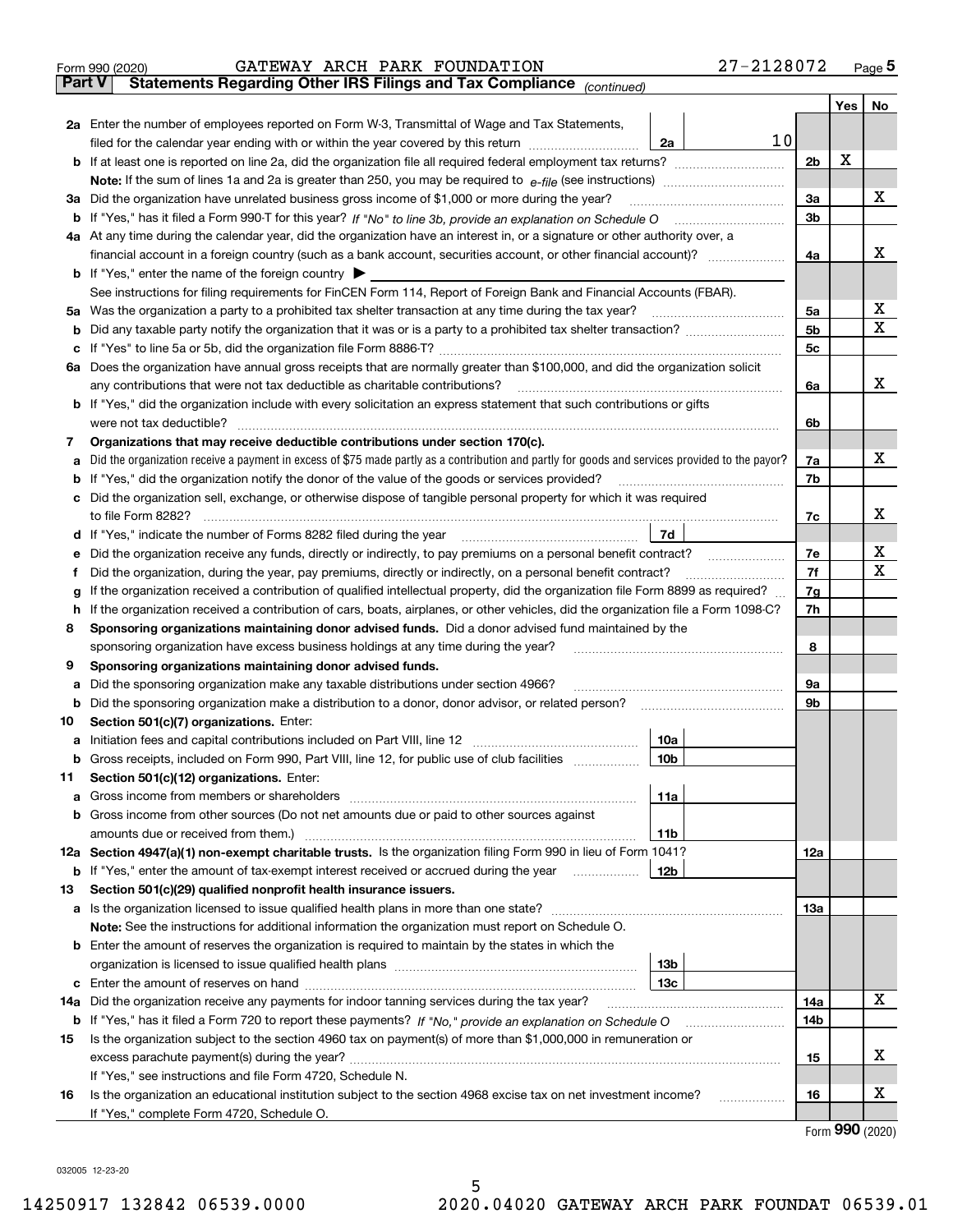|  | Form 990 (2020) |
|--|-----------------|
|  |                 |

GATEWAY ARCH PARK FOUNDATION 27-2128072

*For each "Yes" response to lines 2 through 7b below, and for a "No" response to line 8a, 8b, or 10b below, describe the circumstances, processes, or changes on Schedule O. See instructions.* Form 990 (2020) **CATEWAY ARCH PARK FOUNDATION** 27 – 2128072 Page 6<br>**Part VI Governance, Management, and Disclosure** For each "Yes" response to lines 2 through 7b below, and for a "No" response

|    | <b>1a</b> Enter the number of voting members of the governing body at the end of the tax year                                                                                 | 1a    | 15 |                 | Yes | No                      |
|----|-------------------------------------------------------------------------------------------------------------------------------------------------------------------------------|-------|----|-----------------|-----|-------------------------|
|    | If there are material differences in voting rights among members of the governing body, or if the governing                                                                   |       |    |                 |     |                         |
|    | body delegated broad authority to an executive committee or similar committee, explain on Schedule O.                                                                         |       |    |                 |     |                         |
|    |                                                                                                                                                                               | 1b    | 15 |                 |     |                         |
| 2  | Did any officer, director, trustee, or key employee have a family relationship or a business relationship with any other                                                      |       |    |                 |     |                         |
|    | officer, director, trustee, or key employee?                                                                                                                                  |       |    | $\mathbf{2}$    | X   |                         |
| 3  | Did the organization delegate control over management duties customarily performed by or under the direct supervision                                                         |       |    |                 |     |                         |
|    |                                                                                                                                                                               |       |    | 3               |     | X                       |
| 4  | Did the organization make any significant changes to its governing documents since the prior Form 990 was filed?                                                              |       |    | 4               |     | $\overline{\mathbf{x}}$ |
| 5  |                                                                                                                                                                               |       |    | 5               |     | $\mathbf X$             |
| 6  | Did the organization have members or stockholders?                                                                                                                            |       |    | 6               |     | $\mathbf x$             |
|    | 7a Did the organization have members, stockholders, or other persons who had the power to elect or appoint one or                                                             |       |    |                 |     |                         |
|    |                                                                                                                                                                               |       |    | 7a              |     | x                       |
|    | <b>b</b> Are any governance decisions of the organization reserved to (or subject to approval by) members, stockholders, or                                                   |       |    |                 |     |                         |
|    | persons other than the governing body?                                                                                                                                        |       |    | 7b              |     | х                       |
|    | Did the organization contemporaneously document the meetings held or written actions undertaken during the year by the following:                                             |       |    |                 |     |                         |
| 8  |                                                                                                                                                                               |       |    |                 | X   |                         |
| a  |                                                                                                                                                                               |       |    | 8a              | X   |                         |
|    |                                                                                                                                                                               |       |    | 8b              |     |                         |
| 9  | Is there any officer, director, trustee, or key employee listed in Part VII, Section A, who cannot be reached at the                                                          |       |    |                 |     | х                       |
|    |                                                                                                                                                                               |       |    | 9               |     |                         |
|    | Section B. Policies (This Section B requests information about policies not required by the Internal Revenue Code.)                                                           |       |    |                 |     |                         |
|    |                                                                                                                                                                               |       |    |                 | Yes | No<br>X                 |
|    |                                                                                                                                                                               |       |    | 10a             |     |                         |
|    | <b>b</b> If "Yes," did the organization have written policies and procedures governing the activities of such chapters, affiliates,                                           |       |    |                 |     |                         |
|    |                                                                                                                                                                               |       |    | 10 <sub>b</sub> | X   |                         |
|    | 11a Has the organization provided a complete copy of this Form 990 to all members of its governing body before filing the form?                                               |       |    | 11a             |     |                         |
|    | <b>b</b> Describe in Schedule O the process, if any, used by the organization to review this Form 990.                                                                        |       |    |                 |     |                         |
|    |                                                                                                                                                                               |       |    | 12a             | X   |                         |
| b  |                                                                                                                                                                               |       |    | 12b             | X   |                         |
|    | c Did the organization regularly and consistently monitor and enforce compliance with the policy? If "Yes," describe                                                          |       |    |                 |     |                         |
|    | in Schedule O how this was done manufactured and continuum control of the Schedule O how this was done manufactured and continuum control of the Schedule O how this was done |       |    | 12c             | х   |                         |
| 13 |                                                                                                                                                                               |       |    | 13              | X   |                         |
| 14 | Did the organization have a written document retention and destruction policy? manufactured and the organization have a written document retention and destruction policy?    |       |    | 14              | X   |                         |
| 15 | Did the process for determining compensation of the following persons include a review and approval by independent                                                            |       |    |                 |     |                         |
|    | persons, comparability data, and contemporaneous substantiation of the deliberation and decision?                                                                             |       |    |                 |     |                         |
|    |                                                                                                                                                                               |       |    | 15a             | X   |                         |
|    |                                                                                                                                                                               |       |    | 15 <sub>b</sub> | X   |                         |
|    | If "Yes" to line 15a or 15b, describe the process in Schedule O (see instructions).                                                                                           |       |    |                 |     |                         |
|    | 16a Did the organization invest in, contribute assets to, or participate in a joint venture or similar arrangement with a                                                     |       |    |                 |     |                         |
|    | taxable entity during the year?                                                                                                                                               |       |    | 16a             |     | X                       |
|    | b If "Yes," did the organization follow a written policy or procedure requiring the organization to evaluate its participation                                                |       |    |                 |     |                         |
|    | in joint venture arrangements under applicable federal tax law, and take steps to safeguard the organization's                                                                |       |    |                 |     |                         |
|    | exempt status with respect to such arrangements?                                                                                                                              |       |    | 16b             |     |                         |
|    | <b>Section C. Disclosure</b>                                                                                                                                                  |       |    |                 |     |                         |
| 17 | <b>NONE</b><br>List the states with which a copy of this Form 990 is required to be filed $\blacktriangleright$                                                               |       |    |                 |     |                         |
| 18 | Section 6104 requires an organization to make its Forms 1023 (1024 or 1024-A, if applicable), 990, and 990-T (Section 501(c)(3)s only) available                              |       |    |                 |     |                         |
|    | for public inspection. Indicate how you made these available. Check all that apply.                                                                                           |       |    |                 |     |                         |
|    | $X$ Upon request<br>Own website<br>Another's website<br>Other (explain on Schedule O)                                                                                         |       |    |                 |     |                         |
| 19 | Describe on Schedule O whether (and if so, how) the organization made its governing documents, conflict of interest policy, and financial                                     |       |    |                 |     |                         |
|    | statements available to the public during the tax year.                                                                                                                       |       |    |                 |     |                         |
| 20 | State the name, address, and telephone number of the person who possesses the organization's books and records                                                                |       |    |                 |     |                         |
|    | JANIS COOPER - 314-881-2015                                                                                                                                                   |       |    |                 |     |                         |
|    | ONE SOUTH MEMORIAL DRIVE, SUITE 700, ST. LOUIS,<br>MO                                                                                                                         | 63102 |    |                 |     |                         |
|    |                                                                                                                                                                               |       |    |                 |     | Form 990 (2020)         |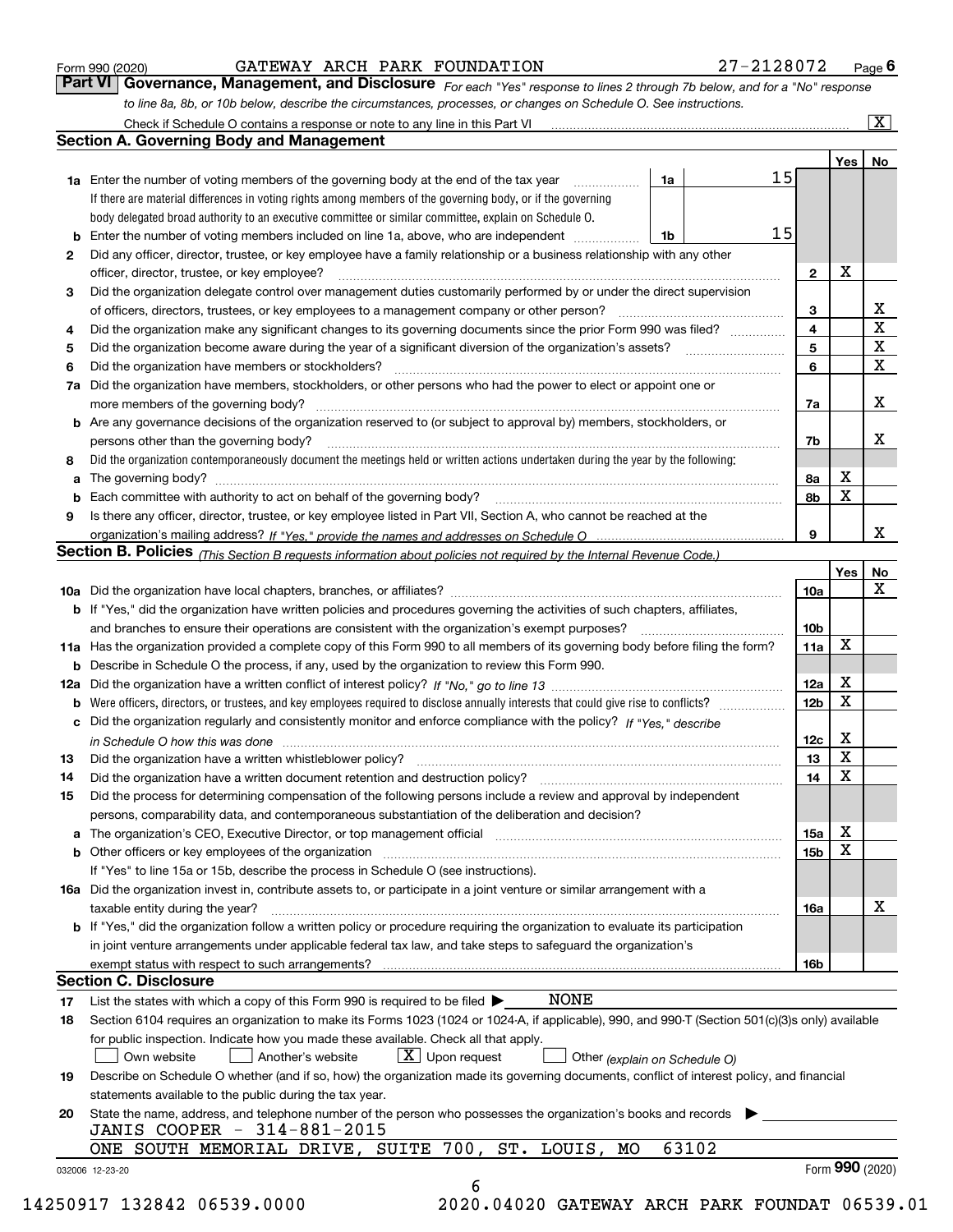$\mathcal{L}^{\text{max}}$ 

## **7Part VII Compensation of Officers, Directors, Trustees, Key Employees, Highest Compensated Employees, and Independent Contractors**

Check if Schedule O contains a response or note to any line in this Part VII

**Section A. Officers, Directors, Trustees, Key Employees, and Highest Compensated Employees**

**1a**  Complete this table for all persons required to be listed. Report compensation for the calendar year ending with or within the organization's tax year. **•** List all of the organization's current officers, directors, trustees (whether individuals or organizations), regardless of amount of compensation.

Enter -0- in columns (D), (E), and (F) if no compensation was paid.

 $\bullet$  List all of the organization's  $\,$ current key employees, if any. See instructions for definition of "key employee."

**•** List the organization's five current highest compensated employees (other than an officer, director, trustee, or key employee) who received reportable compensation (Box 5 of Form W-2 and/or Box 7 of Form 1099-MISC) of more than \$100,000 from the organization and any related organizations.

**•** List all of the organization's former officers, key employees, and highest compensated employees who received more than \$100,000 of reportable compensation from the organization and any related organizations.

**former directors or trustees**  ¥ List all of the organization's that received, in the capacity as a former director or trustee of the organization, more than \$10,000 of reportable compensation from the organization and any related organizations.

See instructions for the order in which to list the persons above.

Check this box if neither the organization nor any related organization compensated any current officer, director, or trustee.  $\mathcal{L}^{\text{max}}$ 

| (A)                                  | (B)                    | (C)                            |                                                                  | (D)     | (E)          | (F)                             |           |                 |                    |                 |
|--------------------------------------|------------------------|--------------------------------|------------------------------------------------------------------|---------|--------------|---------------------------------|-----------|-----------------|--------------------|-----------------|
| Name and title                       | Average                |                                | Position<br>(do not check more than one                          |         |              |                                 |           | Reportable      | Reportable         | Estimated       |
|                                      | hours per              |                                | box, unless person is both an<br>officer and a director/trustee) |         | compensation | compensation                    | amount of |                 |                    |                 |
|                                      | week                   |                                |                                                                  |         |              |                                 |           | from            | from related       | other           |
|                                      | (list any              |                                |                                                                  |         |              |                                 |           | the             | organizations      | compensation    |
|                                      | hours for              |                                |                                                                  |         |              |                                 |           | organization    | (W-2/1099-MISC)    | from the        |
|                                      | related                |                                |                                                                  |         |              |                                 |           | (W-2/1099-MISC) |                    | organization    |
|                                      | organizations<br>below |                                |                                                                  |         |              |                                 |           |                 |                    | and related     |
|                                      | line)                  | Individual trustee or director | Institutional trustee                                            | Officer | Key employee | Highest compensated<br>employee | Former    |                 |                    | organizations   |
| RYAN MCCLURE<br>(1)                  | 40.00                  |                                |                                                                  |         |              |                                 |           |                 |                    |                 |
| EXECUTIVE DIRECTOR                   |                        |                                |                                                                  | X       |              |                                 |           | 177,775.        | $\mathbf 0$ .      | 18,845.         |
| AMANDA GOLDSMITH<br>(2)              | 40.00                  |                                |                                                                  |         |              |                                 |           |                 |                    |                 |
| DIRECTOR OF DEVELOPMENT              |                        |                                |                                                                  |         |              | X                               |           | 108,609.        | $\mathbf 0$ .      | 6,437.          |
| <b>JANIS COOPER</b><br>(3)           | 40.00                  |                                |                                                                  |         |              |                                 |           |                 |                    |                 |
| DIRECTOR OF FND OPERATIONS/SECRETARY |                        |                                |                                                                  | X       |              |                                 |           | 97,144.         | 0.                 | 11,600.         |
| <b>JAMES MANN</b><br>(4)             | 8.00                   |                                |                                                                  |         |              |                                 |           |                 |                    |                 |
| CHAIRMAN                             |                        | X                              |                                                                  | X       |              |                                 |           | 0.              | 0.                 | $0_{.}$         |
| THOMAS C. MELZER<br>(5)              | 6.00                   |                                |                                                                  |         |              |                                 |           |                 |                    |                 |
| VICE CHAIR & TREASURER               |                        | X                              |                                                                  | X       |              |                                 |           | 0.              | 0.                 | $0_{.}$         |
| CAROLYN KINDLE BETZ<br>(6)           | 1.00                   |                                |                                                                  |         |              |                                 |           |                 |                    |                 |
| <b>DIRECTOR</b>                      |                        | X                              |                                                                  |         |              |                                 |           | 0.              | 0.                 | 0.              |
| (7) WILLIAM DEWITT, III              | 1.00                   |                                |                                                                  |         |              |                                 |           |                 |                    |                 |
| <b>DIRECTOR</b>                      |                        | X                              |                                                                  |         |              |                                 |           | 0.              | 0.                 | $0_{.}$         |
| KAMIE ECKERT<br>(8)                  | 1.00                   |                                |                                                                  |         |              |                                 |           |                 |                    |                 |
| DIRECTOR (THRU 12/31)                |                        | X                              |                                                                  |         |              |                                 |           | 0.              | 0.                 | $0_{.}$         |
| (9) LAURA ELLENHORN                  | 1.00                   |                                |                                                                  |         |              |                                 |           |                 |                    |                 |
| <b>DIRECTOR</b>                      |                        | X                              |                                                                  |         |              |                                 |           | 0.              | 0.                 | $0_{.}$         |
| (10) JOHN H. FERRING                 | 1.00                   |                                |                                                                  |         |              |                                 |           |                 |                    |                 |
| <b>DIRECTOR</b>                      |                        | X                              |                                                                  |         |              |                                 |           | 0.              | 0.                 | $0_{.}$         |
| (11) KATIE FISCHER                   | 1.00                   |                                |                                                                  |         |              |                                 |           |                 |                    |                 |
| <b>DIRECTOR</b>                      |                        | X                              |                                                                  |         |              |                                 |           | 0.              | 0.                 | $0_{.}$         |
| (12) DR. FLINT FOWLER                | 1.00                   |                                |                                                                  |         |              |                                 |           |                 |                    |                 |
| <b>DIRECTOR</b>                      |                        | X                              |                                                                  |         |              |                                 |           | 0.              | 0.                 | 0.              |
| (13) ANN CUIELLETTE MARR             | 1.00                   |                                |                                                                  |         |              |                                 |           |                 |                    |                 |
| <b>DIRECTOR</b>                      |                        | X                              |                                                                  |         |              |                                 |           | 0.              | 0.                 | 0.              |
| (14) SUSAN B. MCCOLLUM               | 1.00                   |                                |                                                                  |         |              |                                 |           |                 |                    |                 |
| <b>DIRECTOR</b>                      |                        | X                              |                                                                  |         |              |                                 |           | 0.              | 0.                 | $0_{.}$         |
| (15) ANDREW TAYLOR                   | 1.00                   |                                |                                                                  |         |              |                                 |           |                 |                    |                 |
| DIRECTOR (THRU 12/31)                |                        | $\mathbf X$                    |                                                                  |         |              |                                 |           | $\mathbf 0$ .   | $\mathbf 0$ .      | 0.              |
| (16) ALBERT J. MITCHELL              | 1.00                   |                                |                                                                  |         |              |                                 |           |                 |                    |                 |
| <b>DIRECTOR</b>                      |                        | X                              |                                                                  |         |              |                                 |           | $\mathbf 0$ .   | $\boldsymbol{0}$ . | $0_{.}$         |
| (17) MELISSA PAZ                     | 1.00                   |                                |                                                                  |         |              |                                 |           |                 |                    |                 |
| <b>DIRECTOR</b>                      |                        | X                              |                                                                  |         |              |                                 |           | $\mathbf 0$ .   | $\mathbf 0$ .      | 0.              |
| 032007 12-23-20                      |                        |                                |                                                                  |         |              |                                 |           |                 |                    | Form 990 (2020) |

032007 12-23-20

7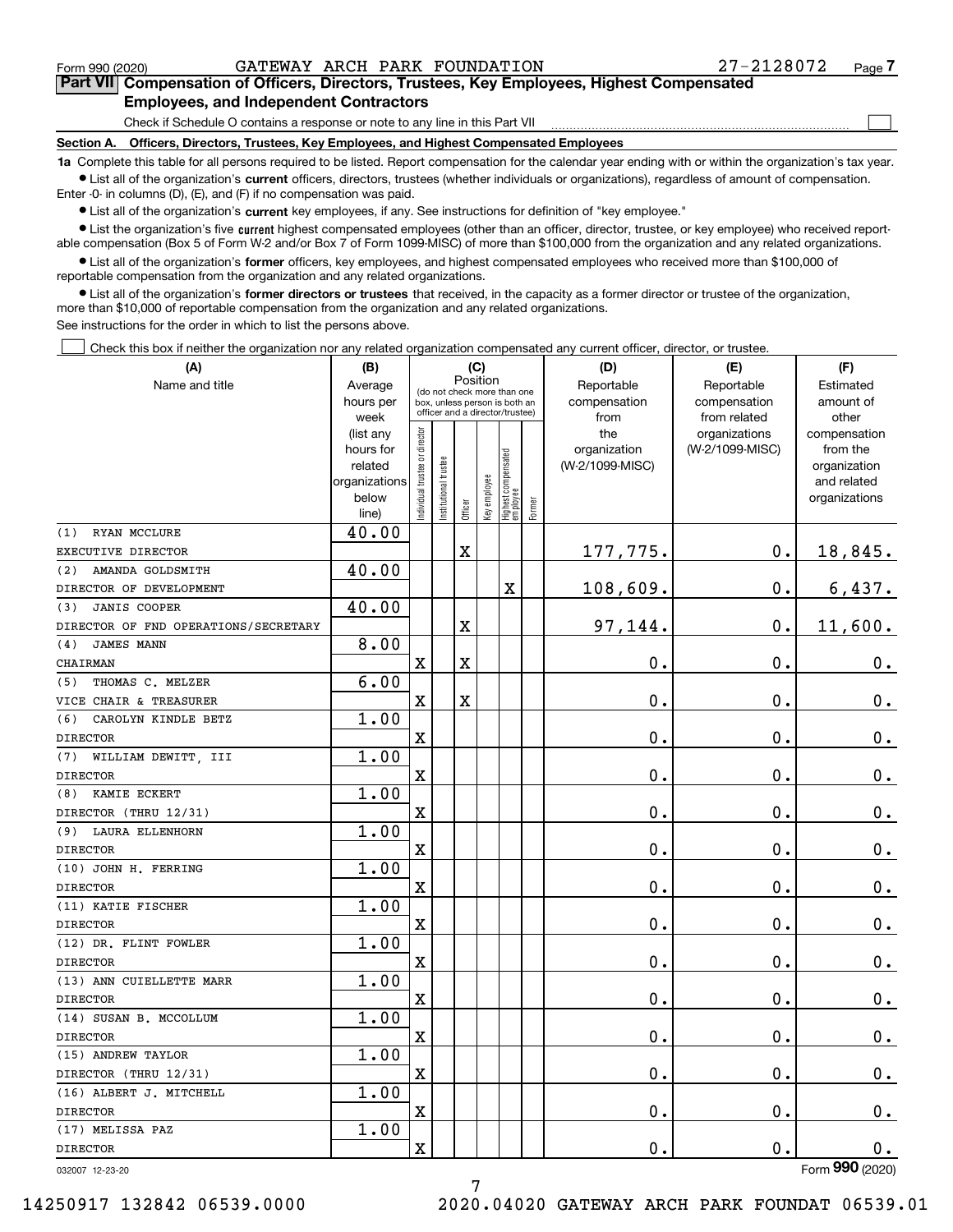| GATEWAY ARCH PARK FOUNDATION<br>Form 990 (2020)                                                                                                 |               |                                |                       |         |              |                                                              |        |                          | 27-2128072      |    |              | Page 8        |
|-------------------------------------------------------------------------------------------------------------------------------------------------|---------------|--------------------------------|-----------------------|---------|--------------|--------------------------------------------------------------|--------|--------------------------|-----------------|----|--------------|---------------|
| <b>Part VII</b><br>Section A. Officers, Directors, Trustees, Key Employees, and Highest Compensated Employees (continued)                       |               |                                |                       |         |              |                                                              |        |                          |                 |    |              |               |
| (A)                                                                                                                                             | (B)           |                                |                       |         | (C)          |                                                              |        | (D)                      | (E)             |    |              | (F)           |
| Name and title                                                                                                                                  | Average       |                                |                       |         | Position     |                                                              |        | Reportable               | Reportable      |    |              | Estimated     |
|                                                                                                                                                 | hours per     |                                |                       |         |              | (do not check more than one<br>box, unless person is both an |        | compensation             | compensation    |    |              | amount of     |
|                                                                                                                                                 | week          |                                |                       |         |              | officer and a director/trustee)                              |        | from                     | from related    |    |              | other         |
|                                                                                                                                                 | (list any     |                                |                       |         |              |                                                              |        | the                      | organizations   |    |              | compensation  |
|                                                                                                                                                 | hours for     |                                |                       |         |              |                                                              |        | organization             | (W-2/1099-MISC) |    |              | from the      |
|                                                                                                                                                 | related       |                                |                       |         |              |                                                              |        | (W-2/1099-MISC)          |                 |    |              | organization  |
|                                                                                                                                                 | organizations |                                |                       |         |              |                                                              |        |                          |                 |    |              | and related   |
|                                                                                                                                                 | below         |                                |                       |         |              |                                                              |        |                          |                 |    |              | organizations |
|                                                                                                                                                 | line)         | Individual trustee or director | Institutional trustee | Officer | key employee | Highest compensated<br> employee                             | Former |                          |                 |    |              |               |
| (18) DAVID A. PEACOCK                                                                                                                           | 1.00          |                                |                       |         |              |                                                              |        |                          |                 |    |              |               |
| DIRECTOR (THRU 12/31)                                                                                                                           |               | $\mathbf X$                    |                       |         |              |                                                              |        | 0.                       |                 | 0. |              | 0.            |
| (19) RUTH SAPHIAN                                                                                                                               | 1.00          |                                |                       |         |              |                                                              |        |                          |                 |    |              |               |
|                                                                                                                                                 |               |                                |                       |         |              |                                                              |        |                          |                 |    |              |               |
| <b>DIRECTOR</b>                                                                                                                                 |               | $\mathbf X$                    |                       |         |              |                                                              |        | 0.                       |                 | 0. |              | 0.            |
| (20) SUSAN STITH                                                                                                                                | 1.00          |                                |                       |         |              |                                                              |        |                          |                 |    |              |               |
| <b>DIRECTOR</b>                                                                                                                                 |               | $\mathbf X$                    |                       |         |              |                                                              |        | 0.                       |                 | 0. |              | 0.            |
| (21) DONALD SUGGS                                                                                                                               | 1.00          |                                |                       |         |              |                                                              |        |                          |                 |    |              |               |
| <b>DIRECTOR</b>                                                                                                                                 |               | X                              |                       |         |              |                                                              |        | 0.                       |                 | 0. |              | 0.            |
|                                                                                                                                                 |               |                                |                       |         |              |                                                              |        |                          |                 |    |              |               |
|                                                                                                                                                 |               |                                |                       |         |              |                                                              |        |                          |                 |    |              |               |
|                                                                                                                                                 |               |                                |                       |         |              |                                                              |        |                          |                 |    |              |               |
|                                                                                                                                                 |               |                                |                       |         |              |                                                              |        |                          |                 |    |              |               |
|                                                                                                                                                 |               |                                |                       |         |              |                                                              |        |                          |                 |    |              |               |
|                                                                                                                                                 |               |                                |                       |         |              |                                                              |        |                          |                 |    |              |               |
|                                                                                                                                                 |               |                                |                       |         |              |                                                              |        |                          |                 |    |              |               |
|                                                                                                                                                 |               |                                |                       |         |              |                                                              |        |                          |                 |    |              |               |
|                                                                                                                                                 |               |                                |                       |         |              |                                                              |        |                          |                 |    |              |               |
|                                                                                                                                                 |               |                                |                       |         |              |                                                              |        |                          |                 |    |              |               |
|                                                                                                                                                 |               |                                |                       |         |              |                                                              |        |                          |                 |    |              |               |
|                                                                                                                                                 |               |                                |                       |         |              |                                                              | ▶      | 383,528.                 |                 | 0. |              | 36,882.       |
|                                                                                                                                                 |               |                                |                       |         |              |                                                              |        | 0.                       |                 | 0. |              | 0.            |
| c Total from continuation sheets to Part VII, Section A                                                                                         |               |                                |                       |         |              |                                                              |        | 383,528.                 |                 | 0. |              | 36,882.       |
|                                                                                                                                                 |               |                                |                       |         |              |                                                              |        |                          |                 |    |              |               |
| Total number of individuals (including but not limited to those listed above) who received more than \$100,000 of reportable<br>$\mathbf{2}$    |               |                                |                       |         |              |                                                              |        |                          |                 |    |              |               |
| compensation from the organization $\blacktriangleright$                                                                                        |               |                                |                       |         |              |                                                              |        |                          |                 |    |              | 2             |
|                                                                                                                                                 |               |                                |                       |         |              |                                                              |        |                          |                 |    |              | Yes<br>No     |
| 3<br>Did the organization list any former officer, director, trustee, key employee, or highest compensated employee on                          |               |                                |                       |         |              |                                                              |        |                          |                 |    |              |               |
| line 1a? If "Yes," complete Schedule J for such individual manufactured contained and the 1a? If "Yes," complete Schedule J for such individual |               |                                |                       |         |              |                                                              |        |                          |                 |    | 3            | X             |
| For any individual listed on line 1a, is the sum of reportable compensation and other compensation from the organization                        |               |                                |                       |         |              |                                                              |        |                          |                 |    |              |               |
|                                                                                                                                                 |               |                                |                       |         |              |                                                              |        |                          |                 |    | 4            | Χ             |
|                                                                                                                                                 |               |                                |                       |         |              |                                                              |        |                          |                 |    |              |               |
| Did any person listed on line 1a receive or accrue compensation from any unrelated organization or individual for services<br>5                 |               |                                |                       |         |              |                                                              |        |                          |                 |    |              |               |
| rendered to the organization? If "Yes." complete Schedule J for such person                                                                     |               |                                |                       |         |              |                                                              |        |                          |                 |    | 5            | X             |
| <b>Section B. Independent Contractors</b>                                                                                                       |               |                                |                       |         |              |                                                              |        |                          |                 |    |              |               |
| Complete this table for your five highest compensated independent contractors that received more than \$100,000 of compensation from<br>1.      |               |                                |                       |         |              |                                                              |        |                          |                 |    |              |               |
| the organization. Report compensation for the calendar year ending with or within the organization's tax year.                                  |               |                                |                       |         |              |                                                              |        |                          |                 |    |              |               |
| (A)                                                                                                                                             |               |                                |                       |         |              |                                                              |        | (B)                      |                 |    | (C)          |               |
| Name and business address                                                                                                                       |               |                                |                       |         |              |                                                              |        | Description of services  |                 |    | Compensation |               |
| HALEY SHARPE DESIGN, 11-15 GUILDHALL LANE,                                                                                                      |               |                                |                       |         |              |                                                              |        |                          |                 |    |              |               |
| LEICESTER, UNITED KINGDOM 02138                                                                                                                 |               |                                |                       |         |              |                                                              |        | <b>EXHIBITION DESIGN</b> |                 |    |              | 442,057.      |
| GUARANTEE ELECTRICAL CONSTRUCTION CO                                                                                                            |               |                                |                       |         |              |                                                              |        |                          |                 |    |              |               |
| PO BOX 78369, ST. LOUIS, MO 63178                                                                                                               |               |                                |                       |         |              |                                                              |        | ELECTRICAL WORK          |                 |    |              | 341,584.      |
|                                                                                                                                                 |               |                                |                       |         |              |                                                              |        |                          |                 |    |              |               |
| TRIVERS ASSOCIATES, INC., 100 N. BROADWAY                                                                                                       |               |                                |                       |         |              |                                                              |        |                          |                 |    |              |               |
| SUITE 1800, ST. LOUIS, MO 63102                                                                                                                 |               |                                |                       |         |              |                                                              |        | ARCHITECT                |                 |    |              | 338,251.      |
| INTEGRATED MARKETING SOLUTIONS, 4579                                                                                                            |               |                                |                       |         |              |                                                              |        |                          |                 |    |              |               |
| LACLEDE AVENUE #251, ST. LOUIS, MO 63108                                                                                                        |               |                                |                       |         |              |                                                              |        | EVENT MANAGEMENT         |                 |    |              | 168,667.      |
| MEYER PRINTING COMPANY, 2159 WELSCH                                                                                                             |               |                                |                       |         |              |                                                              |        |                          |                 |    |              |               |
| INDUSTRIAL COURT, ST. LOUIS, MO 63146                                                                                                           |               |                                |                       |         |              |                                                              |        | PRINTING/MAILING         |                 |    |              | 122,062.      |
| 2 Total number of independent contractors (including but not limited to those listed above) who received more than                              |               |                                |                       |         |              |                                                              |        |                          |                 |    |              |               |
| \$100,000 of compensation from the organization                                                                                                 |               |                                |                       |         | 6            |                                                              |        |                          |                 |    |              |               |
|                                                                                                                                                 |               |                                |                       |         |              |                                                              |        |                          |                 |    |              |               |

8

032008 12-23-20

Form (2020) **990**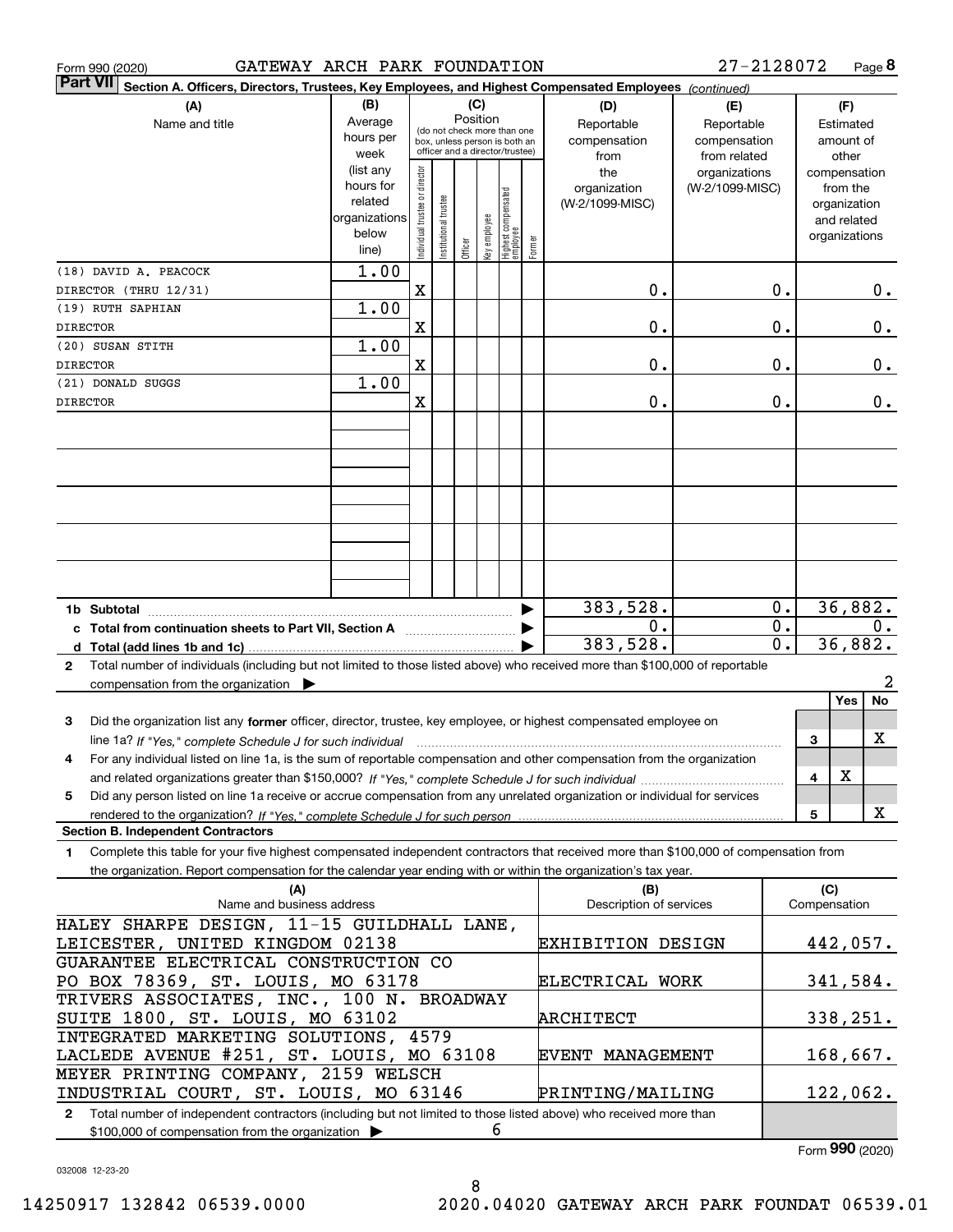|                                                           | <b>Part VIII</b>  | <b>Statement of Revenue</b>                                                                                                                                                                                                                                            |                                                                                 |                                   |                                  |                                              |                                                 |                                                                 |
|-----------------------------------------------------------|-------------------|------------------------------------------------------------------------------------------------------------------------------------------------------------------------------------------------------------------------------------------------------------------------|---------------------------------------------------------------------------------|-----------------------------------|----------------------------------|----------------------------------------------|-------------------------------------------------|-----------------------------------------------------------------|
|                                                           |                   | Check if Schedule O contains a response or note to any line in this Part VIII                                                                                                                                                                                          |                                                                                 |                                   |                                  |                                              |                                                 |                                                                 |
|                                                           |                   |                                                                                                                                                                                                                                                                        |                                                                                 |                                   | (A)<br>Total revenue             | (B)<br>Related or exempt<br>function revenue | $\overline{C}$<br>Unrelated<br>business revenue | (D)<br>Revenue excluded<br>from tax under<br>sections 512 - 514 |
| Contributions, Gifts, Grants<br>and Other Similar Amounts | b<br>с            | 1 a Federated campaigns<br>Membership dues<br>Fundraising events<br>d Related organizations<br>Government grants (contributions)<br>All other contributions, gifts, grants, and<br>similar amounts not included above<br>Noncash contributions included in lines 1a-1f | 1a<br>1 <sub>b</sub><br>1 <sub>c</sub><br>1 <sub>d</sub><br>1e<br>1f<br>$1g$ \$ | 615,853.<br>50,000.<br>1,278,097. | $\blacktriangleright$ 1,943,950. |                                              |                                                 |                                                                 |
|                                                           |                   |                                                                                                                                                                                                                                                                        |                                                                                 | <b>Business Code</b>              |                                  |                                              |                                                 |                                                                 |
| Program Service<br>Revenue                                | 2a<br>b<br>с<br>d | VENDOR COMMISSION<br>PROGRAM SERVICE FEES<br><u> 1989 - Johann Barn, mars ann an t-Amhain ann an t-Amhain an t-Amhain an t-Amhain an t-Amhain an t-Amhain an t-</u>                                                                                                    |                                                                                 | 900099<br>900099                  | 79,654.<br>31,500.               | 79,654.<br>31,500.                           |                                                 |                                                                 |
|                                                           | f                 | All other program service revenue                                                                                                                                                                                                                                      |                                                                                 | ь                                 | 111, 154.                        |                                              |                                                 |                                                                 |
|                                                           | 3<br>4            | Investment income (including dividends, interest, and<br>Income from investment of tax-exempt bond proceeds                                                                                                                                                            |                                                                                 |                                   | 958,917.                         |                                              |                                                 | 958,917.                                                        |
|                                                           | 5<br>6а<br>b<br>c | Gross rents<br>.<br>Less: rental expenses<br>Rental income or (loss)                                                                                                                                                                                                   | (i) Real<br>6a<br>6 <sub>b</sub><br>6c                                          | (ii) Personal                     |                                  |                                              |                                                 |                                                                 |
|                                                           |                   | d Net rental income or (loss)<br>7 a Gross amount from sales of<br>assets other than inventory<br><b>b</b> Less: cost or other basis                                                                                                                                   | (i) Securities<br>7a 8243056.<br>$7b$ 728659.                                   | (ii) Other                        |                                  |                                              |                                                 |                                                                 |
| Revenue                                                   |                   | and sales expenses<br>c Gain or (loss)                                                                                                                                                                                                                                 | 7c514,397.                                                                      |                                   |                                  |                                              |                                                 |                                                                 |
| <b>Other</b>                                              |                   | 8 a Gross income from fundraising events (not<br>including \$<br>contributions reported on line 1c). See                                                                                                                                                               | of<br>8a                                                                        | $\blacktriangleright$             | 514,397.                         |                                              |                                                 | $\overline{514,397}$ .                                          |
|                                                           |                   |                                                                                                                                                                                                                                                                        | 8b                                                                              |                                   |                                  |                                              |                                                 |                                                                 |
|                                                           |                   | c Net income or (loss) from fundraising events<br>9 a Gross income from gaming activities. See                                                                                                                                                                         | 9a                                                                              |                                   |                                  |                                              |                                                 |                                                                 |
|                                                           |                   | <b>b</b> Less: direct expenses                                                                                                                                                                                                                                         | 9 <sub>b</sub>                                                                  |                                   |                                  |                                              |                                                 |                                                                 |
|                                                           |                   | c Net income or (loss) from gaming activities<br>10 a Gross sales of inventory, less returns<br><b>b</b> Less: cost of goods sold                                                                                                                                      | 10a<br>l10b                                                                     |                                   |                                  |                                              |                                                 |                                                                 |
|                                                           |                   | c Net income or (loss) from sales of inventory                                                                                                                                                                                                                         |                                                                                 | <b>Business Code</b>              |                                  |                                              |                                                 |                                                                 |
| Miscellaneous<br>Revenue                                  | b                 | 11 a REIMB. FOR JOINT COSTS                                                                                                                                                                                                                                            |                                                                                 | 900099                            | 357,648.                         | 357,648.                                     |                                                 |                                                                 |
|                                                           | с                 |                                                                                                                                                                                                                                                                        |                                                                                 | 900099                            | 315.                             | 315.                                         |                                                 |                                                                 |
|                                                           |                   |                                                                                                                                                                                                                                                                        |                                                                                 |                                   | 357,963.                         |                                              |                                                 |                                                                 |
|                                                           | 12                |                                                                                                                                                                                                                                                                        |                                                                                 |                                   | 3,886,381.                       | 469, 117.                                    | $0$ .                                           | 1473314.                                                        |
|                                                           | 032009 12-23-20   |                                                                                                                                                                                                                                                                        |                                                                                 |                                   |                                  |                                              |                                                 | Form 990 (2020)                                                 |

Form 990 (2020) GATEWAY ARCH PARK FOUNDATION 27-2128072 Page

**9**

032009 12-23-20

9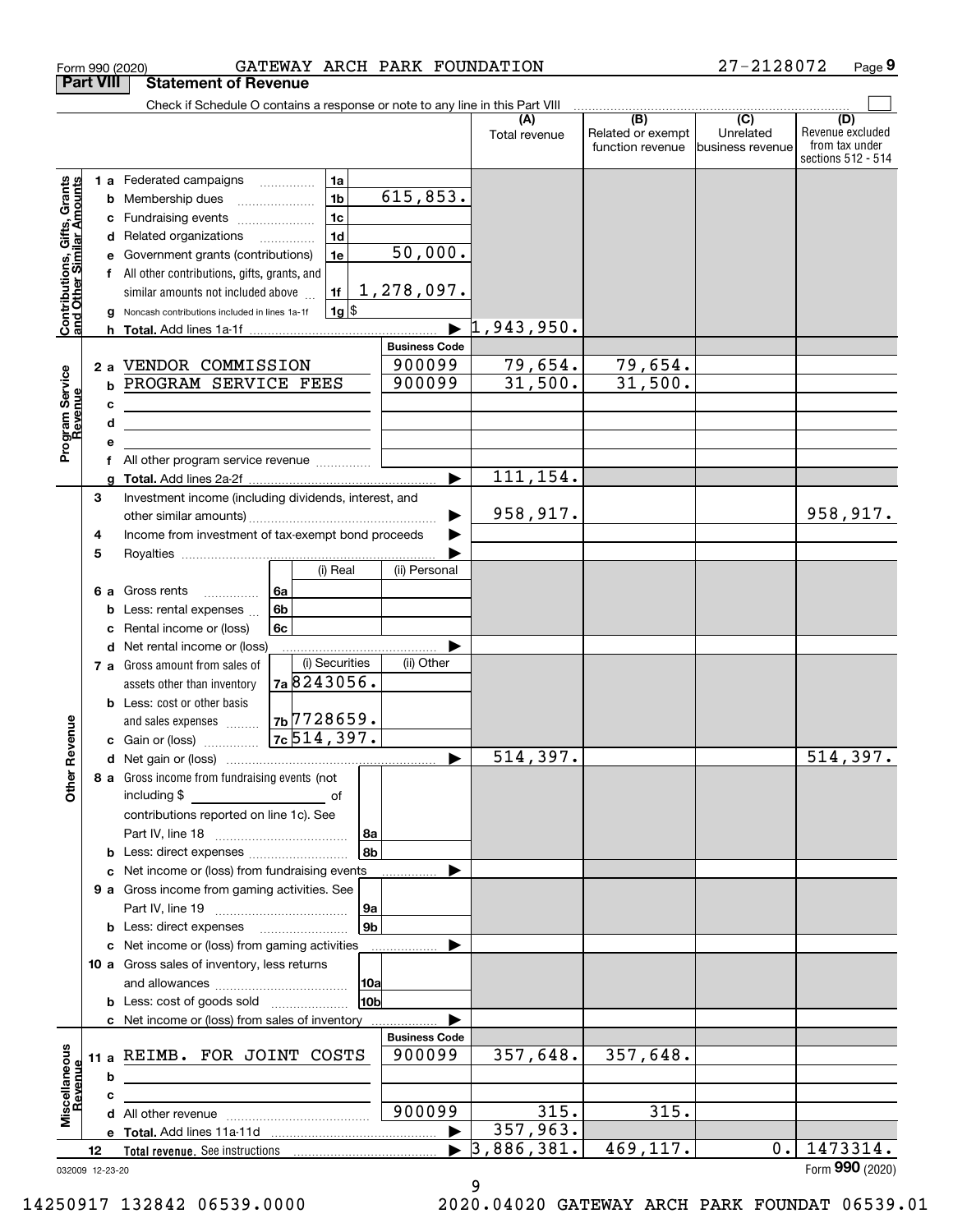Form 990 (2020) GATEWAY ARCH PARK FOUNDATION 27-2128072 <sub>Page</sub> **Part IX Statement of Functional Expenses**

|              | Section 501(c)(3) and 501(c)(4) organizations must complete all columns. All other organizations must complete column (A).                                                                                 |                       |                                    |                                           |                                |
|--------------|------------------------------------------------------------------------------------------------------------------------------------------------------------------------------------------------------------|-----------------------|------------------------------------|-------------------------------------------|--------------------------------|
|              | Check if Schedule O contains a response or note to any line in this Part IX                                                                                                                                |                       |                                    |                                           |                                |
|              | Do not include amounts reported on lines 6b,<br>7b, 8b, 9b, and 10b of Part VIII.                                                                                                                          | (A)<br>Total expenses | (B)<br>Program service<br>expenses | (C)<br>Management and<br>general expenses | (D)<br>Fundraising<br>expenses |
| 1.           | Grants and other assistance to domestic organizations                                                                                                                                                      |                       |                                    |                                           |                                |
|              | and domestic governments. See Part IV, line 21                                                                                                                                                             |                       |                                    |                                           |                                |
| $\mathbf{2}$ | Grants and other assistance to domestic                                                                                                                                                                    |                       |                                    |                                           |                                |
|              | individuals. See Part IV, line 22                                                                                                                                                                          |                       |                                    |                                           |                                |
| 3            | Grants and other assistance to foreign                                                                                                                                                                     |                       |                                    |                                           |                                |
|              | organizations, foreign governments, and foreign                                                                                                                                                            |                       |                                    |                                           |                                |
|              | individuals. See Part IV, lines 15 and 16                                                                                                                                                                  |                       |                                    |                                           |                                |
| 4            | Benefits paid to or for members                                                                                                                                                                            |                       |                                    |                                           |                                |
| 5            | Compensation of current officers, directors,                                                                                                                                                               |                       |                                    |                                           |                                |
|              | trustees, and key employees                                                                                                                                                                                | 420,410.              | 127,170.                           | 121,512.                                  | 171,728.                       |
| 6            | Compensation not included above to disqualified                                                                                                                                                            |                       |                                    |                                           |                                |
|              | persons (as defined under section 4958(f)(1)) and                                                                                                                                                          |                       |                                    |                                           |                                |
|              | persons described in section 4958(c)(3)(B)<br>.                                                                                                                                                            |                       |                                    |                                           |                                |
| 7            | Other salaries and wages                                                                                                                                                                                   | 443,494.              | 303, 563.                          | 22,762.                                   | 117, 169.                      |
| 8            | Pension plan accruals and contributions (include                                                                                                                                                           |                       |                                    |                                           |                                |
|              | section 401(k) and 403(b) employer contributions)                                                                                                                                                          | 6,704.                | $\frac{4,297.}{27,346.}$           |                                           | $\frac{2,407}{13,650}$ .       |
| 9            |                                                                                                                                                                                                            | 44,496.               |                                    | 3,500.                                    |                                |
| 10           |                                                                                                                                                                                                            | 59,464.               | 29,930.                            | 9,632.                                    | 19,902.                        |
| 11           | Fees for services (nonemployees):                                                                                                                                                                          |                       |                                    |                                           |                                |
| a            |                                                                                                                                                                                                            |                       |                                    |                                           |                                |
| b            |                                                                                                                                                                                                            | 3,780.                |                                    | 2,398.                                    | 1,382.                         |
| с            |                                                                                                                                                                                                            | 78, 115.              |                                    | $\overline{78,115}$ .                     |                                |
| d            |                                                                                                                                                                                                            |                       |                                    |                                           |                                |
| е            | Professional fundraising services. See Part IV, line 17                                                                                                                                                    |                       |                                    |                                           |                                |
| f            | Investment management fees                                                                                                                                                                                 |                       |                                    |                                           |                                |
| g            | Other. (If line 11g amount exceeds 10% of line 25,                                                                                                                                                         |                       |                                    |                                           |                                |
|              | column (A) amount, list line 11g expenses on Sch O.)                                                                                                                                                       |                       |                                    |                                           |                                |
| 12           |                                                                                                                                                                                                            | 69,954.               | 53,868.                            | 1,710.                                    | 14,376.                        |
| 13           |                                                                                                                                                                                                            | 219,907.              | 104, 221.                          | 11,691.                                   | 103,995.                       |
| 14           |                                                                                                                                                                                                            | 22,909.               | 14,522.                            | 2,734.                                    | 5,653.                         |
| 15           |                                                                                                                                                                                                            |                       |                                    |                                           |                                |
| 16           |                                                                                                                                                                                                            | 96,913.               | 49,852.                            | 15,340.                                   | 31,721.                        |
| 17           |                                                                                                                                                                                                            | 4,079.                | 541.                               | 2,548.                                    | 990.                           |
| 18           | Payments of travel or entertainment expenses                                                                                                                                                               |                       |                                    |                                           |                                |
|              | for any federal, state, or local public officials                                                                                                                                                          |                       |                                    |                                           |                                |
| 19           | Conferences, conventions, and meetings                                                                                                                                                                     | $\overline{2,240}$ .  | 228.                               | 1,405.                                    | 607.                           |
| 20           | Interest                                                                                                                                                                                                   |                       |                                    |                                           |                                |
| 21           |                                                                                                                                                                                                            |                       |                                    |                                           |                                |
| 22           | Depreciation, depletion, and amortization                                                                                                                                                                  | 25, 138.              | 12,700.                            | 4,054.                                    | 8,384.                         |
| 23           | Insurance                                                                                                                                                                                                  | 27,796.               | 14,043.                            | 4,483.                                    | 9,270.                         |
| 24           | Other expenses. Itemize expenses not covered<br>above (List miscellaneous expenses on line 24e. If<br>line 24e amount exceeds 10% of line 25, column (A)<br>amount, list line 24e expenses on Schedule O.) |                       |                                    |                                           |                                |
|              | a CONTRACTOR FEES                                                                                                                                                                                          | 1,179,402.            | 1,149,526.                         | 2,580.                                    | 27,296.                        |
| b            | PROJECT CONSTRUCTION                                                                                                                                                                                       | 733,975.              | 733,975.                           |                                           |                                |
| с            |                                                                                                                                                                                                            |                       |                                    |                                           |                                |
| d            |                                                                                                                                                                                                            |                       |                                    |                                           |                                |
|              | e All other expenses                                                                                                                                                                                       |                       |                                    |                                           |                                |
| 25           | Total functional expenses. Add lines 1 through 24e                                                                                                                                                         | 3,438,776.            | 2,625,782.                         | 284,464.                                  | 528, 530.                      |
| 26           | <b>Joint costs.</b> Complete this line only if the organization                                                                                                                                            |                       |                                    |                                           |                                |
|              | reported in column (B) joint costs from a combined                                                                                                                                                         |                       |                                    |                                           |                                |
|              | educational campaign and fundraising solicitation.                                                                                                                                                         |                       |                                    |                                           |                                |
|              | Check here $\blacktriangleright$<br>if following SOP 98-2 (ASC 958-720)                                                                                                                                    |                       |                                    |                                           |                                |

10

032010 12-23-20

Form (2020) **990**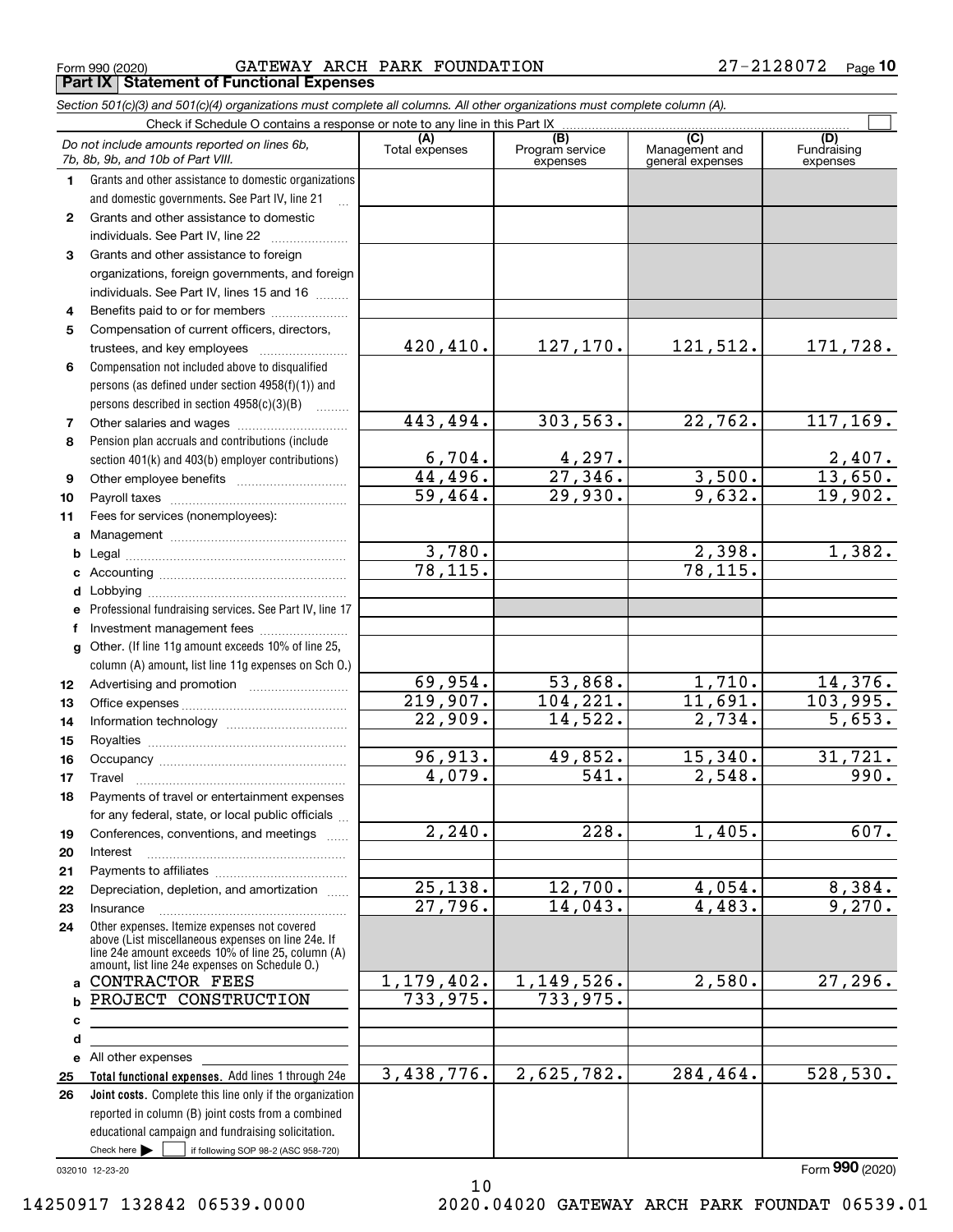| Form 990 (2020) | GATEWAY ARCH PARK FOUNDATION | 2128072<br>$\epsilon$ | Page |
|-----------------|------------------------------|-----------------------|------|
|                 |                              |                       |      |

|                             |    | Check if Schedule O contains a response or note to any line in this Part X                                      |          |               |                             |                          |                                         |
|-----------------------------|----|-----------------------------------------------------------------------------------------------------------------|----------|---------------|-----------------------------|--------------------------|-----------------------------------------|
|                             |    |                                                                                                                 |          |               | (A)<br>Beginning of year    |                          | (B)<br>End of year                      |
|                             | 1  |                                                                                                                 |          |               | 6, 140, 403.                | $\mathbf{1}$             | 4, 106, 539.                            |
|                             | 2  |                                                                                                                 |          |               | 20, 735, 960.               | $\mathbf{2}$             | 6,322,623.                              |
|                             | з  |                                                                                                                 |          |               | 3,969,306.                  | $\mathbf{3}$             | 3,772,974.                              |
|                             | 4  |                                                                                                                 |          |               | 246, 112.                   | $\overline{4}$           | 364, 141.                               |
|                             | 5  | Loans and other receivables from any current or former officer, director,                                       |          |               |                             |                          |                                         |
|                             |    | trustee, key employee, creator or founder, substantial contributor, or 35%                                      |          |               |                             |                          |                                         |
|                             |    | controlled entity or family member of any of these persons                                                      |          |               |                             | 5                        |                                         |
|                             | 6  | Loans and other receivables from other disqualified persons (as defined                                         |          |               |                             |                          |                                         |
|                             |    | under section $4958(f)(1)$ , and persons described in section $4958(c)(3)(B)$                                   |          | $\ldots$      |                             | 6                        |                                         |
|                             | 7  |                                                                                                                 |          |               |                             | $\overline{\phantom{a}}$ |                                         |
| Assets                      | 8  |                                                                                                                 |          |               |                             | 8                        |                                         |
|                             | 9  | Prepaid expenses and deferred charges                                                                           |          |               | 36,955.                     | 9                        | 29,603.                                 |
|                             |    | <b>10a</b> Land, buildings, and equipment: cost or other                                                        |          |               |                             |                          |                                         |
|                             |    | basis. Complete Part VI of Schedule D  10a                                                                      |          | 185,691.      |                             |                          |                                         |
|                             |    | <b>b</b> Less: accumulated depreciation<br>. 1                                                                  | 155,830. | 54,999.       | 10 <sub>c</sub>             | 29,861.                  |                                         |
|                             | 11 |                                                                                                                 |          |               | 34, 971, 512.               | 11                       | 55,312,924.                             |
|                             | 12 |                                                                                                                 |          |               | 12                          |                          |                                         |
|                             | 13 |                                                                                                                 |          | 13            |                             |                          |                                         |
|                             | 14 |                                                                                                                 |          | 14            |                             |                          |                                         |
|                             | 15 |                                                                                                                 | 91,407.  | 15            | 43, 464.                    |                          |                                         |
|                             | 16 |                                                                                                                 |          | 66, 246, 654. | 16                          | 69,982,129.              |                                         |
|                             | 17 |                                                                                                                 |          | 601,689.      | 17                          | 124,111.                 |                                         |
|                             | 18 |                                                                                                                 |          | 18            |                             |                          |                                         |
|                             | 19 | Deferred revenue manual contracts and contracts are all the manual contracts and contracts are contracted and c |          |               |                             | 19                       | 46,670.                                 |
|                             | 20 |                                                                                                                 |          |               |                             | 20                       |                                         |
|                             | 21 | Escrow or custodial account liability. Complete Part IV of Schedule D                                           |          |               |                             | 21                       |                                         |
|                             | 22 | Loans and other payables to any current or former officer, director,                                            |          |               |                             |                          |                                         |
| Liabilities                 |    | trustee, key employee, creator or founder, substantial contributor, or 35%                                      |          |               |                             |                          |                                         |
|                             |    | controlled entity or family member of any of these persons                                                      |          |               |                             | 22                       |                                         |
|                             | 23 | Secured mortgages and notes payable to unrelated third parties                                                  |          |               |                             | 23                       |                                         |
|                             | 24 | Unsecured notes and loans payable to unrelated third parties                                                    |          |               |                             | 24                       |                                         |
|                             | 25 | Other liabilities (including federal income tax, payables to related third                                      |          |               |                             |                          |                                         |
|                             |    | parties, and other liabilities not included on lines 17-24). Complete Part X                                    |          |               |                             |                          |                                         |
|                             |    | of Schedule D                                                                                                   |          |               | 0.                          | 25                       | 151,700.                                |
|                             | 26 |                                                                                                                 |          |               | $601, 689.$ 26              |                          | 322, 481.                               |
|                             |    | Organizations that follow FASB ASC 958, check here $\triangleright \lfloor X \rfloor$                           |          |               |                             |                          |                                         |
|                             |    | and complete lines 27, 28, 32, and 33.                                                                          |          |               |                             |                          |                                         |
|                             | 27 |                                                                                                                 |          |               | 3,353,387.<br>62, 291, 578. | 27                       | 5,463,238.<br>$\overline{64,196,410}$ . |
|                             | 28 |                                                                                                                 |          |               |                             | 28                       |                                         |
|                             |    | Organizations that do not follow FASB ASC 958, check here ▶ □                                                   |          |               |                             |                          |                                         |
|                             |    | and complete lines 29 through 33.                                                                               |          |               |                             |                          |                                         |
|                             | 29 |                                                                                                                 |          |               |                             | 29                       |                                         |
|                             | 30 | Paid-in or capital surplus, or land, building, or equipment fund                                                |          |               |                             | 30                       |                                         |
| Net Assets or Fund Balances | 31 | Retained earnings, endowment, accumulated income, or other funds                                                |          |               | 65,644,965.                 | 31                       | 69,659,648.                             |
|                             | 32 |                                                                                                                 |          |               | 66,246,654.                 | 32<br>33                 | 69,982,129.                             |
|                             | 33 |                                                                                                                 |          |               |                             |                          |                                         |

Form (2020) **990**

# **Part X Balance Sheet**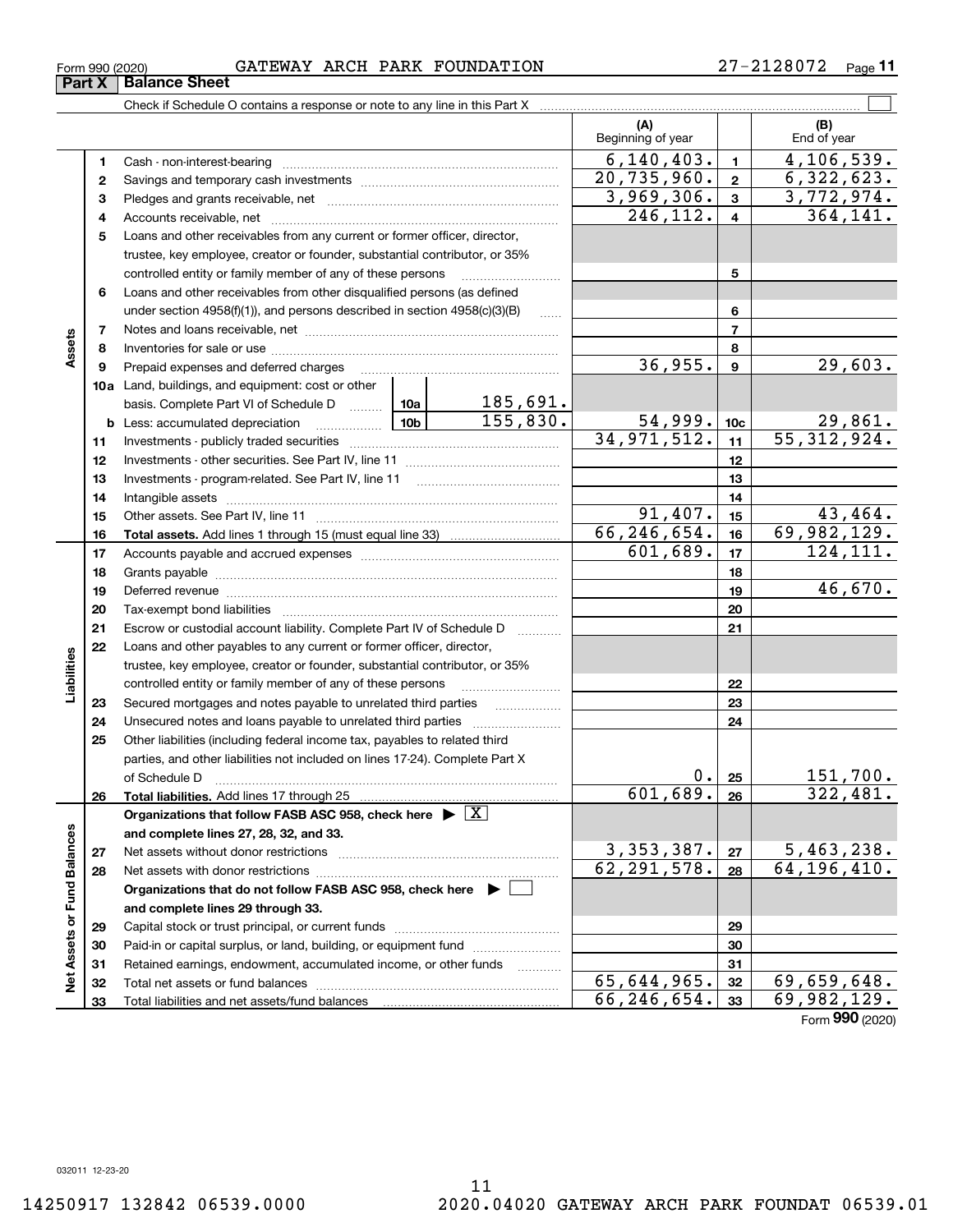|    | GATEWAY ARCH PARK FOUNDATION<br>Form 990 (2020)                                                                                                                                                                                |                  | 27-2128072     |     | Page 12 |  |  |  |
|----|--------------------------------------------------------------------------------------------------------------------------------------------------------------------------------------------------------------------------------|------------------|----------------|-----|---------|--|--|--|
|    | Part XI<br><b>Reconciliation of Net Assets</b>                                                                                                                                                                                 |                  |                |     |         |  |  |  |
|    |                                                                                                                                                                                                                                |                  |                |     |         |  |  |  |
|    |                                                                                                                                                                                                                                |                  |                |     |         |  |  |  |
| 1  |                                                                                                                                                                                                                                | 1                | 3,886,381.     |     |         |  |  |  |
| 2  |                                                                                                                                                                                                                                | $\mathbf{2}$     | 3,438,776.     |     |         |  |  |  |
| з  | 3<br>Revenue less expenses. Subtract line 2 from line 1                                                                                                                                                                        |                  |                |     |         |  |  |  |
| 4  | 65,644,965.<br>$\overline{\mathbf{4}}$                                                                                                                                                                                         |                  |                |     |         |  |  |  |
| 5  |                                                                                                                                                                                                                                | 5                | 3,567,078.     |     |         |  |  |  |
| 6  |                                                                                                                                                                                                                                | 6                |                |     |         |  |  |  |
| 7  |                                                                                                                                                                                                                                | $\overline{7}$   |                |     |         |  |  |  |
| 8  | Prior period adjustments                                                                                                                                                                                                       | 8                |                |     |         |  |  |  |
| 9  | Other changes in net assets or fund balances (explain on Schedule O)                                                                                                                                                           | $\mathbf{9}$     |                |     | 0.      |  |  |  |
| 10 | Net assets or fund balances at end of year. Combine lines 3 through 9 (must equal Part X, line 32,                                                                                                                             |                  |                |     |         |  |  |  |
|    |                                                                                                                                                                                                                                | 10 <sup>10</sup> | 69,659,648.    |     |         |  |  |  |
|    | <b>Part XII</b> Financial Statements and Reporting                                                                                                                                                                             |                  |                |     |         |  |  |  |
|    | Check if Schedule O contains a response or note to any line in this Part XII musules contains a contained to contain and the Check of Mathematical Check Check and Check Check Check Check Check Check Check Check Check Check |                  |                |     |         |  |  |  |
|    |                                                                                                                                                                                                                                |                  |                | Yes | No      |  |  |  |
| 1. | $\boxed{\mathbf{X}}$ Accrual<br>Accounting method used to prepare the Form 990: <u>[</u> Cash<br>Other                                                                                                                         |                  |                |     |         |  |  |  |
|    | If the organization changed its method of accounting from a prior year or checked "Other," explain in Schedule O.                                                                                                              |                  |                |     |         |  |  |  |
|    | 2a Were the organization's financial statements compiled or reviewed by an independent accountant?                                                                                                                             |                  | 2a             |     | x       |  |  |  |
|    | If "Yes," check a box below to indicate whether the financial statements for the year were compiled or reviewed on a                                                                                                           |                  |                |     |         |  |  |  |
|    | separate basis, consolidated basis, or both:                                                                                                                                                                                   |                  |                |     |         |  |  |  |
|    | Separate basis<br>Consolidated basis<br>Both consolidated and separate basis                                                                                                                                                   |                  |                |     |         |  |  |  |
|    | <b>b</b> Were the organization's financial statements audited by an independent accountant?                                                                                                                                    |                  | 2 <sub>b</sub> | X   |         |  |  |  |
|    | If "Yes," check a box below to indicate whether the financial statements for the year were audited on a separate basis,                                                                                                        |                  |                |     |         |  |  |  |
|    | consolidated basis, or both:                                                                                                                                                                                                   |                  |                |     |         |  |  |  |
|    | $\lfloor x \rfloor$ Separate basis<br><b>Consolidated basis</b><br>Both consolidated and separate basis                                                                                                                        |                  |                |     |         |  |  |  |
|    | c If "Yes" to line 2a or 2b, does the organization have a committee that assumes responsibility for oversight of the audit,                                                                                                    |                  |                |     |         |  |  |  |
|    |                                                                                                                                                                                                                                |                  | 2c             | X   |         |  |  |  |
|    | If the organization changed either its oversight process or selection process during the tax year, explain on Schedule O.                                                                                                      |                  |                |     |         |  |  |  |
|    | 3a As a result of a federal award, was the organization required to undergo an audit or audits as set forth in the Single Audit                                                                                                |                  |                |     |         |  |  |  |
|    |                                                                                                                                                                                                                                |                  | За             |     | х       |  |  |  |
|    | b If "Yes," did the organization undergo the required audit or audits? If the organization did not undergo the required audit                                                                                                  |                  |                |     |         |  |  |  |
|    | or audits, explain why on Schedule O and describe any steps taken to undergo such audits manufactured university                                                                                                               |                  | 3b             | nnn |         |  |  |  |

Form (2020) **990**

032012 12-23-20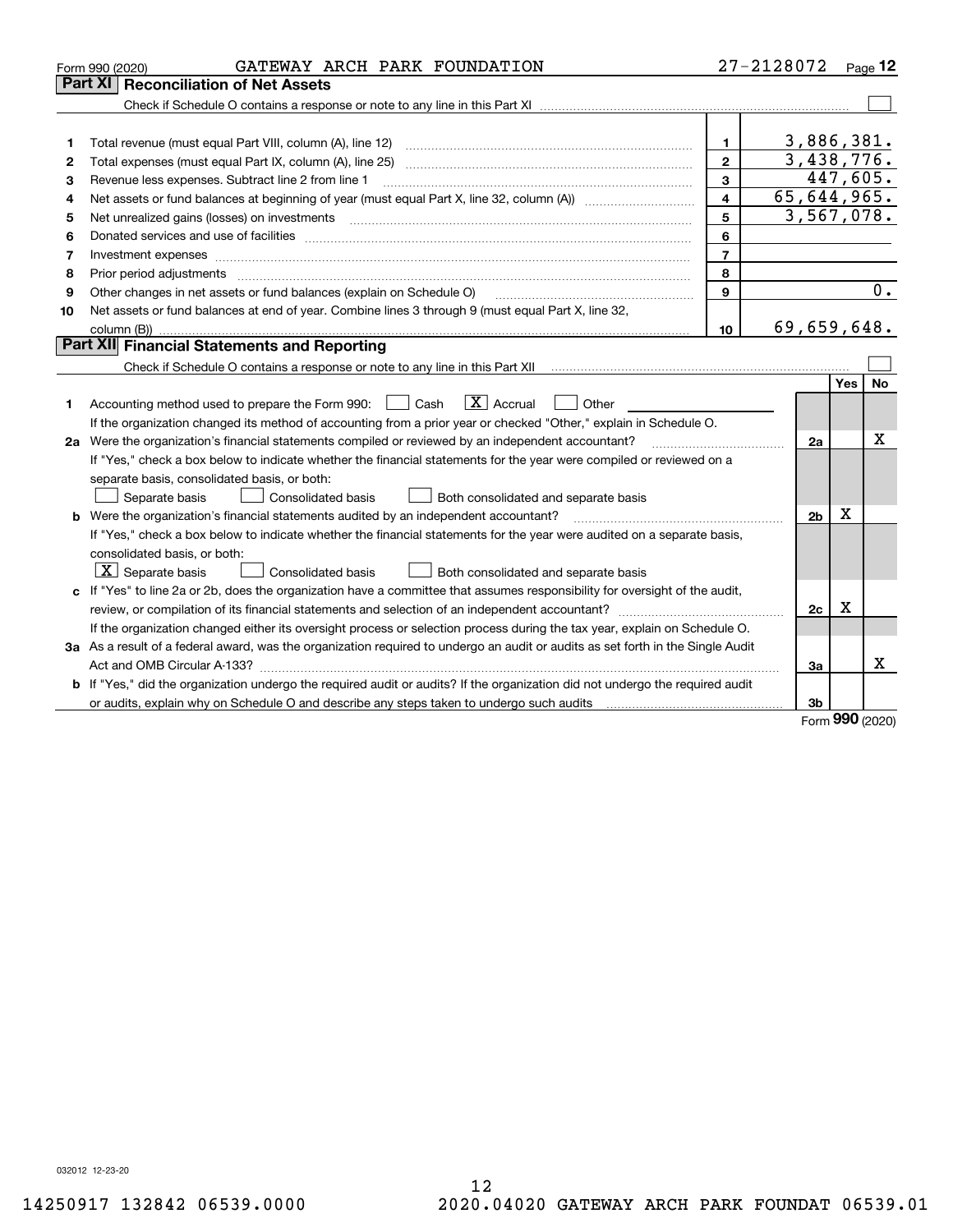| <b>SCHEDULE A</b> |
|-------------------|
|-------------------|

Department of the Treasury Internal Revenue Service

**(Form 990 or 990-EZ)**

## **Public Charity Status and Public Support**

**Complete if the organization is a section 501(c)(3) organization or a section 4947(a)(1) nonexempt charitable trust.**

**| Attach to Form 990 or Form 990-EZ.** 

**| Go to www.irs.gov/Form990 for instructions and the latest information.**

| OMB No. 1545-0047                   |
|-------------------------------------|
| 2020                                |
| <b>Open to Public</b><br>Inspection |

| Name of the organization |  |
|--------------------------|--|
|--------------------------|--|

|        | Name of the organization<br><b>Employer identification number</b> |                                                                                                                                              |          |                              |                                                                |     |                            |  |                            |  |  |  |
|--------|-------------------------------------------------------------------|----------------------------------------------------------------------------------------------------------------------------------------------|----------|------------------------------|----------------------------------------------------------------|-----|----------------------------|--|----------------------------|--|--|--|
|        |                                                                   |                                                                                                                                              |          | GATEWAY ARCH PARK FOUNDATION |                                                                |     |                            |  | 27-2128072                 |  |  |  |
| Part I |                                                                   | Reason for Public Charity Status. (All organizations must complete this part.) See instructions.                                             |          |                              |                                                                |     |                            |  |                            |  |  |  |
|        |                                                                   | The organization is not a private foundation because it is: (For lines 1 through 12, check only one box.)                                    |          |                              |                                                                |     |                            |  |                            |  |  |  |
| 1      |                                                                   | A church, convention of churches, or association of churches described in section 170(b)(1)(A)(i).                                           |          |                              |                                                                |     |                            |  |                            |  |  |  |
| 2      |                                                                   | A school described in section 170(b)(1)(A)(ii). (Attach Schedule E (Form 990 or 990-EZ).)                                                    |          |                              |                                                                |     |                            |  |                            |  |  |  |
| з      |                                                                   | A hospital or a cooperative hospital service organization described in section 170(b)(1)(A)(iii).                                            |          |                              |                                                                |     |                            |  |                            |  |  |  |
| 4      |                                                                   | A medical research organization operated in conjunction with a hospital described in section 170(b)(1)(A)(iii). Enter the hospital's name,   |          |                              |                                                                |     |                            |  |                            |  |  |  |
|        |                                                                   | city, and state:                                                                                                                             |          |                              |                                                                |     |                            |  |                            |  |  |  |
| 5      |                                                                   | An organization operated for the benefit of a college or university owned or operated by a governmental unit described in                    |          |                              |                                                                |     |                            |  |                            |  |  |  |
|        |                                                                   | section 170(b)(1)(A)(iv). (Complete Part II.)                                                                                                |          |                              |                                                                |     |                            |  |                            |  |  |  |
| 6      |                                                                   | A federal, state, or local government or governmental unit described in section 170(b)(1)(A)(v).                                             |          |                              |                                                                |     |                            |  |                            |  |  |  |
|        | $7 \times$                                                        | An organization that normally receives a substantial part of its support from a governmental unit or from the general public described in    |          |                              |                                                                |     |                            |  |                            |  |  |  |
|        |                                                                   | section 170(b)(1)(A)(vi). (Complete Part II.)                                                                                                |          |                              |                                                                |     |                            |  |                            |  |  |  |
| 8      |                                                                   | A community trust described in section 170(b)(1)(A)(vi). (Complete Part II.)                                                                 |          |                              |                                                                |     |                            |  |                            |  |  |  |
| 9      |                                                                   | An agricultural research organization described in section 170(b)(1)(A)(ix) operated in conjunction with a land-grant college                |          |                              |                                                                |     |                            |  |                            |  |  |  |
|        |                                                                   | or university or a non-land-grant college of agriculture (see instructions). Enter the name, city, and state of the college or               |          |                              |                                                                |     |                            |  |                            |  |  |  |
|        |                                                                   | university:                                                                                                                                  |          |                              |                                                                |     |                            |  |                            |  |  |  |
| 10     |                                                                   | An organization that normally receives (1) more than 33 1/3% of its support from contributions, membership fees, and gross receipts from     |          |                              |                                                                |     |                            |  |                            |  |  |  |
|        |                                                                   | activities related to its exempt functions, subject to certain exceptions; and (2) no more than 33 1/3% of its support from gross investment |          |                              |                                                                |     |                            |  |                            |  |  |  |
|        |                                                                   | income and unrelated business taxable income (less section 511 tax) from businesses acquired by the organization after June 30, 1975.        |          |                              |                                                                |     |                            |  |                            |  |  |  |
|        |                                                                   | See section 509(a)(2). (Complete Part III.)                                                                                                  |          |                              |                                                                |     |                            |  |                            |  |  |  |
| 11     |                                                                   | An organization organized and operated exclusively to test for public safety. See section 509(a)(4).                                         |          |                              |                                                                |     |                            |  |                            |  |  |  |
| 12     |                                                                   | An organization organized and operated exclusively for the benefit of, to perform the functions of, or to carry out the purposes of one or   |          |                              |                                                                |     |                            |  |                            |  |  |  |
|        |                                                                   | more publicly supported organizations described in section 509(a)(1) or section 509(a)(2). See section 509(a)(3). Check the box in           |          |                              |                                                                |     |                            |  |                            |  |  |  |
|        |                                                                   | lines 12a through 12d that describes the type of supporting organization and complete lines 12e, 12f, and 12g.                               |          |                              |                                                                |     |                            |  |                            |  |  |  |
| a      |                                                                   | Type I. A supporting organization operated, supervised, or controlled by its supported organization(s), typically by giving                  |          |                              |                                                                |     |                            |  |                            |  |  |  |
|        |                                                                   | the supported organization(s) the power to regularly appoint or elect a majority of the directors or trustees of the supporting              |          |                              |                                                                |     |                            |  |                            |  |  |  |
|        |                                                                   | organization. You must complete Part IV, Sections A and B.                                                                                   |          |                              |                                                                |     |                            |  |                            |  |  |  |
| b      |                                                                   | Type II. A supporting organization supervised or controlled in connection with its supported organization(s), by having                      |          |                              |                                                                |     |                            |  |                            |  |  |  |
|        |                                                                   | control or management of the supporting organization vested in the same persons that control or manage the supported                         |          |                              |                                                                |     |                            |  |                            |  |  |  |
|        |                                                                   | organization(s). You must complete Part IV, Sections A and C.                                                                                |          |                              |                                                                |     |                            |  |                            |  |  |  |
| с      |                                                                   | Type III functionally integrated. A supporting organization operated in connection with, and functionally integrated with,                   |          |                              |                                                                |     |                            |  |                            |  |  |  |
|        |                                                                   | its supported organization(s) (see instructions). You must complete Part IV, Sections A, D, and E.                                           |          |                              |                                                                |     |                            |  |                            |  |  |  |
| d      |                                                                   | Type III non-functionally integrated. A supporting organization operated in connection with its supported organization(s)                    |          |                              |                                                                |     |                            |  |                            |  |  |  |
|        |                                                                   | that is not functionally integrated. The organization generally must satisfy a distribution requirement and an attentiveness                 |          |                              |                                                                |     |                            |  |                            |  |  |  |
|        |                                                                   | requirement (see instructions). You must complete Part IV, Sections A and D, and Part V.                                                     |          |                              |                                                                |     |                            |  |                            |  |  |  |
| е      |                                                                   | Check this box if the organization received a written determination from the IRS that it is a Type I, Type II, Type III                      |          |                              |                                                                |     |                            |  |                            |  |  |  |
|        |                                                                   | functionally integrated, or Type III non-functionally integrated supporting organization.                                                    |          |                              |                                                                |     |                            |  |                            |  |  |  |
| f      |                                                                   | Enter the number of supported organizations                                                                                                  |          |                              |                                                                |     |                            |  |                            |  |  |  |
|        |                                                                   | Provide the following information about the supported organization(s).<br>(i) Name of supported                                              | (ii) EIN | (iii) Type of organization   |                                                                |     | (v) Amount of monetary     |  | (vi) Amount of other       |  |  |  |
|        |                                                                   | organization                                                                                                                                 |          | (described on lines 1-10     | (iv) Is the organization listed<br>in your governing document? |     | support (see instructions) |  | support (see instructions) |  |  |  |
|        |                                                                   |                                                                                                                                              |          | above (see instructions))    | Yes                                                            | No. |                            |  |                            |  |  |  |
|        |                                                                   |                                                                                                                                              |          |                              |                                                                |     |                            |  |                            |  |  |  |
|        |                                                                   |                                                                                                                                              |          |                              |                                                                |     |                            |  |                            |  |  |  |
|        |                                                                   |                                                                                                                                              |          |                              |                                                                |     |                            |  |                            |  |  |  |
|        |                                                                   |                                                                                                                                              |          |                              |                                                                |     |                            |  |                            |  |  |  |
|        |                                                                   |                                                                                                                                              |          |                              |                                                                |     |                            |  |                            |  |  |  |
|        |                                                                   |                                                                                                                                              |          |                              |                                                                |     |                            |  |                            |  |  |  |
|        |                                                                   |                                                                                                                                              |          |                              |                                                                |     |                            |  |                            |  |  |  |
|        |                                                                   |                                                                                                                                              |          |                              |                                                                |     |                            |  |                            |  |  |  |
|        |                                                                   |                                                                                                                                              |          |                              |                                                                |     |                            |  |                            |  |  |  |
| Total  |                                                                   |                                                                                                                                              |          |                              |                                                                |     |                            |  |                            |  |  |  |

LHA For Paperwork Reduction Act Notice, see the Instructions for Form 990 or 990-EZ. <sub>032021</sub> o1-25-21 Schedule A (Form 990 or 990-EZ) 2020 13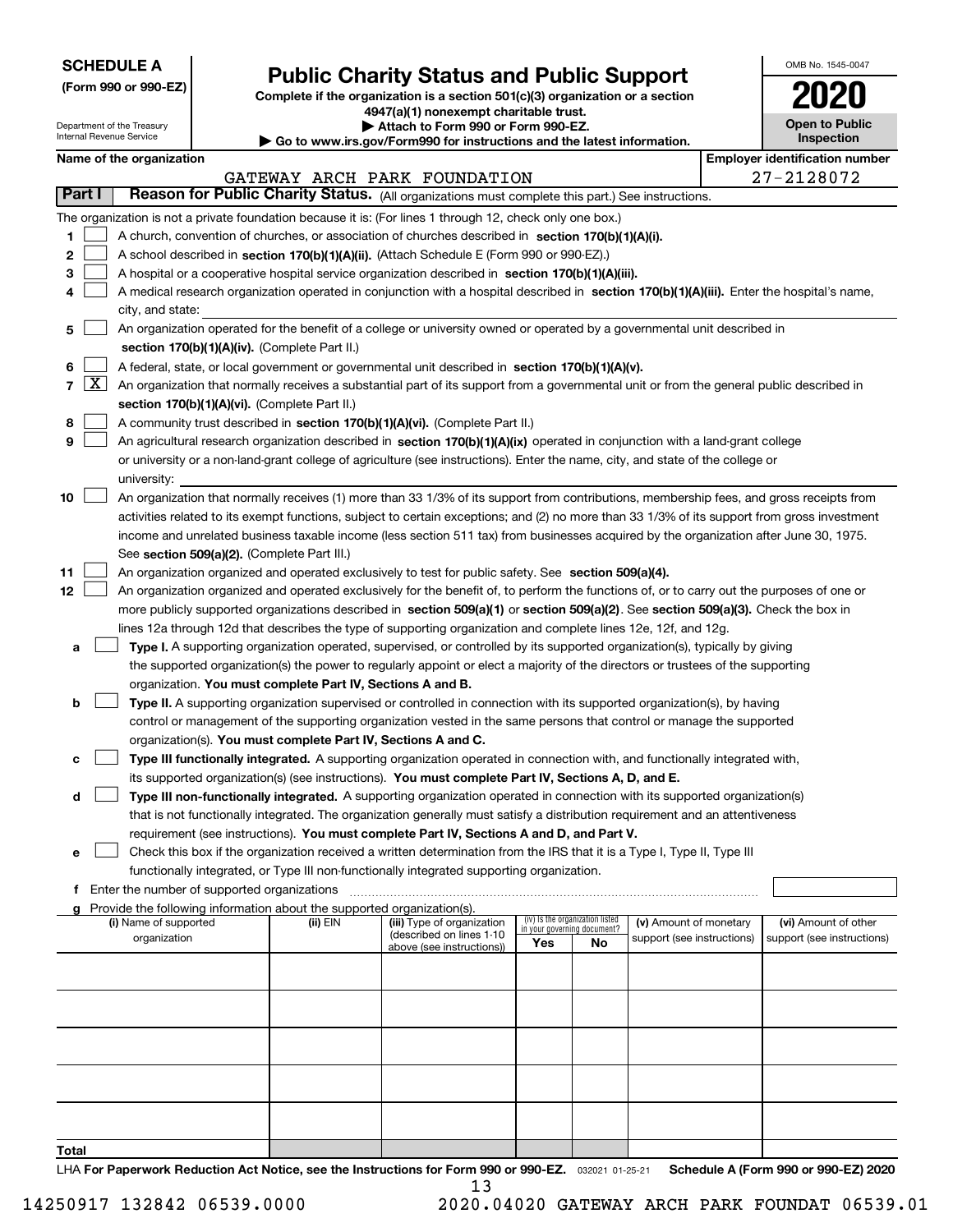#### Schedule A (Form 990 or 990-EZ) 2020 Page GATEWAY ARCH PARK FOUNDATION 27-2128072

27-2128072 Page 2

(Complete only if you checked the box on line 5, 7, or 8 of Part I or if the organization failed to qualify under Part III. If the organization fails to qualify under the tests listed below, please complete Part III.) **Part II** Support Schedule for Organizations Described in Sections 170(b)(1)(A)(iv) and 170(b)(1)(A)(vi)

|    | <b>Section A. Public Support</b>                                                                                                                                                                                               |           |           |                         |            |                                      |                                          |
|----|--------------------------------------------------------------------------------------------------------------------------------------------------------------------------------------------------------------------------------|-----------|-----------|-------------------------|------------|--------------------------------------|------------------------------------------|
|    | Calendar year (or fiscal year beginning in) $\blacktriangleright$                                                                                                                                                              | (a) 2016  | (b) 2017  | $(c)$ 2018              | $(d)$ 2019 | (e) 2020                             | (f) Total                                |
|    | 1 Gifts, grants, contributions, and                                                                                                                                                                                            |           |           |                         |            |                                      |                                          |
|    | membership fees received. (Do not                                                                                                                                                                                              |           |           |                         |            |                                      |                                          |
|    | include any "unusual grants.")                                                                                                                                                                                                 | 2843645.  | 3037822.  | 750,650.                | 1310334.   | 1943950.                             | 9886401.                                 |
|    | 2 Tax revenues levied for the organ-                                                                                                                                                                                           |           |           |                         |            |                                      |                                          |
|    | ization's benefit and either paid to                                                                                                                                                                                           |           |           |                         |            |                                      |                                          |
|    | or expended on its behalf                                                                                                                                                                                                      |           |           |                         |            |                                      |                                          |
|    | 3 The value of services or facilities                                                                                                                                                                                          |           |           |                         |            |                                      |                                          |
|    | furnished by a governmental unit to                                                                                                                                                                                            |           |           |                         |            |                                      |                                          |
|    | the organization without charge                                                                                                                                                                                                |           |           |                         |            |                                      |                                          |
|    | 4 Total. Add lines 1 through 3                                                                                                                                                                                                 | 2843645.  | 3037822.  | 750,650.                | 1310334.   | 1943950.                             | 9886401.                                 |
| 5. | The portion of total contributions                                                                                                                                                                                             |           |           |                         |            |                                      |                                          |
|    | by each person (other than a                                                                                                                                                                                                   |           |           |                         |            |                                      |                                          |
|    | governmental unit or publicly                                                                                                                                                                                                  |           |           |                         |            |                                      |                                          |
|    | supported organization) included                                                                                                                                                                                               |           |           |                         |            |                                      |                                          |
|    | on line 1 that exceeds 2% of the                                                                                                                                                                                               |           |           |                         |            |                                      |                                          |
|    | amount shown on line 11,                                                                                                                                                                                                       |           |           |                         |            |                                      |                                          |
|    | column (f)                                                                                                                                                                                                                     |           |           |                         |            |                                      | 4798427.                                 |
|    | 6 Public support. Subtract line 5 from line 4.                                                                                                                                                                                 |           |           |                         |            |                                      | 5087974.                                 |
|    | <b>Section B. Total Support</b>                                                                                                                                                                                                |           |           |                         |            |                                      |                                          |
|    | Calendar year (or fiscal year beginning in) $\blacktriangleright$                                                                                                                                                              | (a) 2016  | (b) 2017  | $(c)$ 2018              | $(d)$ 2019 | (e) 2020                             | (f) Total                                |
|    | <b>7</b> Amounts from line 4                                                                                                                                                                                                   | 2843645.  | 3037822.  | $\overline{750}$ , 650. | 1310334.   | 1943950.                             | 9886401.                                 |
| 8  | Gross income from interest,                                                                                                                                                                                                    |           |           |                         |            |                                      |                                          |
|    | dividends, payments received on                                                                                                                                                                                                |           |           |                         |            |                                      |                                          |
|    | securities loans, rents, royalties,                                                                                                                                                                                            |           |           |                         |            |                                      |                                          |
|    | and income from similar sources                                                                                                                                                                                                | 553, 471. | 900, 342. | 1277374.                | 1383069.   | 958,917.                             | 5073173.                                 |
|    | <b>9</b> Net income from unrelated business                                                                                                                                                                                    |           |           |                         |            |                                      |                                          |
|    | activities, whether or not the                                                                                                                                                                                                 |           |           |                         |            |                                      |                                          |
|    | business is regularly carried on                                                                                                                                                                                               |           |           |                         |            |                                      |                                          |
|    | 10 Other income. Do not include gain                                                                                                                                                                                           |           |           |                         |            |                                      |                                          |
|    | or loss from the sale of capital                                                                                                                                                                                               |           |           |                         |            |                                      |                                          |
|    | assets (Explain in Part VI.)                                                                                                                                                                                                   |           |           |                         |            |                                      |                                          |
|    | 11 Total support. Add lines 7 through 10                                                                                                                                                                                       |           |           |                         |            |                                      | 14959574.                                |
|    | 12 Gross receipts from related activities, etc. (see instructions)                                                                                                                                                             |           |           |                         |            | 12                                   | 4,818,827.                               |
|    | 13 First 5 years. If the Form 990 is for the organization's first, second, third, fourth, or fifth tax year as a section 501(c)(3)                                                                                             |           |           |                         |            |                                      |                                          |
|    | organization, check this box and stop here manufactured and stop here are all the contractions of the state of the state of the contract of the contract of the contract of the contract of the contract of the contract of th |           |           |                         |            |                                      |                                          |
|    | <b>Section C. Computation of Public Support Percentage</b>                                                                                                                                                                     |           |           |                         |            |                                      |                                          |
|    |                                                                                                                                                                                                                                |           |           |                         |            | 14                                   | 34.01<br>%                               |
|    |                                                                                                                                                                                                                                |           |           |                         |            | 15                                   | 35.65<br>$\%$                            |
|    | 16a 33 1/3% support test - 2020. If the organization did not check the box on line 13, and line 14 is 33 1/3% or more, check this box and                                                                                      |           |           |                         |            |                                      |                                          |
|    | stop here. The organization qualifies as a publicly supported organization                                                                                                                                                     |           |           |                         |            |                                      | $\blacktriangleright$ $\boxed{\text{X}}$ |
|    | b 33 1/3% support test - 2019. If the organization did not check a box on line 13 or 16a, and line 15 is 33 1/3% or more, check this box                                                                                       |           |           |                         |            |                                      |                                          |
|    |                                                                                                                                                                                                                                |           |           |                         |            |                                      |                                          |
|    | and stop here. The organization qualifies as a publicly supported organization<br>17a 10% -facts-and-circumstances test - 2020. If the organization did not check a box on line 13, 16a, or 16b, and line 14 is 10% or more,   |           |           |                         |            |                                      |                                          |
|    |                                                                                                                                                                                                                                |           |           |                         |            |                                      |                                          |
|    | and if the organization meets the facts-and-circumstances test, check this box and stop here. Explain in Part VI how the organization                                                                                          |           |           |                         |            |                                      |                                          |
|    | meets the facts-and-circumstances test. The organization qualifies as a publicly supported organization                                                                                                                        |           |           |                         |            |                                      |                                          |
|    | <b>b 10% -facts-and-circumstances test - 2019.</b> If the organization did not check a box on line 13, 16a, 16b, or 17a, and line 15 is 10% or                                                                                 |           |           |                         |            |                                      |                                          |
|    | more, and if the organization meets the facts-and-circumstances test, check this box and stop here. Explain in Part VI how the                                                                                                 |           |           |                         |            |                                      |                                          |
|    | organization meets the facts-and-circumstances test. The organization qualifies as a publicly supported organization                                                                                                           |           |           |                         |            |                                      |                                          |
| 18 | Private foundation. If the organization did not check a box on line 13, 16a, 16b, 17a, or 17b, check this box and see instructions                                                                                             |           |           |                         |            | Schedule A (Form 990 or 990-F7) 2020 |                                          |

**Schedule A (Form 990 or 990-EZ) 2020**

032022 01-25-21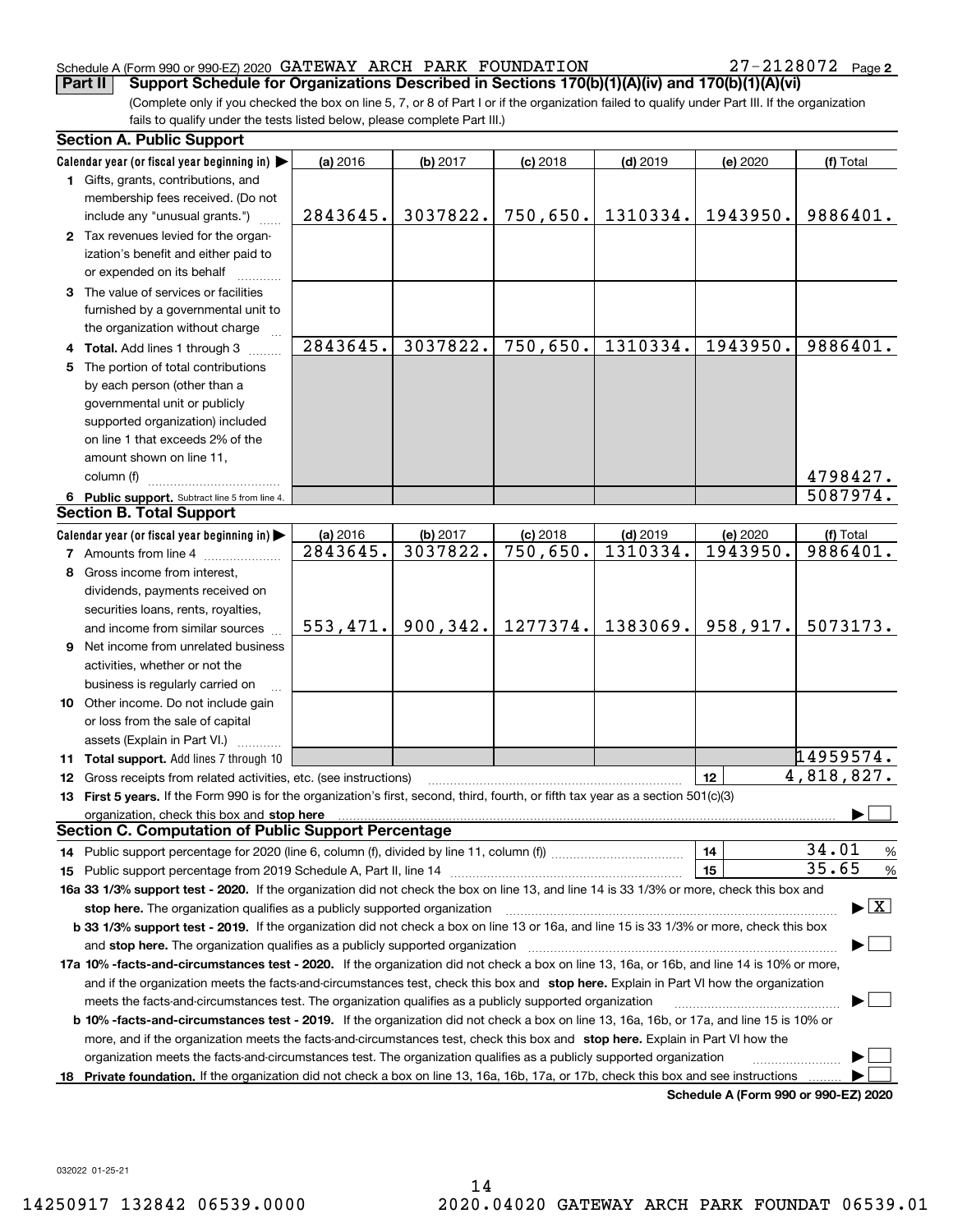#### Schedule A (Form 990 or 990-EZ) 2020 Page GATEWAY ARCH PARK FOUNDATION 27-2128072 **Part III Support Schedule for Organizations Described in Section 509(a)(2)**

(Complete only if you checked the box on line 10 of Part I or if the organization failed to qualify under Part II. If the organization fails to qualify under the tests listed below, please complete Part II.)

|    | <b>Section A. Public Support</b>                                                                                                                                                         |          |          |            |            |          |                                      |
|----|------------------------------------------------------------------------------------------------------------------------------------------------------------------------------------------|----------|----------|------------|------------|----------|--------------------------------------|
|    | Calendar year (or fiscal year beginning in) $\blacktriangleright$                                                                                                                        | (a) 2016 | (b) 2017 | $(c)$ 2018 | $(d)$ 2019 | (e) 2020 | (f) Total                            |
|    | 1 Gifts, grants, contributions, and                                                                                                                                                      |          |          |            |            |          |                                      |
|    | membership fees received. (Do not                                                                                                                                                        |          |          |            |            |          |                                      |
|    | include any "unusual grants.")                                                                                                                                                           |          |          |            |            |          |                                      |
|    | 2 Gross receipts from admissions,<br>merchandise sold or services per-<br>formed, or facilities furnished in<br>any activity that is related to the<br>organization's tax-exempt purpose |          |          |            |            |          |                                      |
|    | 3 Gross receipts from activities that<br>are not an unrelated trade or bus-                                                                                                              |          |          |            |            |          |                                      |
|    | iness under section 513                                                                                                                                                                  |          |          |            |            |          |                                      |
|    | 4 Tax revenues levied for the organ-                                                                                                                                                     |          |          |            |            |          |                                      |
|    | ization's benefit and either paid to<br>or expended on its behalf<br>.                                                                                                                   |          |          |            |            |          |                                      |
|    | 5 The value of services or facilities                                                                                                                                                    |          |          |            |            |          |                                      |
|    | furnished by a governmental unit to                                                                                                                                                      |          |          |            |            |          |                                      |
|    | the organization without charge                                                                                                                                                          |          |          |            |            |          |                                      |
|    | <b>6 Total.</b> Add lines 1 through 5                                                                                                                                                    |          |          |            |            |          |                                      |
|    | 7a Amounts included on lines 1, 2, and<br>3 received from disqualified persons                                                                                                           |          |          |            |            |          |                                      |
|    | <b>b</b> Amounts included on lines 2 and 3 received<br>from other than disqualified persons that<br>exceed the greater of \$5,000 or 1% of the<br>amount on line 13 for the year         |          |          |            |            |          |                                      |
|    | c Add lines 7a and 7b                                                                                                                                                                    |          |          |            |            |          |                                      |
|    | 8 Public support. (Subtract line 7c from line 6.)                                                                                                                                        |          |          |            |            |          |                                      |
|    | <b>Section B. Total Support</b>                                                                                                                                                          |          |          |            |            |          |                                      |
|    | Calendar year (or fiscal year beginning in) $\blacktriangleright$                                                                                                                        | (a) 2016 | (b) 2017 | $(c)$ 2018 | $(d)$ 2019 | (e) 2020 | (f) Total                            |
|    | 9 Amounts from line 6                                                                                                                                                                    |          |          |            |            |          |                                      |
|    | 10a Gross income from interest,<br>dividends, payments received on<br>securities loans, rents, royalties,<br>and income from similar sources                                             |          |          |            |            |          |                                      |
|    | <b>b</b> Unrelated business taxable income<br>(less section 511 taxes) from businesses                                                                                                   |          |          |            |            |          |                                      |
|    | acquired after June 30, 1975                                                                                                                                                             |          |          |            |            |          |                                      |
|    | c Add lines 10a and 10b<br>11 Net income from unrelated business<br>activities not included in line 10b,<br>whether or not the business is<br>regularly carried on                       |          |          |            |            |          |                                      |
|    | 12 Other income. Do not include gain<br>or loss from the sale of capital<br>assets (Explain in Part VI.)                                                                                 |          |          |            |            |          |                                      |
|    | <b>13</b> Total support. (Add lines 9, 10c, 11, and 12.)                                                                                                                                 |          |          |            |            |          |                                      |
|    | 14 First 5 years. If the Form 990 is for the organization's first, second, third, fourth, or fifth tax year as a section 501(c)(3) organization,                                         |          |          |            |            |          |                                      |
|    | check this box and stop here measurements are constructed as the state of the state of the state of the state o                                                                          |          |          |            |            |          |                                      |
|    | Section C. Computation of Public Support Percentage                                                                                                                                      |          |          |            |            |          |                                      |
|    | 15 Public support percentage for 2020 (line 8, column (f), divided by line 13, column (f))                                                                                               |          |          |            |            | 15       | %                                    |
|    | 16 Public support percentage from 2019 Schedule A, Part III, line 15                                                                                                                     |          |          |            |            | 16       | %                                    |
|    | <b>Section D. Computation of Investment Income Percentage</b>                                                                                                                            |          |          |            |            |          |                                      |
|    | 17 Investment income percentage for 2020 (line 10c, column (f), divided by line 13, column (f))                                                                                          |          |          |            |            | 17       | %                                    |
|    | <b>18</b> Investment income percentage from <b>2019</b> Schedule A, Part III, line 17                                                                                                    |          |          |            |            | 18       | %                                    |
|    | 19a 33 1/3% support tests - 2020. If the organization did not check the box on line 14, and line 15 is more than 33 1/3%, and line 17 is not                                             |          |          |            |            |          |                                      |
|    | more than 33 1/3%, check this box and stop here. The organization qualifies as a publicly supported organization                                                                         |          |          |            |            |          | ▶                                    |
|    | b 33 1/3% support tests - 2019. If the organization did not check a box on line 14 or line 19a, and line 16 is more than 33 1/3%, and                                                    |          |          |            |            |          |                                      |
|    | line 18 is not more than 33 1/3%, check this box and stop here. The organization qualifies as a publicly supported organization                                                          |          |          |            |            |          |                                      |
| 20 | <b>Private foundation.</b> If the organization did not check a box on line 14, 19a, or 19b, check this box and see instructions                                                          |          |          |            |            |          |                                      |
|    | 032023 01-25-21                                                                                                                                                                          |          | 15       |            |            |          | Schedule A (Form 990 or 990-EZ) 2020 |

 <sup>14250917 132842 06539.0000 2020.04020</sup> GATEWAY ARCH PARK FOUNDAT 06539.01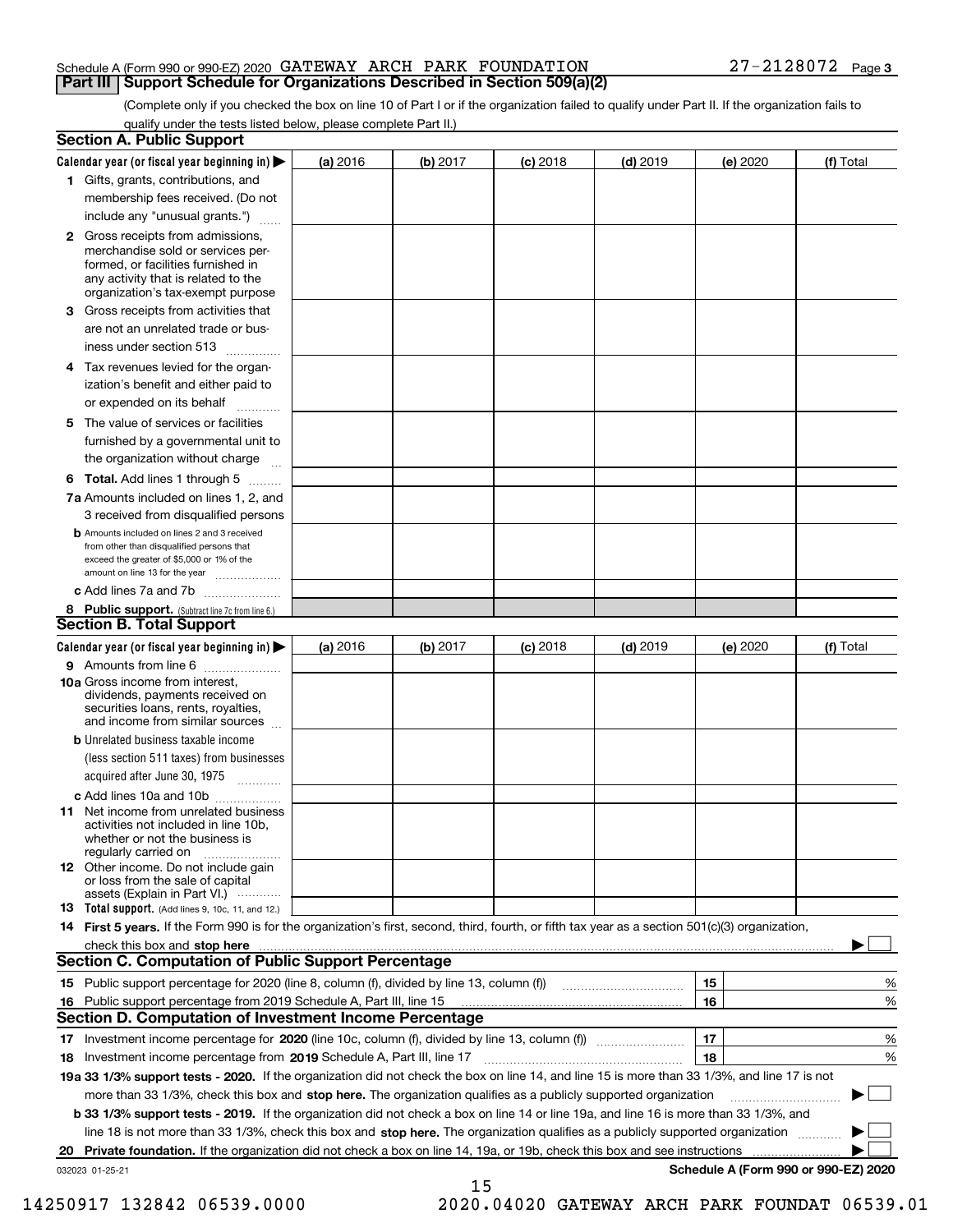#### Schedule A (Form 990 or 990-EZ) 2020 Page GATEWAY ARCH PARK FOUNDATION 27-2128072

### **Part IV Supporting Organizations**

(Complete only if you checked a box in line 12 on Part I. If you checked box 12a, Part I, complete Sections A and B. If you checked box 12b, Part I, complete Sections A and C. If you checked box 12c, Part I, complete Sections A, D, and E. If you checked box 12d, Part I, complete Sections A and D, and complete Part V.)

#### **Section A. All Supporting Organizations**

- **1** Are all of the organization's supported organizations listed by name in the organization's governing documents? If "No," describe in **Part VI** how the supported organizations are designated. If designated by *class or purpose, describe the designation. If historic and continuing relationship, explain.*
- **2** Did the organization have any supported organization that does not have an IRS determination of status under section 509(a)(1) or (2)? If "Yes," explain in Part VI how the organization determined that the supported *organization was described in section 509(a)(1) or (2).*
- **3a** Did the organization have a supported organization described in section 501(c)(4), (5), or (6)? If "Yes," answer *lines 3b and 3c below.*
- **b** Did the organization confirm that each supported organization qualified under section 501(c)(4), (5), or (6) and satisfied the public support tests under section 509(a)(2)? If "Yes," describe in **Part VI** when and how the *organization made the determination.*
- **c**Did the organization ensure that all support to such organizations was used exclusively for section 170(c)(2)(B) purposes? If "Yes," explain in **Part VI** what controls the organization put in place to ensure such use.
- **4a***If* Was any supported organization not organized in the United States ("foreign supported organization")? *"Yes," and if you checked box 12a or 12b in Part I, answer lines 4b and 4c below.*
- **b** Did the organization have ultimate control and discretion in deciding whether to make grants to the foreign supported organization? If "Yes," describe in **Part VI** how the organization had such control and discretion *despite being controlled or supervised by or in connection with its supported organizations.*
- **c** Did the organization support any foreign supported organization that does not have an IRS determination under sections 501(c)(3) and 509(a)(1) or (2)? If "Yes," explain in **Part VI** what controls the organization used *to ensure that all support to the foreign supported organization was used exclusively for section 170(c)(2)(B) purposes.*
- **5a** Did the organization add, substitute, or remove any supported organizations during the tax year? If "Yes," answer lines 5b and 5c below (if applicable). Also, provide detail in **Part VI,** including (i) the names and EIN *numbers of the supported organizations added, substituted, or removed; (ii) the reasons for each such action; (iii) the authority under the organization's organizing document authorizing such action; and (iv) how the action was accomplished (such as by amendment to the organizing document).*
- **b** Type I or Type II only. Was any added or substituted supported organization part of a class already designated in the organization's organizing document?
- **cSubstitutions only.**  Was the substitution the result of an event beyond the organization's control?
- **6** Did the organization provide support (whether in the form of grants or the provision of services or facilities) to **Part VI.** *If "Yes," provide detail in* support or benefit one or more of the filing organization's supported organizations? anyone other than (i) its supported organizations, (ii) individuals that are part of the charitable class benefited by one or more of its supported organizations, or (iii) other supporting organizations that also
- **7**Did the organization provide a grant, loan, compensation, or other similar payment to a substantial contributor *If "Yes," complete Part I of Schedule L (Form 990 or 990-EZ).* regard to a substantial contributor? (as defined in section 4958(c)(3)(C)), a family member of a substantial contributor, or a 35% controlled entity with
- **8** Did the organization make a loan to a disqualified person (as defined in section 4958) not described in line 7? *If "Yes," complete Part I of Schedule L (Form 990 or 990-EZ).*
- **9a** Was the organization controlled directly or indirectly at any time during the tax year by one or more in section 509(a)(1) or (2))? If "Yes," *provide detail in* <code>Part VI.</code> disqualified persons, as defined in section 4946 (other than foundation managers and organizations described
- **b** Did one or more disqualified persons (as defined in line 9a) hold a controlling interest in any entity in which the supporting organization had an interest? If "Yes," provide detail in P**art VI**.
- **c**Did a disqualified person (as defined in line 9a) have an ownership interest in, or derive any personal benefit from, assets in which the supporting organization also had an interest? If "Yes," provide detail in P**art VI.**
- **10a** Was the organization subject to the excess business holdings rules of section 4943 because of section supporting organizations)? If "Yes," answer line 10b below. 4943(f) (regarding certain Type II supporting organizations, and all Type III non-functionally integrated
- **b** Did the organization have any excess business holdings in the tax year? (Use Schedule C, Form 4720, to *determine whether the organization had excess business holdings.)*

032024 01-25-21

**Schedule A (Form 990 or 990-EZ) 2020**

**1**

**YesNo**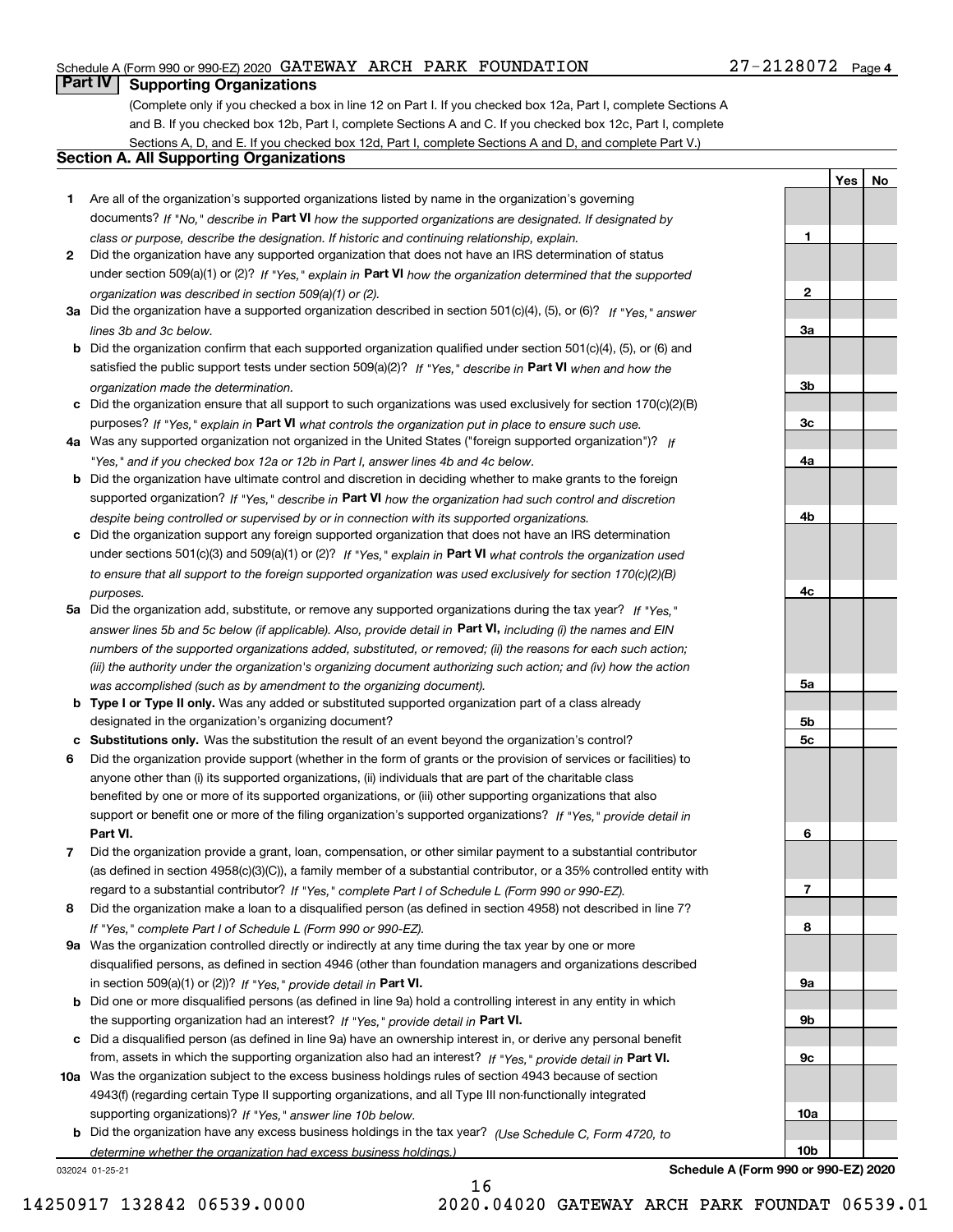#### Schedule A (Form 990 or 990-EZ) 2020 Page GATEWAY ARCH PARK FOUNDATION 27-2128072

| Part IV | <b>Supporting Organizations (continued)</b>                                                                                                                                                                                                                                                                                                                                                                                                                                                                              |                 |     |           |
|---------|--------------------------------------------------------------------------------------------------------------------------------------------------------------------------------------------------------------------------------------------------------------------------------------------------------------------------------------------------------------------------------------------------------------------------------------------------------------------------------------------------------------------------|-----------------|-----|-----------|
|         |                                                                                                                                                                                                                                                                                                                                                                                                                                                                                                                          |                 | Yes | No        |
| 11      | Has the organization accepted a gift or contribution from any of the following persons?                                                                                                                                                                                                                                                                                                                                                                                                                                  |                 |     |           |
|         | a A person who directly or indirectly controls, either alone or together with persons described in lines 11b and                                                                                                                                                                                                                                                                                                                                                                                                         |                 |     |           |
|         | 11c below, the governing body of a supported organization?                                                                                                                                                                                                                                                                                                                                                                                                                                                               | 11a             |     |           |
|         | <b>b</b> A family member of a person described in line 11a above?                                                                                                                                                                                                                                                                                                                                                                                                                                                        | 11 <sub>b</sub> |     |           |
|         | c A 35% controlled entity of a person described in line 11a or 11b above? If "Yes" to line 11a, 11b, or 11c, provide                                                                                                                                                                                                                                                                                                                                                                                                     |                 |     |           |
|         | detail in Part VI.                                                                                                                                                                                                                                                                                                                                                                                                                                                                                                       | 11c             |     |           |
|         | <b>Section B. Type I Supporting Organizations</b>                                                                                                                                                                                                                                                                                                                                                                                                                                                                        |                 |     |           |
|         |                                                                                                                                                                                                                                                                                                                                                                                                                                                                                                                          |                 | Yes | No        |
| 1       | Did the governing body, members of the governing body, officers acting in their official capacity, or membership of one or<br>more supported organizations have the power to regularly appoint or elect at least a majority of the organization's officers,<br>directors, or trustees at all times during the tax year? If "No," describe in Part VI how the supported organization(s)<br>effectively operated, supervised, or controlled the organization's activities. If the organization had more than one supported |                 |     |           |
|         | organization, describe how the powers to appoint and/or remove officers, directors, or trustees were allocated among the<br>supported organizations and what conditions or restrictions, if any, applied to such powers during the tax year.                                                                                                                                                                                                                                                                             | 1               |     |           |
| 2       | Did the organization operate for the benefit of any supported organization other than the supported                                                                                                                                                                                                                                                                                                                                                                                                                      |                 |     |           |
|         | organization(s) that operated, supervised, or controlled the supporting organization? If "Yes," explain in                                                                                                                                                                                                                                                                                                                                                                                                               |                 |     |           |
|         | Part VI how providing such benefit carried out the purposes of the supported organization(s) that operated,                                                                                                                                                                                                                                                                                                                                                                                                              |                 |     |           |
|         | supervised, or controlled the supporting organization.                                                                                                                                                                                                                                                                                                                                                                                                                                                                   | $\overline{2}$  |     |           |
|         | <b>Section C. Type II Supporting Organizations</b>                                                                                                                                                                                                                                                                                                                                                                                                                                                                       |                 |     |           |
|         |                                                                                                                                                                                                                                                                                                                                                                                                                                                                                                                          |                 | Yes | No        |
| 1       | Were a majority of the organization's directors or trustees during the tax year also a majority of the directors                                                                                                                                                                                                                                                                                                                                                                                                         |                 |     |           |
|         | or trustees of each of the organization's supported organization(s)? If "No," describe in Part VI how control                                                                                                                                                                                                                                                                                                                                                                                                            |                 |     |           |
|         | or management of the supporting organization was vested in the same persons that controlled or managed                                                                                                                                                                                                                                                                                                                                                                                                                   |                 |     |           |
|         | the supported organization(s).                                                                                                                                                                                                                                                                                                                                                                                                                                                                                           | 1               |     |           |
|         | <b>Section D. All Type III Supporting Organizations</b>                                                                                                                                                                                                                                                                                                                                                                                                                                                                  |                 |     |           |
|         |                                                                                                                                                                                                                                                                                                                                                                                                                                                                                                                          |                 | Yes | No        |
| 1       | Did the organization provide to each of its supported organizations, by the last day of the fifth month of the                                                                                                                                                                                                                                                                                                                                                                                                           |                 |     |           |
|         | organization's tax year, (i) a written notice describing the type and amount of support provided during the prior tax                                                                                                                                                                                                                                                                                                                                                                                                    |                 |     |           |
|         | year, (ii) a copy of the Form 990 that was most recently filed as of the date of notification, and (iii) copies of the                                                                                                                                                                                                                                                                                                                                                                                                   |                 |     |           |
|         | organization's governing documents in effect on the date of notification, to the extent not previously provided?                                                                                                                                                                                                                                                                                                                                                                                                         | 1               |     |           |
| 2       | Were any of the organization's officers, directors, or trustees either (i) appointed or elected by the supported                                                                                                                                                                                                                                                                                                                                                                                                         |                 |     |           |
|         | organization(s) or (ii) serving on the governing body of a supported organization? If "No." explain in Part VI how                                                                                                                                                                                                                                                                                                                                                                                                       |                 |     |           |
| 3       | the organization maintained a close and continuous working relationship with the supported organization(s).<br>By reason of the relationship described in line 2, above, did the organization's supported organizations have a                                                                                                                                                                                                                                                                                           | $\mathbf 2$     |     |           |
|         | significant voice in the organization's investment policies and in directing the use of the organization's                                                                                                                                                                                                                                                                                                                                                                                                               |                 |     |           |
|         | income or assets at all times during the tax year? If "Yes," describe in Part VI the role the organization's                                                                                                                                                                                                                                                                                                                                                                                                             |                 |     |           |
|         | supported organizations played in this regard.                                                                                                                                                                                                                                                                                                                                                                                                                                                                           |                 |     |           |
|         | Section E. Type III Functionally Integrated Supporting Organizations                                                                                                                                                                                                                                                                                                                                                                                                                                                     |                 |     |           |
| 1       | Check the box next to the method that the organization used to satisfy the Integral Part Test during the year (see instructions).                                                                                                                                                                                                                                                                                                                                                                                        |                 |     |           |
| а       | The organization satisfied the Activities Test. Complete line 2 below.                                                                                                                                                                                                                                                                                                                                                                                                                                                   |                 |     |           |
| b       | The organization is the parent of each of its supported organizations. Complete line 3 below.                                                                                                                                                                                                                                                                                                                                                                                                                            |                 |     |           |
| c       | The organization supported a governmental entity. Describe in Part VI how you supported a governmental entity (see instructions).                                                                                                                                                                                                                                                                                                                                                                                        |                 |     |           |
| 2       | Activities Test. Answer lines 2a and 2b below.                                                                                                                                                                                                                                                                                                                                                                                                                                                                           |                 | Yes | <u>No</u> |
| а       | Did substantially all of the organization's activities during the tax year directly further the exempt purposes of                                                                                                                                                                                                                                                                                                                                                                                                       |                 |     |           |
|         | the supported organization(s) to which the organization was responsive? If "Yes," then in Part VI identify                                                                                                                                                                                                                                                                                                                                                                                                               |                 |     |           |
|         | those supported organizations and explain how these activities directly furthered their exempt purposes,                                                                                                                                                                                                                                                                                                                                                                                                                 |                 |     |           |
|         | how the organization was responsive to those supported organizations, and how the organization determined                                                                                                                                                                                                                                                                                                                                                                                                                |                 |     |           |
|         | that these activities constituted substantially all of its activities.                                                                                                                                                                                                                                                                                                                                                                                                                                                   | 2a              |     |           |
| b       | Did the activities described in line 2a, above, constitute activities that, but for the organization's involvement,                                                                                                                                                                                                                                                                                                                                                                                                      |                 |     |           |
|         | one or more of the organization's supported organization(s) would have been engaged in? If "Yes," explain in                                                                                                                                                                                                                                                                                                                                                                                                             |                 |     |           |
|         | Part VI the reasons for the organization's position that its supported organization(s) would have engaged in                                                                                                                                                                                                                                                                                                                                                                                                             | 2b              |     |           |
|         | these activities but for the organization's involvement.                                                                                                                                                                                                                                                                                                                                                                                                                                                                 |                 |     |           |

**3** Parent of Supported Organizations. Answer lines 3a and 3b below.

**a** Did the organization have the power to regularly appoint or elect a majority of the officers, directors, or trustees of each of the supported organizations? If "Yes" or "No" provide details in **Part VI.** 

**b** Did the organization exercise a substantial degree of direction over the policies, programs, and activities of each of its supported organizations? If "Yes," describe in Part VI the role played by the organization in this regard.

17

032025 01-25-21

**Schedule A (Form 990 or 990-EZ) 2020**

**3a**

**3b**

14250917 132842 06539.0000 2020.04020 GATEWAY ARCH PARK FOUNDAT 06539.01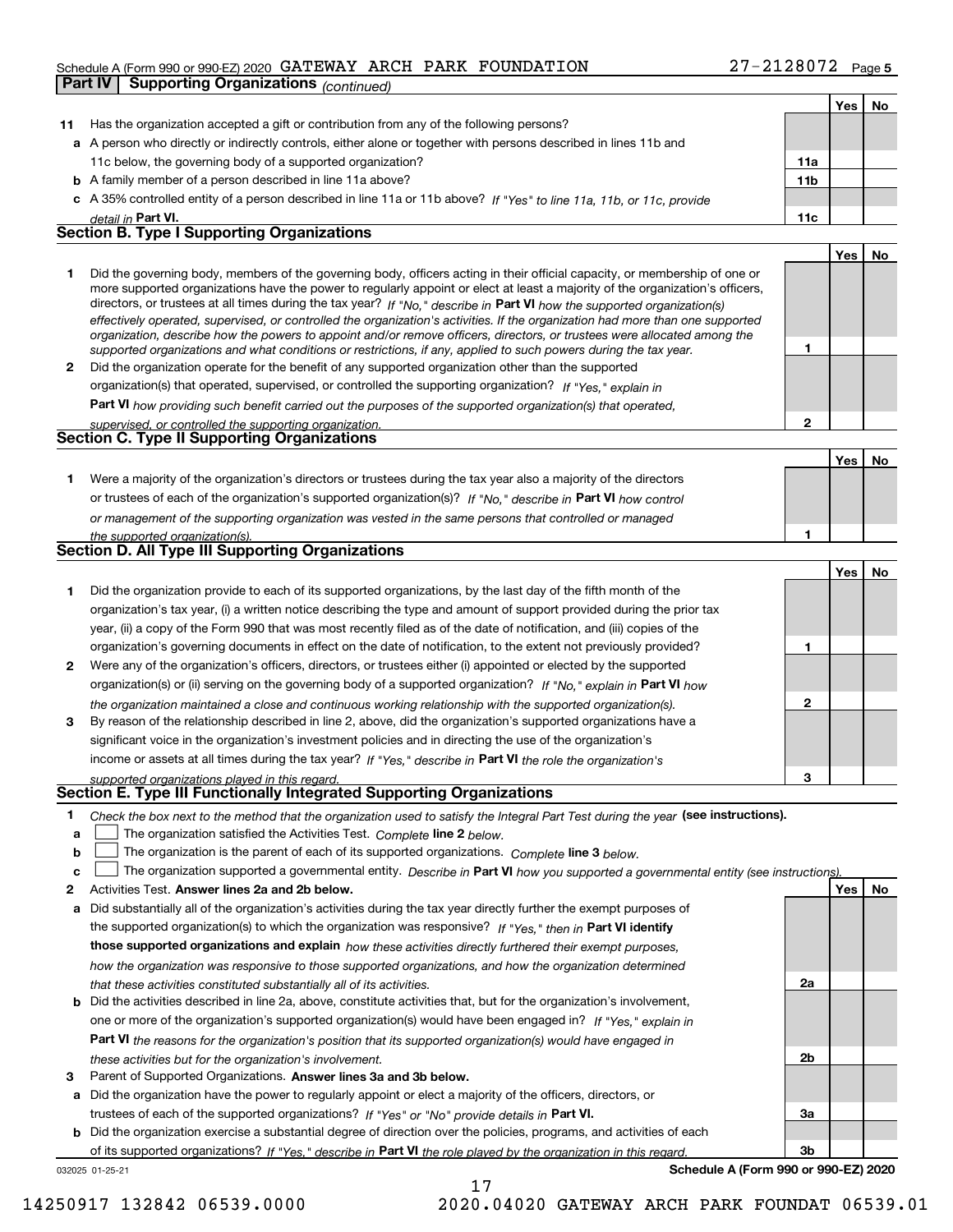| 1            | Check here if the organization satisfied the Integral Part Test as a qualifying trust on Nov. 20, 1970 (explain in Part VI). See instructions.<br>All other Type III non-functionally integrated supporting organizations must complete Sections A through E. |                |                |                                |
|--------------|---------------------------------------------------------------------------------------------------------------------------------------------------------------------------------------------------------------------------------------------------------------|----------------|----------------|--------------------------------|
|              | Section A - Adjusted Net Income                                                                                                                                                                                                                               |                | (A) Prior Year | (B) Current Year<br>(optional) |
|              | Net short-term capital gain                                                                                                                                                                                                                                   | 1              |                |                                |
| 2            | Recoveries of prior-year distributions                                                                                                                                                                                                                        | $\mathbf{2}$   |                |                                |
| 3            | Other gross income (see instructions)                                                                                                                                                                                                                         | 3              |                |                                |
| 4            | Add lines 1 through 3.                                                                                                                                                                                                                                        | 4              |                |                                |
| 5            | Depreciation and depletion                                                                                                                                                                                                                                    | 5              |                |                                |
| 6            | Portion of operating expenses paid or incurred for production or                                                                                                                                                                                              |                |                |                                |
|              | collection of gross income or for management, conservation, or                                                                                                                                                                                                |                |                |                                |
|              | maintenance of property held for production of income (see instructions)                                                                                                                                                                                      | 6              |                |                                |
| 7            | Other expenses (see instructions)                                                                                                                                                                                                                             | $\overline{7}$ |                |                                |
| 8            | Adjusted Net Income (subtract lines 5, 6, and 7 from line 4)                                                                                                                                                                                                  | 8              |                |                                |
|              | <b>Section B - Minimum Asset Amount</b>                                                                                                                                                                                                                       |                | (A) Prior Year | (B) Current Year<br>(optional) |
| 1            | Aggregate fair market value of all non-exempt-use assets (see                                                                                                                                                                                                 |                |                |                                |
|              | instructions for short tax year or assets held for part of year):                                                                                                                                                                                             |                |                |                                |
|              | a Average monthly value of securities                                                                                                                                                                                                                         | 1a             |                |                                |
|              | <b>b</b> Average monthly cash balances                                                                                                                                                                                                                        | 1b             |                |                                |
|              | c Fair market value of other non-exempt-use assets                                                                                                                                                                                                            | 1c             |                |                                |
|              | d Total (add lines 1a, 1b, and 1c)                                                                                                                                                                                                                            | 1d             |                |                                |
|              | e Discount claimed for blockage or other factors                                                                                                                                                                                                              |                |                |                                |
|              | (explain in detail in Part VI):                                                                                                                                                                                                                               |                |                |                                |
| $\mathbf{2}$ | Acquisition indebtedness applicable to non-exempt-use assets                                                                                                                                                                                                  | $\mathbf{2}$   |                |                                |
| 3            | Subtract line 2 from line 1d.                                                                                                                                                                                                                                 | 3              |                |                                |
| 4            | Cash deemed held for exempt use. Enter 0.015 of line 3 (for greater amount,                                                                                                                                                                                   |                |                |                                |
|              | see instructions)                                                                                                                                                                                                                                             | 4              |                |                                |
| 5            | Net value of non-exempt-use assets (subtract line 4 from line 3)                                                                                                                                                                                              | 5              |                |                                |
| 6            | Multiply line 5 by 0.035.                                                                                                                                                                                                                                     | 6              |                |                                |
| 7            | Recoveries of prior-year distributions                                                                                                                                                                                                                        | $\overline{7}$ |                |                                |
| 8            | Minimum Asset Amount (add line 7 to line 6)                                                                                                                                                                                                                   | 8              |                |                                |
|              | <b>Section C - Distributable Amount</b>                                                                                                                                                                                                                       |                |                | <b>Current Year</b>            |
|              |                                                                                                                                                                                                                                                               |                |                |                                |

#### **1**Adjusted net income for prior year (from Section A, line 8, column A) **2**Enter 0.85 of line 1.

|   | Adjusted net income for prior year (from Section A, line 8, column A)                                                             |   |  |  |  |  |
|---|-----------------------------------------------------------------------------------------------------------------------------------|---|--|--|--|--|
|   | Enter 0.85 of line 1.                                                                                                             | 2 |  |  |  |  |
|   | Minimum asset amount for prior year (from Section B, line 8, column A)                                                            | з |  |  |  |  |
|   | Enter greater of line 2 or line 3.                                                                                                | 4 |  |  |  |  |
|   | Income tax imposed in prior year                                                                                                  | 5 |  |  |  |  |
| 6 | <b>Distributable Amount.</b> Subtract line 5 from line 4, unless subject to                                                       |   |  |  |  |  |
|   | emergency temporary reduction (see instructions).                                                                                 | 6 |  |  |  |  |
|   | Check here if the current year is the organization's first as a non-functionally integrated Type III supporting organization (see |   |  |  |  |  |

instructions).

**Schedule A (Form 990 or 990-EZ) 2020**

032026 01-25-21

#### Schedule A (Form 990 or 990-EZ) 2020 Page GATEWAY ARCH PARK FOUNDATION 27-2128072 **Part V Type III Non-Functionally Integrated 509(a)(3) Supporting Organizations**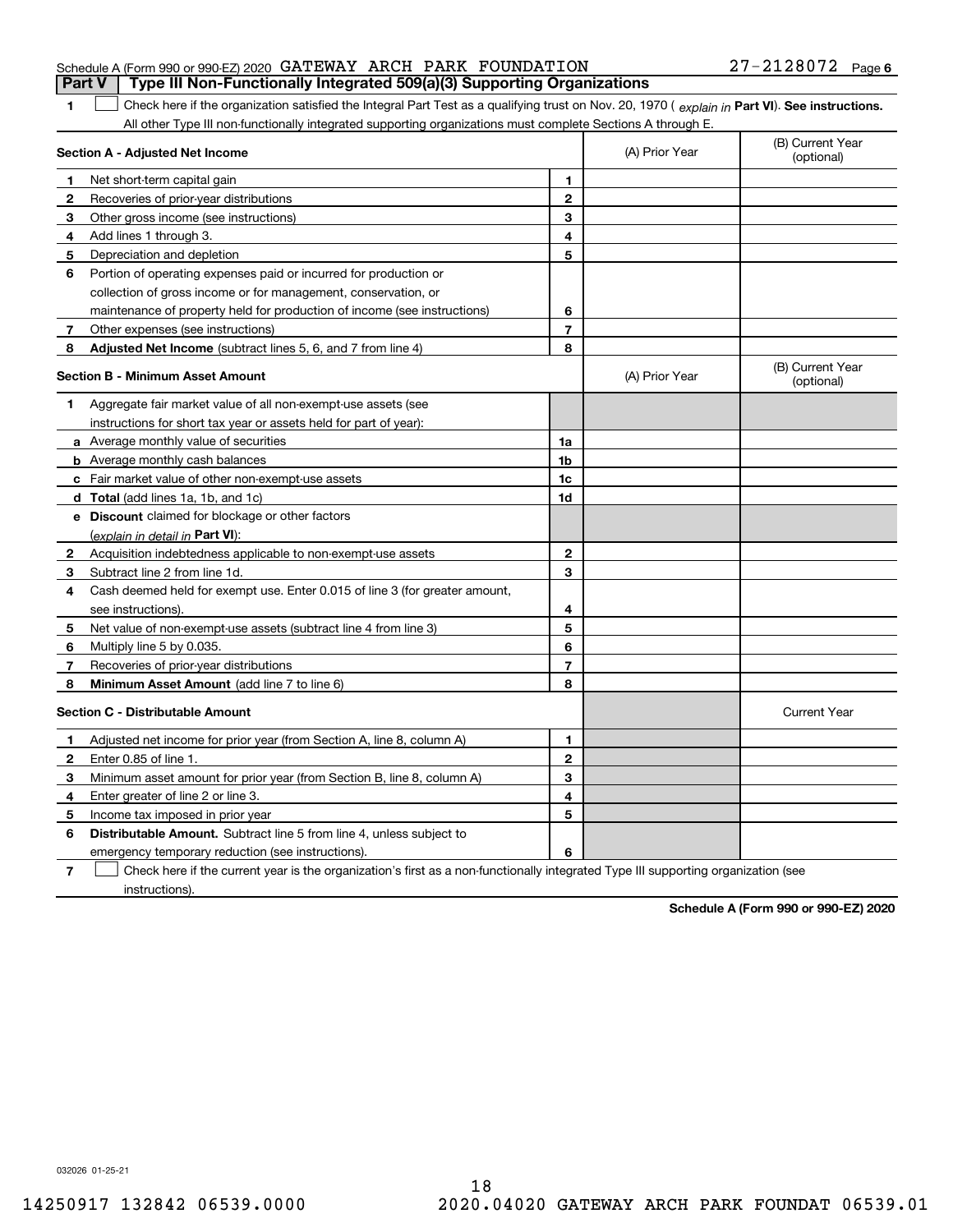#### Schedule A (Form 990 or 990-EZ) 2020 GATEWAY ARCH PARK FOUNDATION 27-2128072 Page GATEWAY ARCH PARK FOUNDATION 27-2128072

|    | Type III Non-Functionally Integrated 509(a)(3) Supporting Organizations<br>Part V<br>(continued) |                             |                                       |    |                                         |  |  |
|----|--------------------------------------------------------------------------------------------------|-----------------------------|---------------------------------------|----|-----------------------------------------|--|--|
|    | <b>Section D - Distributions</b>                                                                 |                             |                                       |    | <b>Current Year</b>                     |  |  |
|    | Amounts paid to supported organizations to accomplish exempt purposes                            |                             | 1                                     |    |                                         |  |  |
| 2  | Amounts paid to perform activity that directly furthers exempt purposes of supported             |                             |                                       |    |                                         |  |  |
|    | organizations, in excess of income from activity                                                 |                             | 2                                     |    |                                         |  |  |
| 3  | Administrative expenses paid to accomplish exempt purposes of supported organizations            |                             | 3                                     |    |                                         |  |  |
| 4  | Amounts paid to acquire exempt-use assets                                                        |                             | 4                                     |    |                                         |  |  |
| 5  | Qualified set aside amounts (prior IRS approval required - provide details in Part VI)           |                             |                                       | 5  |                                         |  |  |
| 6  | Other distributions (describe in Part VI). See instructions.                                     |                             |                                       | 6  |                                         |  |  |
| 7  | Total annual distributions. Add lines 1 through 6.                                               |                             |                                       | 7  |                                         |  |  |
| 8  | Distributions to attentive supported organizations to which the organization is responsive       |                             |                                       |    |                                         |  |  |
|    | (provide details in Part VI). See instructions.                                                  |                             |                                       | 8  |                                         |  |  |
| 9  | Distributable amount for 2020 from Section C, line 6                                             |                             |                                       | 9  |                                         |  |  |
| 10 | Line 8 amount divided by line 9 amount                                                           |                             |                                       | 10 |                                         |  |  |
|    |                                                                                                  | (i)                         | (ii)                                  |    | (iii)                                   |  |  |
|    | <b>Section E - Distribution Allocations</b> (see instructions)                                   | <b>Excess Distributions</b> | <b>Underdistributions</b><br>Pre-2020 |    | <b>Distributable</b><br>Amount for 2020 |  |  |
| 1  | Distributable amount for 2020 from Section C, line 6                                             |                             |                                       |    |                                         |  |  |
| 2  | Underdistributions, if any, for years prior to 2020 (reason-                                     |                             |                                       |    |                                         |  |  |
|    | able cause required - explain in Part VI). See instructions.                                     |                             |                                       |    |                                         |  |  |
| 3  | Excess distributions carryover, if any, to 2020                                                  |                             |                                       |    |                                         |  |  |
|    | a From 2015                                                                                      |                             |                                       |    |                                         |  |  |
|    | $b$ From 2016                                                                                    |                             |                                       |    |                                         |  |  |
|    | c From $2017$                                                                                    |                             |                                       |    |                                         |  |  |
|    | <b>d</b> From 2018                                                                               |                             |                                       |    |                                         |  |  |
|    | e From 2019                                                                                      |                             |                                       |    |                                         |  |  |
|    | f Total of lines 3a through 3e                                                                   |                             |                                       |    |                                         |  |  |
|    | g Applied to underdistributions of prior years                                                   |                             |                                       |    |                                         |  |  |
|    | <b>h</b> Applied to 2020 distributable amount                                                    |                             |                                       |    |                                         |  |  |
|    | Carryover from 2015 not applied (see instructions)                                               |                             |                                       |    |                                         |  |  |
|    | Remainder. Subtract lines 3g, 3h, and 3i from line 3f.                                           |                             |                                       |    |                                         |  |  |
| 4  | Distributions for 2020 from Section D.                                                           |                             |                                       |    |                                         |  |  |
|    | line $7:$                                                                                        |                             |                                       |    |                                         |  |  |
|    | a Applied to underdistributions of prior years                                                   |                             |                                       |    |                                         |  |  |
|    | <b>b</b> Applied to 2020 distributable amount                                                    |                             |                                       |    |                                         |  |  |
|    | <b>c</b> Remainder. Subtract lines 4a and 4b from line 4.                                        |                             |                                       |    |                                         |  |  |
| 5  | Remaining underdistributions for years prior to 2020, if                                         |                             |                                       |    |                                         |  |  |
|    | any. Subtract lines 3g and 4a from line 2. For result greater                                    |                             |                                       |    |                                         |  |  |
|    | than zero, explain in Part VI. See instructions.                                                 |                             |                                       |    |                                         |  |  |
| 6  | Remaining underdistributions for 2020. Subtract lines 3h                                         |                             |                                       |    |                                         |  |  |
|    | and 4b from line 1. For result greater than zero, explain in                                     |                             |                                       |    |                                         |  |  |
|    | <b>Part VI.</b> See instructions.                                                                |                             |                                       |    |                                         |  |  |
| 7  | Excess distributions carryover to 2021. Add lines 3j                                             |                             |                                       |    |                                         |  |  |
|    | and 4c.                                                                                          |                             |                                       |    |                                         |  |  |
| 8  | Breakdown of line 7:                                                                             |                             |                                       |    |                                         |  |  |
|    | a Excess from 2016                                                                               |                             |                                       |    |                                         |  |  |
|    | <b>b</b> Excess from 2017                                                                        |                             |                                       |    |                                         |  |  |
|    | c Excess from 2018                                                                               |                             |                                       |    |                                         |  |  |
|    | d Excess from 2019                                                                               |                             |                                       |    |                                         |  |  |
|    | e Excess from 2020                                                                               |                             |                                       |    |                                         |  |  |

**Schedule A (Form 990 or 990-EZ) 2020**

032027 01-25-21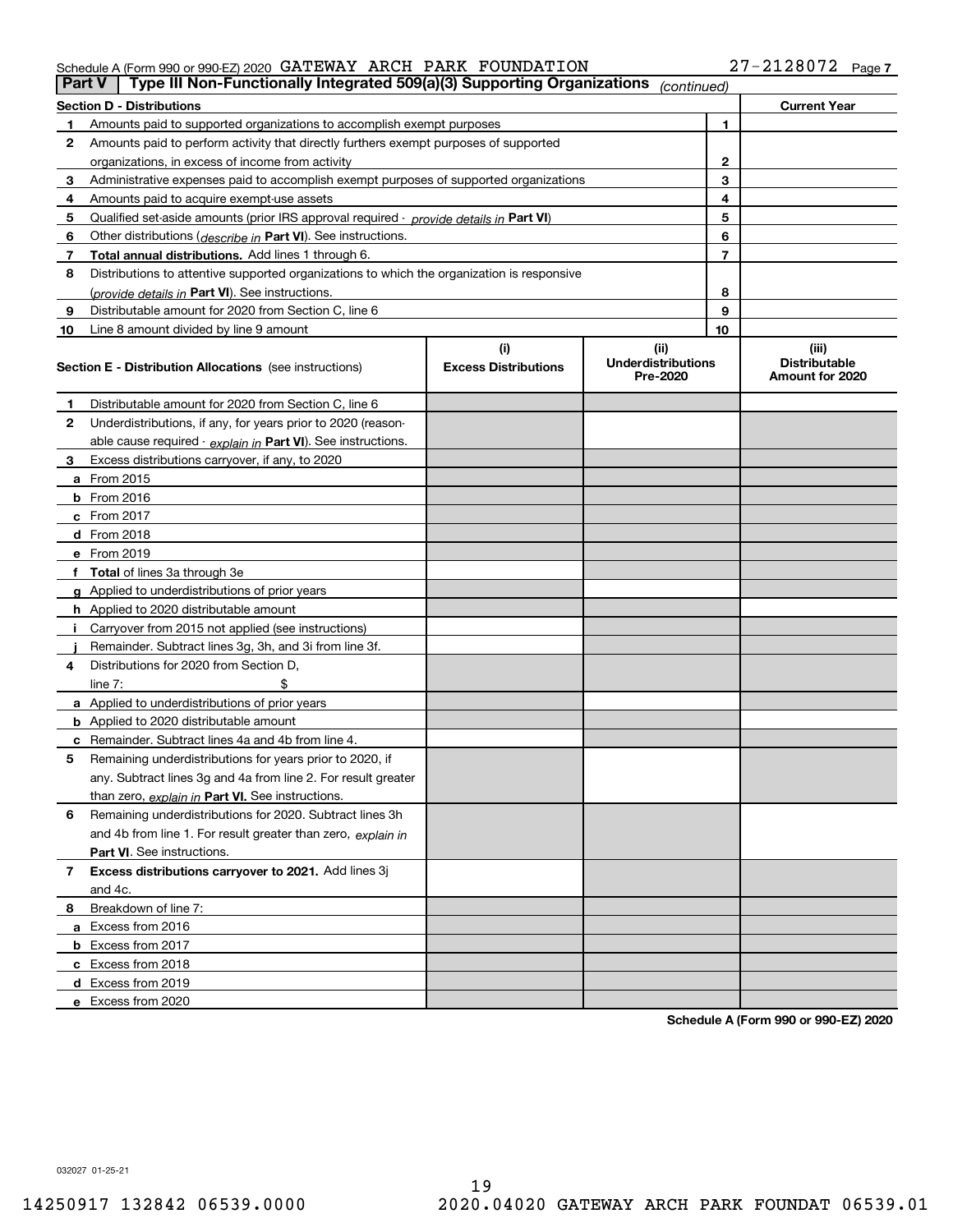|                 | Schedule A (Form 990 or 990-EZ) 2020 GATEWAY ARCH PARK FOUNDATION                                                                                                                                                                                                                                                                                                                                                                                                                                                        | $27 - 2128072$ Page 8                |
|-----------------|--------------------------------------------------------------------------------------------------------------------------------------------------------------------------------------------------------------------------------------------------------------------------------------------------------------------------------------------------------------------------------------------------------------------------------------------------------------------------------------------------------------------------|--------------------------------------|
| <b>Part VI</b>  | Supplemental Information. Provide the explanations required by Part II, line 10; Part II, line 17a or 17b; Part III, line 12;<br>Part IV, Section A, lines 1, 2, 3b, 3c, 4b, 4c, 5a, 6, 9a, 9b, 9c, 11a, 11b, and 11c; Part IV, Section B, lines 1 and 2; Part IV, Section C, line 1; Part IV, Section D, lines 2 and 3; Part IV, Section E, lines 1c, 2a, 2b,<br>Section D, lines 5, 6, and 8; and Part V, Section E, lines 2, 5, and 6. Also complete this part for any additional information.<br>(See instructions.) |                                      |
|                 |                                                                                                                                                                                                                                                                                                                                                                                                                                                                                                                          |                                      |
|                 |                                                                                                                                                                                                                                                                                                                                                                                                                                                                                                                          |                                      |
|                 |                                                                                                                                                                                                                                                                                                                                                                                                                                                                                                                          |                                      |
|                 |                                                                                                                                                                                                                                                                                                                                                                                                                                                                                                                          |                                      |
|                 |                                                                                                                                                                                                                                                                                                                                                                                                                                                                                                                          |                                      |
|                 |                                                                                                                                                                                                                                                                                                                                                                                                                                                                                                                          |                                      |
|                 |                                                                                                                                                                                                                                                                                                                                                                                                                                                                                                                          |                                      |
|                 |                                                                                                                                                                                                                                                                                                                                                                                                                                                                                                                          |                                      |
|                 |                                                                                                                                                                                                                                                                                                                                                                                                                                                                                                                          |                                      |
|                 |                                                                                                                                                                                                                                                                                                                                                                                                                                                                                                                          |                                      |
|                 |                                                                                                                                                                                                                                                                                                                                                                                                                                                                                                                          |                                      |
|                 |                                                                                                                                                                                                                                                                                                                                                                                                                                                                                                                          |                                      |
|                 |                                                                                                                                                                                                                                                                                                                                                                                                                                                                                                                          |                                      |
|                 |                                                                                                                                                                                                                                                                                                                                                                                                                                                                                                                          |                                      |
|                 |                                                                                                                                                                                                                                                                                                                                                                                                                                                                                                                          |                                      |
|                 |                                                                                                                                                                                                                                                                                                                                                                                                                                                                                                                          |                                      |
|                 |                                                                                                                                                                                                                                                                                                                                                                                                                                                                                                                          |                                      |
|                 |                                                                                                                                                                                                                                                                                                                                                                                                                                                                                                                          |                                      |
|                 |                                                                                                                                                                                                                                                                                                                                                                                                                                                                                                                          |                                      |
|                 |                                                                                                                                                                                                                                                                                                                                                                                                                                                                                                                          |                                      |
|                 |                                                                                                                                                                                                                                                                                                                                                                                                                                                                                                                          |                                      |
|                 |                                                                                                                                                                                                                                                                                                                                                                                                                                                                                                                          |                                      |
|                 |                                                                                                                                                                                                                                                                                                                                                                                                                                                                                                                          |                                      |
|                 |                                                                                                                                                                                                                                                                                                                                                                                                                                                                                                                          |                                      |
|                 |                                                                                                                                                                                                                                                                                                                                                                                                                                                                                                                          |                                      |
|                 |                                                                                                                                                                                                                                                                                                                                                                                                                                                                                                                          |                                      |
|                 |                                                                                                                                                                                                                                                                                                                                                                                                                                                                                                                          |                                      |
|                 |                                                                                                                                                                                                                                                                                                                                                                                                                                                                                                                          |                                      |
|                 |                                                                                                                                                                                                                                                                                                                                                                                                                                                                                                                          |                                      |
|                 |                                                                                                                                                                                                                                                                                                                                                                                                                                                                                                                          |                                      |
| 032028 01-25-21 | $20\,$                                                                                                                                                                                                                                                                                                                                                                                                                                                                                                                   | Schedule A (Form 990 or 990-EZ) 2020 |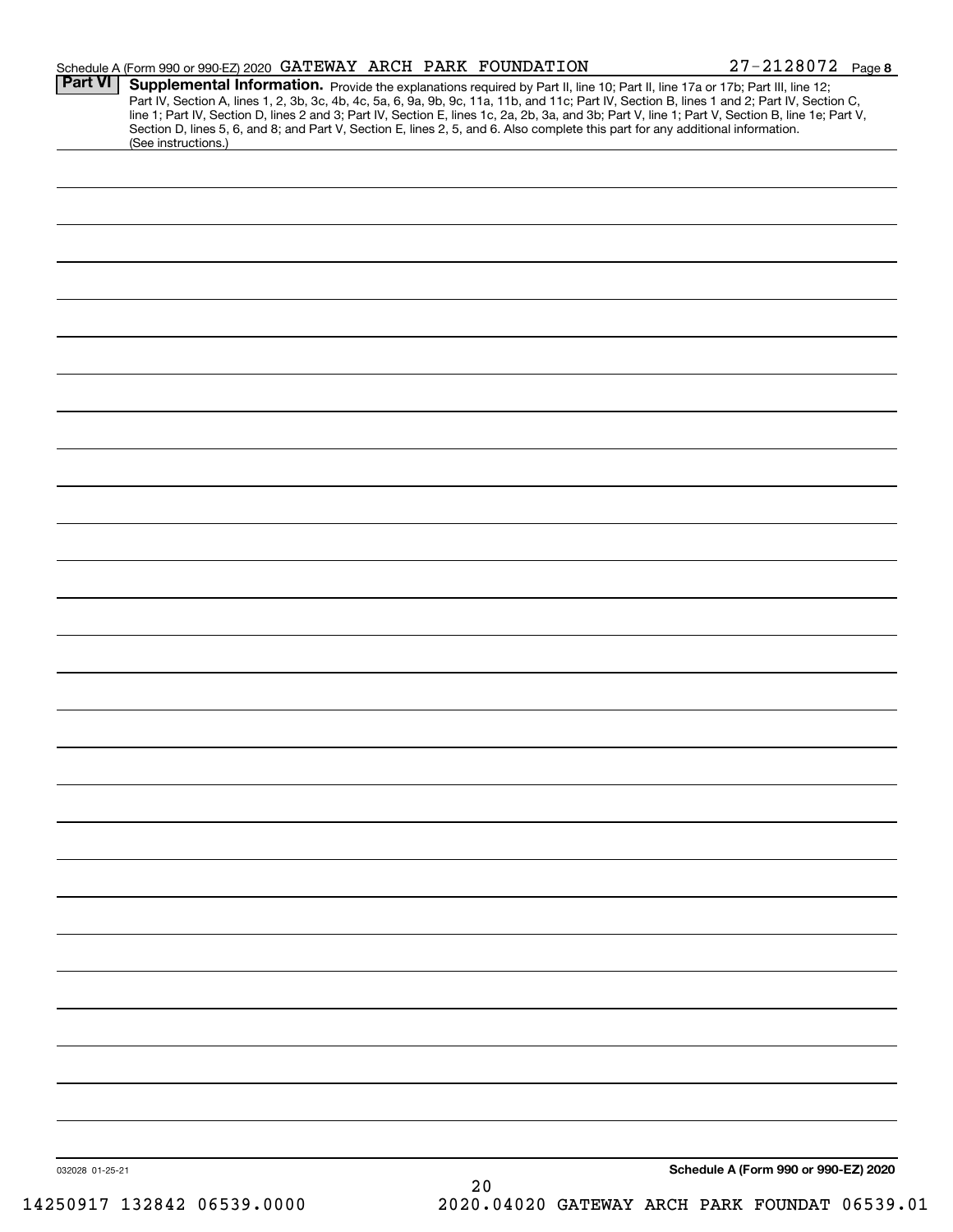Department of the Treasury Internal Revenue Service **(Form 990, 990-EZ, or 990-PF)**

\*\* PUBLIC DISCLOSURE COPY \*\*

## **Schedule B Schedule of Contributors**

**| Attach to Form 990, Form 990-EZ, or Form 990-PF. | Go to www.irs.gov/Form990 for the latest information.** OMB No. 1545-0047

**2020**

**Employer identification number**

| Ž |  |  |  |  | 7-2128072 |  |
|---|--|--|--|--|-----------|--|
|   |  |  |  |  |           |  |

| --------<br>Department of the Treasury |
|----------------------------------------|
| Internal Revenue Service               |
| Name of the organization               |

## **Organization type** (check one): GATEWAY ARCH PARK FOUNDATION

| Filers of:         | Section:                                                                           |
|--------------------|------------------------------------------------------------------------------------|
| Form 990 or 990-EZ | $ \mathbf{X} $ 501(c)( 3) (enter number) organization                              |
|                    | $4947(a)(1)$ nonexempt charitable trust <b>not</b> treated as a private foundation |
|                    | 527 political organization                                                         |
| Form 990-PF        | 501(c)(3) exempt private foundation                                                |
|                    | 4947(a)(1) nonexempt charitable trust treated as a private foundation              |
|                    | 501(c)(3) taxable private foundation                                               |

Check if your organization is covered by the **General Rule** or a **Special Rule. Note:**  Only a section 501(c)(7), (8), or (10) organization can check boxes for both the General Rule and a Special Rule. See instructions.

#### **General Rule**

 $\mathcal{L}^{\text{max}}$ 

For an organization filing Form 990, 990-EZ, or 990-PF that received, during the year, contributions totaling \$5,000 or more (in money or property) from any one contributor. Complete Parts I and II. See instructions for determining a contributor's total contributions.

#### **Special Rules**

any one contributor, during the year, total contributions of the greater of  $\,$  (1) \$5,000; or **(2)** 2% of the amount on (i) Form 990, Part VIII, line 1h;  $\boxed{\textbf{X}}$  For an organization described in section 501(c)(3) filing Form 990 or 990-EZ that met the 33 1/3% support test of the regulations under sections 509(a)(1) and 170(b)(1)(A)(vi), that checked Schedule A (Form 990 or 990-EZ), Part II, line 13, 16a, or 16b, and that received from or (ii) Form 990-EZ, line 1. Complete Parts I and II.

For an organization described in section 501(c)(7), (8), or (10) filing Form 990 or 990-EZ that received from any one contributor, during the year, total contributions of more than \$1,000 exclusively for religious, charitable, scientific, literary, or educational purposes, or for the prevention of cruelty to children or animals. Complete Parts I (entering "N/A" in column (b) instead of the contributor name and address), II, and III.  $\mathcal{L}^{\text{max}}$ 

purpose. Don't complete any of the parts unless the **General Rule** applies to this organization because it received *nonexclusively* year, contributions <sub>exclusively</sub> for religious, charitable, etc., purposes, but no such contributions totaled more than \$1,000. If this box is checked, enter here the total contributions that were received during the year for an  $\;$ exclusively religious, charitable, etc., For an organization described in section 501(c)(7), (8), or (10) filing Form 990 or 990-EZ that received from any one contributor, during the religious, charitable, etc., contributions totaling \$5,000 or more during the year  $\Box$ — $\Box$   $\Box$  $\mathcal{L}^{\text{max}}$ 

**Caution:**  An organization that isn't covered by the General Rule and/or the Special Rules doesn't file Schedule B (Form 990, 990-EZ, or 990-PF),  **must** but it answer "No" on Part IV, line 2, of its Form 990; or check the box on line H of its Form 990-EZ or on its Form 990-PF, Part I, line 2, to certify that it doesn't meet the filing requirements of Schedule B (Form 990, 990-EZ, or 990-PF).

**For Paperwork Reduction Act Notice, see the instructions for Form 990, 990-EZ, or 990-PF. Schedule B (Form 990, 990-EZ, or 990-PF) (2020)** LHA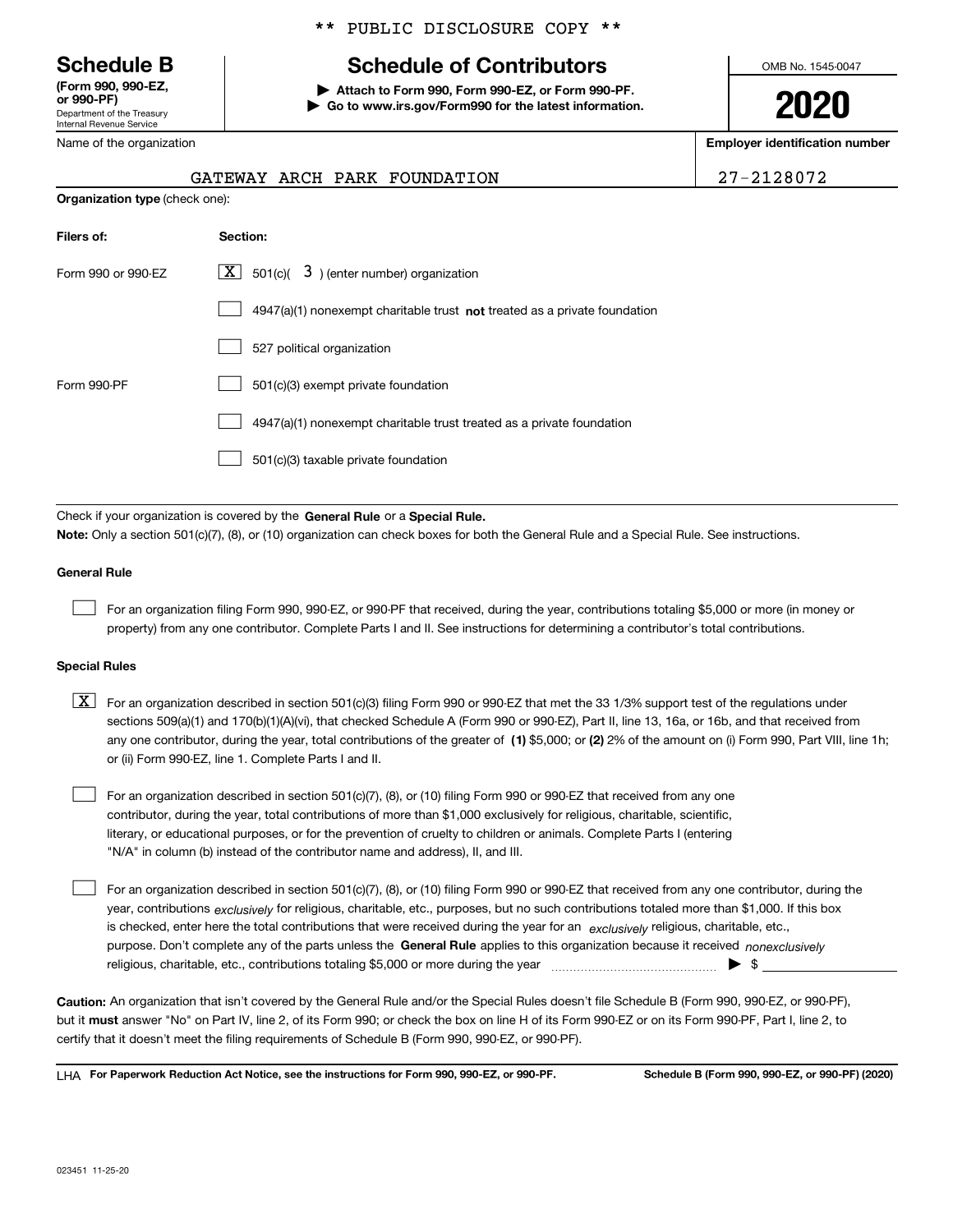#### Schedule B (Form 990, 990-EZ, or 990-PF) (2020) **Page 2** Page 2

Name of organization

 $\boxed{\text{X}}$ 

**Employer identification number**

**(d)**

#### GATEWAY ARCH PARK FOUNDATION | 27-2128072

**(a) No.(b) Name, address, and ZIP + 4 (c) Total contributions Type of contribution Person**Chedule B (Form 990, 990-EZ, or 990-PF) (2020)<br>
lame of organization<br> **27-2128072**<br> **27-2128072**<br> **27-2128072**<br> **27-2128072**  $\begin{array}{c|c|c|c|c|c} 1 & \hspace{1.5cm} & \hspace{1.5cm} & \hspace{1.5cm} & \hspace{1.5cm} & \hspace{1.5cm} & \hspace{1.5cm} & \hspace{1.5cm} & \hspace{1.5cm} & \hspace{1.5cm} & \hspace{1.5cm} & \hspace{1.5cm} & \hspace{1.5cm} & \hspace{1.5cm} & \hspace{1.5cm} & \hspace{1.5cm} & \hspace{1.5cm} & \hspace{1.5cm} & \hspace{1.5cm} & \hspace{1.5cm} & \hspace{1.5cm} &$ 

|                  |                                   |                                   | Payroll                                                                                                     |
|------------------|-----------------------------------|-----------------------------------|-------------------------------------------------------------------------------------------------------------|
|                  |                                   | 75,000.<br>\$                     | Noncash                                                                                                     |
|                  |                                   |                                   | (Complete Part II for<br>noncash contributions.)                                                            |
|                  |                                   |                                   |                                                                                                             |
| (a)              | (b)                               | (c)                               | (d)                                                                                                         |
| No.              | Name, address, and ZIP + 4        | <b>Total contributions</b>        | Type of contribution                                                                                        |
| $\boldsymbol{2}$ |                                   | 55,000.<br>\$                     | x<br>Person<br>Payroll<br>Noncash<br>(Complete Part II for<br>noncash contributions.)                       |
| (a)<br>No.       | (b)<br>Name, address, and ZIP + 4 | (c)<br><b>Total contributions</b> | (d)<br>Type of contribution                                                                                 |
|                  |                                   |                                   |                                                                                                             |
| 3                |                                   | 50,000.<br>\$                     | x<br>Person<br>Payroll<br>Noncash<br>(Complete Part II for<br>noncash contributions.)                       |
| (a)              | (b)                               | (c)                               | (d)                                                                                                         |
| No.              | Name, address, and ZIP + 4        | <b>Total contributions</b>        | Type of contribution                                                                                        |
| 4                |                                   | 40,000.<br>\$                     | X.<br>Person<br>Payroll<br>Noncash<br>(Complete Part II for<br>noncash contributions.)                      |
| (a)<br>No.       | (b)<br>Name, address, and ZIP + 4 | (c)<br><b>Total contributions</b> | (d)<br>Type of contribution                                                                                 |
| 5                |                                   | 50,000.<br>\$                     | X.<br>Person<br>Payroll<br>Noncash<br>$\Box$<br>(Complete Part II for<br>noncash contributions.)            |
| (a)              | (b)                               | (c)                               | (d)                                                                                                         |
| No.              | Name, address, and ZIP + 4        | <b>Total contributions</b>        | Type of contribution                                                                                        |
| 6                |                                   | 1,000,000.<br>$\mathfrak s$       | $\overline{\mathbf{X}}$<br>Person<br>Payroll<br>Noncash<br>(Complete Part II for<br>noncash contributions.) |
| 023452 11-25-20  |                                   |                                   | Schedule B (Form 990, 990-EZ, or 990-PF) (2020)                                                             |

14250917 132842 06539.0000 2020.04020 GATEWAY ARCH PARK FOUNDAT 06539.01

22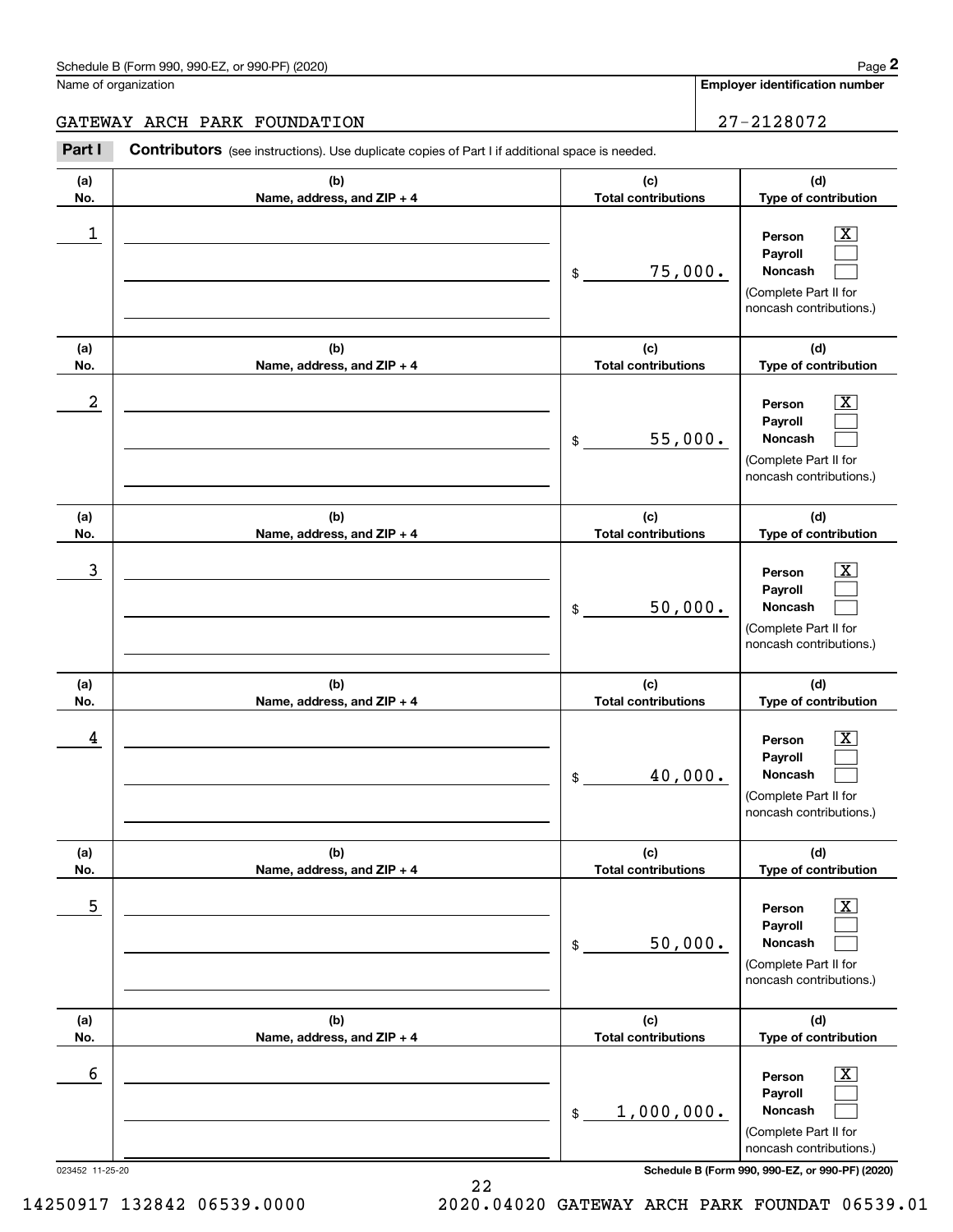#### Schedule B (Form 990, 990-EZ, or 990-PF) (2020) **Page 2** Page 2

**(d)**

 $\boxed{\text{X}}$  $\mathcal{L}^{\text{max}}$  $\mathcal{L}^{\text{max}}$ 

 $\boxed{\text{X}}$  $\mathcal{L}^{\text{max}}$  $\mathcal{L}^{\text{max}}$ 

 $\boxed{\text{X}}$  $\mathcal{L}^{\text{max}}$  $\mathcal{L}^{\text{max}}$ 

**(d)**

**(d)**

**(d)**

Chedule B (Form 990, 990-EZ, or 990-PF) (2020)<br> **2Part I 2Philosopher Contributors** (see instructions). Use duplicate copies of Part I if additional space is needed.<br> **2Part I Contributors** (see instructions). Use dupl Name of organization **Employer identification number** GATEWAY ARCH PARK FOUNDATION **27-2128072** Contributors (see instructions). Use duplicate copies of Part I if additional space is needed. **(a)(b)(c)No.Name, address, and ZIP + 4 Total contributions Type of contribution** 7 X **PersonPayrollNoncash** 40,000. \$(Complete Part II for noncash contributions.) **(b)(c)(a)No.Name, address, and ZIP + 4 Total contributions Type of contribution** 8 X **PersonPayrollNoncash** 40,000. \$(Complete Part II for noncash contributions.) **(a)(b)(c)Type of contribution No.Name, address, and ZIP + 4 Total contributions** example and the set of the set of the set of the set of the set of the set of the set of the set of the set of **PersonPayroll**100,000. **Noncash** \$(Complete Part II for noncash contributions.) **(a)**- 1 **(b)** $\mathbf{r}$ **No.Name, address, and ZIP + 4 Total contributions**

| la)             | (W)                          | 1~)                        | la)                                                                                                                                 |
|-----------------|------------------------------|----------------------------|-------------------------------------------------------------------------------------------------------------------------------------|
| No.             | Name, address, and ZIP + 4   | <b>Total contributions</b> | Type of contribution                                                                                                                |
| 10              |                              | 50,000.<br>\$              | $\overline{\mathbf{X}}$<br>Person<br><b>Payroll</b><br><b>Noncash</b><br>(Complete Part II for<br>noncash contributions.)           |
| (a)             | (b)                          | (c)                        | (d)                                                                                                                                 |
| No.             | Name, address, and ZIP + 4   | <b>Total contributions</b> | Type of contribution                                                                                                                |
|                 |                              | \$                         | Person<br>Payroll<br>Noncash<br>(Complete Part II for<br>noncash contributions.)                                                    |
| (a)             | (b)                          | (c)                        | (d)                                                                                                                                 |
| No.             | Name, address, and $ZIP + 4$ | <b>Total contributions</b> | Type of contribution                                                                                                                |
| 023452 11-25-20 |                              | \$                         | Person<br>Payroll<br>Noncash<br>(Complete Part II for<br>noncash contributions.)<br>Schedule B (Form 990, 990-EZ, or 990-PF) (2020) |

14250917 132842 06539.0000 2020.04020 GATEWAY ARCH PARK FOUNDAT 06539.01

23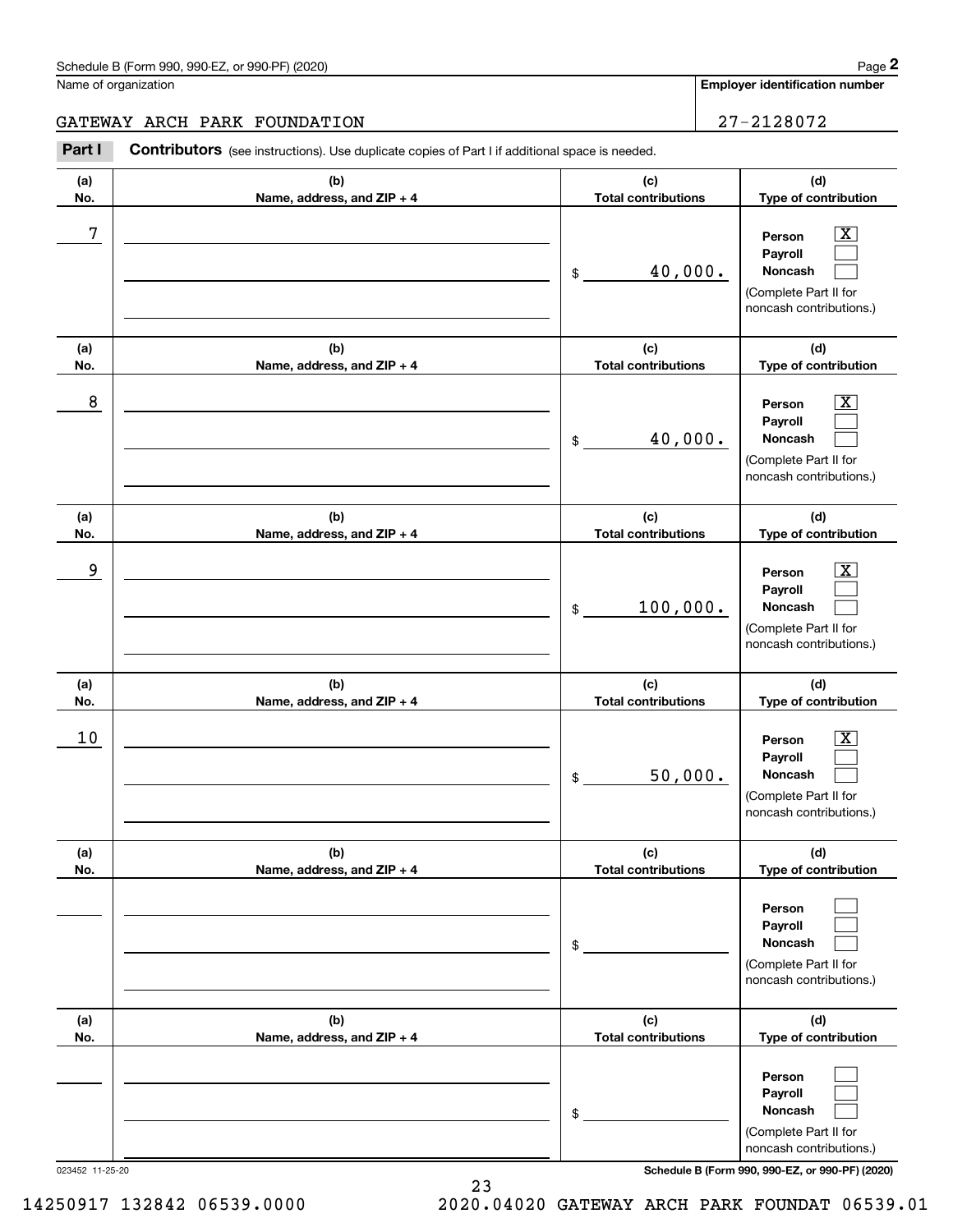**Employer identification number**

GATEWAY ARCH PARK FOUNDATION | 27-2128072

Chedule B (Form 990, 990-EZ, or 990-PF) (2020)<br> **3Part B (See instructions).** Use duplicate copies of Part II if additional space is needed.<br> **3Part II if additional space is needed.** 

| (a)<br>No.<br>from<br>Part I | (b)<br>Description of noncash property given | (c)<br>FMV (or estimate)<br>(See instructions.) | (d)<br>Date received                            |
|------------------------------|----------------------------------------------|-------------------------------------------------|-------------------------------------------------|
|                              |                                              | $\frac{1}{2}$                                   |                                                 |
| (a)<br>No.<br>from<br>Part I | (b)<br>Description of noncash property given | (c)<br>FMV (or estimate)<br>(See instructions.) | (d)<br>Date received                            |
|                              |                                              | $\frac{1}{2}$                                   |                                                 |
| (a)<br>No.<br>from<br>Part I | (b)<br>Description of noncash property given | (c)<br>FMV (or estimate)<br>(See instructions.) | (d)<br>Date received                            |
|                              |                                              | $\frac{1}{2}$                                   |                                                 |
| (a)<br>No.<br>from<br>Part I | (b)<br>Description of noncash property given | (c)<br>FMV (or estimate)<br>(See instructions.) | (d)<br>Date received                            |
|                              |                                              | $\frac{1}{2}$                                   |                                                 |
| (a)<br>No.<br>from<br>Part I | (b)<br>Description of noncash property given | (c)<br>FMV (or estimate)<br>(See instructions.) | (d)<br>Date received                            |
|                              |                                              | \$                                              |                                                 |
| (a)<br>No.<br>from<br>Part I | (b)<br>Description of noncash property given | (c)<br>FMV (or estimate)<br>(See instructions.) | (d)<br>Date received                            |
|                              |                                              | \$                                              |                                                 |
| 023453 11-25-20              |                                              |                                                 | Schedule B (Form 990, 990-EZ, or 990-PF) (2020) |

24

14250917 132842 06539.0000 2020.04020 GATEWAY ARCH PARK FOUNDAT 06539.01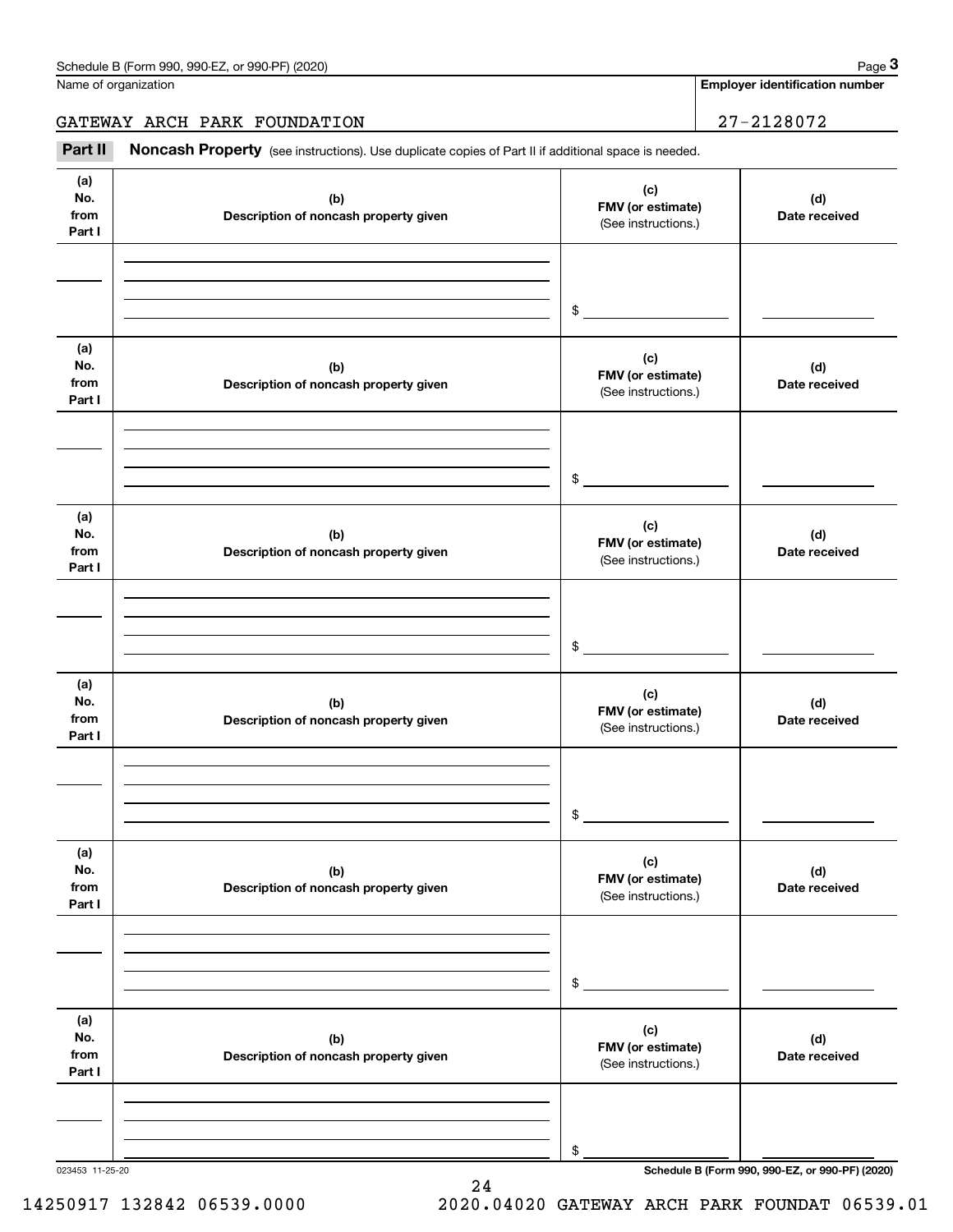|                           | Schedule B (Form 990, 990-EZ, or 990-PF) (2020)                                                                                                                                                                                                      |                      | Page 4                                                                                                                                                         |
|---------------------------|------------------------------------------------------------------------------------------------------------------------------------------------------------------------------------------------------------------------------------------------------|----------------------|----------------------------------------------------------------------------------------------------------------------------------------------------------------|
| Name of organization      |                                                                                                                                                                                                                                                      |                      | <b>Employer identification number</b>                                                                                                                          |
|                           | GATEWAY ARCH PARK FOUNDATION                                                                                                                                                                                                                         |                      | 27-2128072                                                                                                                                                     |
| Part III                  | from any one contributor. Complete columns (a) through (e) and the following line entry. For organizations                                                                                                                                           |                      | Exclusively religious, charitable, etc., contributions to organizations described in section 501(c)(7), (8), or (10) that total more than \$1,000 for the year |
|                           | completing Part III, enter the total of exclusively religious, charitable, etc., contributions of \$1,000 or less for the year. (Enter this info. once.) $\blacktriangleright$ \$<br>Use duplicate copies of Part III if additional space is needed. |                      |                                                                                                                                                                |
| (a) No.<br>from           |                                                                                                                                                                                                                                                      |                      |                                                                                                                                                                |
| Part I                    | (b) Purpose of gift                                                                                                                                                                                                                                  | (c) Use of gift      | (d) Description of how gift is held                                                                                                                            |
|                           |                                                                                                                                                                                                                                                      |                      |                                                                                                                                                                |
|                           |                                                                                                                                                                                                                                                      |                      |                                                                                                                                                                |
|                           |                                                                                                                                                                                                                                                      | (e) Transfer of gift |                                                                                                                                                                |
|                           | Transferee's name, address, and ZIP + 4                                                                                                                                                                                                              |                      | Relationship of transferor to transferee                                                                                                                       |
|                           |                                                                                                                                                                                                                                                      |                      |                                                                                                                                                                |
| (a) No.                   |                                                                                                                                                                                                                                                      |                      |                                                                                                                                                                |
| from<br>Part I            | (b) Purpose of gift                                                                                                                                                                                                                                  | (c) Use of gift      | (d) Description of how gift is held                                                                                                                            |
|                           |                                                                                                                                                                                                                                                      |                      |                                                                                                                                                                |
|                           |                                                                                                                                                                                                                                                      |                      |                                                                                                                                                                |
|                           |                                                                                                                                                                                                                                                      | (e) Transfer of gift |                                                                                                                                                                |
|                           |                                                                                                                                                                                                                                                      |                      |                                                                                                                                                                |
|                           | Transferee's name, address, and ZIP + 4                                                                                                                                                                                                              |                      | Relationship of transferor to transferee                                                                                                                       |
|                           |                                                                                                                                                                                                                                                      |                      |                                                                                                                                                                |
| (a) No.                   |                                                                                                                                                                                                                                                      |                      |                                                                                                                                                                |
| from<br>Part I            | (b) Purpose of gift                                                                                                                                                                                                                                  | (c) Use of gift      | (d) Description of how gift is held                                                                                                                            |
|                           |                                                                                                                                                                                                                                                      |                      |                                                                                                                                                                |
|                           |                                                                                                                                                                                                                                                      |                      |                                                                                                                                                                |
|                           |                                                                                                                                                                                                                                                      | (e) Transfer of gift |                                                                                                                                                                |
|                           | Transferee's name, address, and ZIP + 4                                                                                                                                                                                                              |                      | Relationship of transferor to transferee                                                                                                                       |
|                           |                                                                                                                                                                                                                                                      |                      |                                                                                                                                                                |
|                           |                                                                                                                                                                                                                                                      |                      |                                                                                                                                                                |
| (a) No.<br>from<br>Part I | (b) Purpose of gift                                                                                                                                                                                                                                  | (c) Use of gift      | (d) Description of how gift is held                                                                                                                            |
|                           |                                                                                                                                                                                                                                                      |                      |                                                                                                                                                                |
|                           |                                                                                                                                                                                                                                                      |                      |                                                                                                                                                                |
|                           |                                                                                                                                                                                                                                                      |                      |                                                                                                                                                                |
|                           |                                                                                                                                                                                                                                                      | (e) Transfer of gift |                                                                                                                                                                |
|                           | Transferee's name, address, and ZIP + 4                                                                                                                                                                                                              |                      | Relationship of transferor to transferee                                                                                                                       |
|                           |                                                                                                                                                                                                                                                      |                      |                                                                                                                                                                |
|                           |                                                                                                                                                                                                                                                      |                      |                                                                                                                                                                |
|                           |                                                                                                                                                                                                                                                      |                      |                                                                                                                                                                |

25

**Schedule B (Form 990, 990-EZ, or 990-PF) (2020)**

14250917 132842 06539.0000 2020.04020 GATEWAY ARCH PARK FOUNDAT 06539.01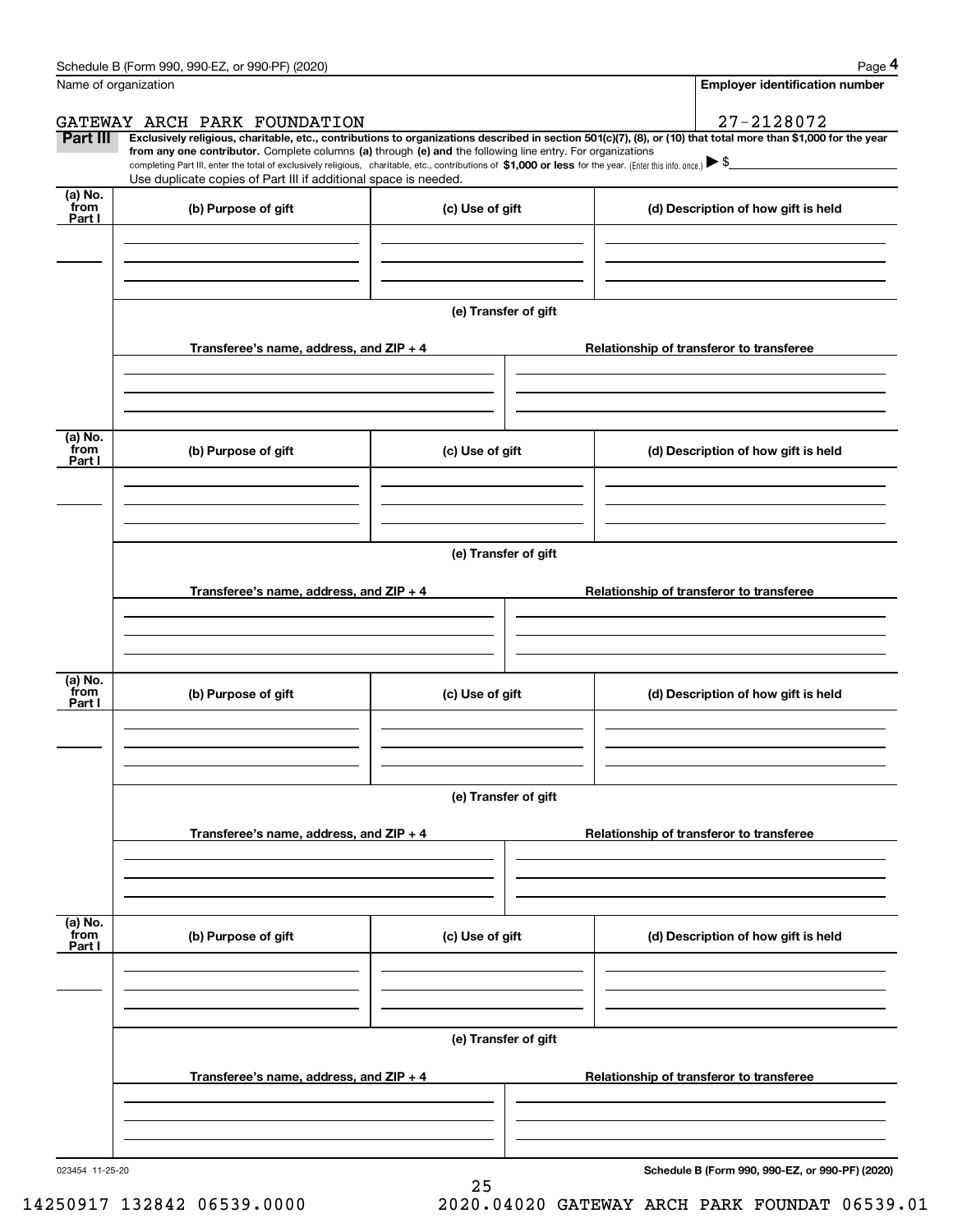| <b>SCHEDULE C</b>                                      |                                                                                                                                                                                        | <b>Political Campaign and Lobbying Activities</b>                                                                                                                                                                                                                                                   |           |                            | OMB No. 1545-0047                                   |  |  |  |  |  |
|--------------------------------------------------------|----------------------------------------------------------------------------------------------------------------------------------------------------------------------------------------|-----------------------------------------------------------------------------------------------------------------------------------------------------------------------------------------------------------------------------------------------------------------------------------------------------|-----------|----------------------------|-----------------------------------------------------|--|--|--|--|--|
| (Form 990 or 990-EZ)                                   |                                                                                                                                                                                        |                                                                                                                                                                                                                                                                                                     |           |                            |                                                     |  |  |  |  |  |
|                                                        |                                                                                                                                                                                        | For Organizations Exempt From Income Tax Under section 501(c) and section 527<br>Complete if the organization is described below.<br>> Attach to Form 990 or Form 990-EZ.                                                                                                                           |           |                            |                                                     |  |  |  |  |  |
| Department of the Treasury<br>Internal Revenue Service |                                                                                                                                                                                        | Go to www.irs.gov/Form990 for instructions and the latest information.                                                                                                                                                                                                                              |           |                            | <b>Open to Public</b><br>Inspection                 |  |  |  |  |  |
|                                                        |                                                                                                                                                                                        | If the organization answered "Yes," on Form 990, Part IV, line 3, or Form 990-EZ, Part V, line 46 (Political Campaign Activities), then                                                                                                                                                             |           |                            |                                                     |  |  |  |  |  |
|                                                        |                                                                                                                                                                                        | • Section 501(c)(3) organizations: Complete Parts I-A and B. Do not complete Part I-C.                                                                                                                                                                                                              |           |                            |                                                     |  |  |  |  |  |
|                                                        |                                                                                                                                                                                        | • Section 501(c) (other than section 501(c)(3)) organizations: Complete Parts I-A and C below. Do not complete Part I-B.                                                                                                                                                                            |           |                            |                                                     |  |  |  |  |  |
|                                                        | • Section 527 organizations: Complete Part I-A only.<br>If the organization answered "Yes," on Form 990, Part IV, line 4, or Form 990-EZ, Part VI, line 47 (Lobbying Activities), then |                                                                                                                                                                                                                                                                                                     |           |                            |                                                     |  |  |  |  |  |
|                                                        |                                                                                                                                                                                        |                                                                                                                                                                                                                                                                                                     |           |                            |                                                     |  |  |  |  |  |
|                                                        |                                                                                                                                                                                        | • Section 501(c)(3) organizations that have filed Form 5768 (election under section 501(h)): Complete Part II-A. Do not complete Part II-B.                                                                                                                                                         |           |                            |                                                     |  |  |  |  |  |
|                                                        |                                                                                                                                                                                        | • Section 501(c)(3) organizations that have NOT filed Form 5768 (election under section 501(h)): Complete Part II-B. Do not complete Part II-A.<br>If the organization answered "Yes," on Form 990, Part IV, line 5 (Proxy Tax) (See separate instructions) or Form 990-EZ, Part V, line 35c (Proxy |           |                            |                                                     |  |  |  |  |  |
| Tax) (See separate instructions), then                 |                                                                                                                                                                                        |                                                                                                                                                                                                                                                                                                     |           |                            |                                                     |  |  |  |  |  |
|                                                        |                                                                                                                                                                                        | • Section 501(c)(4), (5), or (6) organizations: Complete Part III.                                                                                                                                                                                                                                  |           |                            |                                                     |  |  |  |  |  |
| Name of organization                                   |                                                                                                                                                                                        |                                                                                                                                                                                                                                                                                                     |           |                            | <b>Employer identification number</b>               |  |  |  |  |  |
|                                                        |                                                                                                                                                                                        | GATEWAY ARCH PARK FOUNDATION                                                                                                                                                                                                                                                                        |           |                            | 27-2128072                                          |  |  |  |  |  |
| Part I-A                                               |                                                                                                                                                                                        | Complete if the organization is exempt under section 501(c) or is a section 527 organization.                                                                                                                                                                                                       |           |                            |                                                     |  |  |  |  |  |
|                                                        |                                                                                                                                                                                        |                                                                                                                                                                                                                                                                                                     |           |                            |                                                     |  |  |  |  |  |
|                                                        |                                                                                                                                                                                        | 1 Provide a description of the organization's direct and indirect political campaign activities in Part IV.                                                                                                                                                                                         |           |                            |                                                     |  |  |  |  |  |
| Political campaign activity expenditures<br>2          |                                                                                                                                                                                        |                                                                                                                                                                                                                                                                                                     |           |                            | $\triangleright$ \$                                 |  |  |  |  |  |
| Volunteer hours for political campaign activities<br>3 |                                                                                                                                                                                        |                                                                                                                                                                                                                                                                                                     |           |                            |                                                     |  |  |  |  |  |
| Part I-B                                               |                                                                                                                                                                                        | Complete if the organization is exempt under section 501(c)(3).                                                                                                                                                                                                                                     |           |                            |                                                     |  |  |  |  |  |
|                                                        |                                                                                                                                                                                        | 1 Enter the amount of any excise tax incurred by the organization under section 4955                                                                                                                                                                                                                |           |                            | $\blacktriangleright$ \$                            |  |  |  |  |  |
| 2                                                      |                                                                                                                                                                                        | Enter the amount of any excise tax incurred by organization managers under section 4955 [1001] [1001] [1001] [1001] [1001] [1001] [1001] [1001] [1001] [1001] [1001] [1001] [1001] [1001] [1001] [1001] [1001] [1001] [1001] [                                                                      |           |                            |                                                     |  |  |  |  |  |
| 3                                                      |                                                                                                                                                                                        |                                                                                                                                                                                                                                                                                                     |           |                            | <b>Yes</b><br><b>No</b>                             |  |  |  |  |  |
|                                                        |                                                                                                                                                                                        |                                                                                                                                                                                                                                                                                                     |           |                            | Yes<br>No                                           |  |  |  |  |  |
| <b>b</b> If "Yes," describe in Part IV.                |                                                                                                                                                                                        |                                                                                                                                                                                                                                                                                                     |           |                            |                                                     |  |  |  |  |  |
| Part I-C                                               |                                                                                                                                                                                        | Complete if the organization is exempt under section 501(c), except section 501(c)(3).                                                                                                                                                                                                              |           |                            |                                                     |  |  |  |  |  |
|                                                        |                                                                                                                                                                                        | 1 Enter the amount directly expended by the filing organization for section 527 exempt function activities                                                                                                                                                                                          |           |                            | $\blacktriangleright$ \$                            |  |  |  |  |  |
|                                                        |                                                                                                                                                                                        | 2 Enter the amount of the filing organization's funds contributed to other organizations for section 527                                                                                                                                                                                            |           |                            |                                                     |  |  |  |  |  |
| exempt function activities                             |                                                                                                                                                                                        |                                                                                                                                                                                                                                                                                                     |           |                            | $\blacktriangleright$ \$                            |  |  |  |  |  |
|                                                        |                                                                                                                                                                                        | 3 Total exempt function expenditures. Add lines 1 and 2. Enter here and on Form 1120-POL,                                                                                                                                                                                                           |           |                            |                                                     |  |  |  |  |  |
|                                                        |                                                                                                                                                                                        |                                                                                                                                                                                                                                                                                                     |           |                            |                                                     |  |  |  |  |  |
|                                                        |                                                                                                                                                                                        | Did the filing organization file Form 1120-POL for this year?                                                                                                                                                                                                                                       |           |                            | Yes<br><b>No</b>                                    |  |  |  |  |  |
|                                                        |                                                                                                                                                                                        | 5 Enter the names, addresses and employer identification number (EIN) of all section 527 political organizations to which the filing organization<br>made payments. For each organization listed, enter the amount paid from the filing organization's funds. Also enter the amount of political    |           |                            |                                                     |  |  |  |  |  |
|                                                        |                                                                                                                                                                                        | contributions received that were promptly and directly delivered to a separate political organization, such as a separate segregated fund or a                                                                                                                                                      |           |                            |                                                     |  |  |  |  |  |
|                                                        |                                                                                                                                                                                        | political action committee (PAC). If additional space is needed, provide information in Part IV.                                                                                                                                                                                                    |           |                            |                                                     |  |  |  |  |  |
| (a) Name                                               |                                                                                                                                                                                        | (b) Address                                                                                                                                                                                                                                                                                         | $(c)$ EIN | (d) Amount paid from       | (e) Amount of political                             |  |  |  |  |  |
|                                                        |                                                                                                                                                                                        |                                                                                                                                                                                                                                                                                                     |           | filing organization's      | contributions received and<br>promptly and directly |  |  |  |  |  |
|                                                        |                                                                                                                                                                                        |                                                                                                                                                                                                                                                                                                     |           | funds. If none, enter -0-. | delivered to a separate                             |  |  |  |  |  |
|                                                        |                                                                                                                                                                                        |                                                                                                                                                                                                                                                                                                     |           |                            | political organization.                             |  |  |  |  |  |
|                                                        |                                                                                                                                                                                        |                                                                                                                                                                                                                                                                                                     |           |                            | If none, enter -0-.                                 |  |  |  |  |  |
|                                                        |                                                                                                                                                                                        |                                                                                                                                                                                                                                                                                                     |           |                            |                                                     |  |  |  |  |  |
|                                                        |                                                                                                                                                                                        |                                                                                                                                                                                                                                                                                                     |           |                            |                                                     |  |  |  |  |  |
|                                                        |                                                                                                                                                                                        |                                                                                                                                                                                                                                                                                                     |           |                            |                                                     |  |  |  |  |  |
|                                                        |                                                                                                                                                                                        |                                                                                                                                                                                                                                                                                                     |           |                            |                                                     |  |  |  |  |  |
|                                                        |                                                                                                                                                                                        |                                                                                                                                                                                                                                                                                                     |           |                            |                                                     |  |  |  |  |  |
|                                                        |                                                                                                                                                                                        |                                                                                                                                                                                                                                                                                                     |           |                            |                                                     |  |  |  |  |  |
|                                                        |                                                                                                                                                                                        |                                                                                                                                                                                                                                                                                                     |           |                            |                                                     |  |  |  |  |  |
|                                                        |                                                                                                                                                                                        |                                                                                                                                                                                                                                                                                                     |           |                            |                                                     |  |  |  |  |  |
|                                                        |                                                                                                                                                                                        |                                                                                                                                                                                                                                                                                                     |           |                            |                                                     |  |  |  |  |  |
|                                                        |                                                                                                                                                                                        |                                                                                                                                                                                                                                                                                                     |           |                            |                                                     |  |  |  |  |  |
|                                                        |                                                                                                                                                                                        |                                                                                                                                                                                                                                                                                                     |           |                            |                                                     |  |  |  |  |  |
|                                                        |                                                                                                                                                                                        | For Paperwork Reduction Act Notice, see the Instructions for Form 990 or 990-FZ.                                                                                                                                                                                                                    |           |                            | Schedule C (Form 990 or 990-F7) 2020                |  |  |  |  |  |

**For Paperwork Reduction Act Notice, see the Instructions for Form 990 or 990-EZ. Schedule C (Form 990 or 990-EZ) 2020** LHA

032041 12-02-20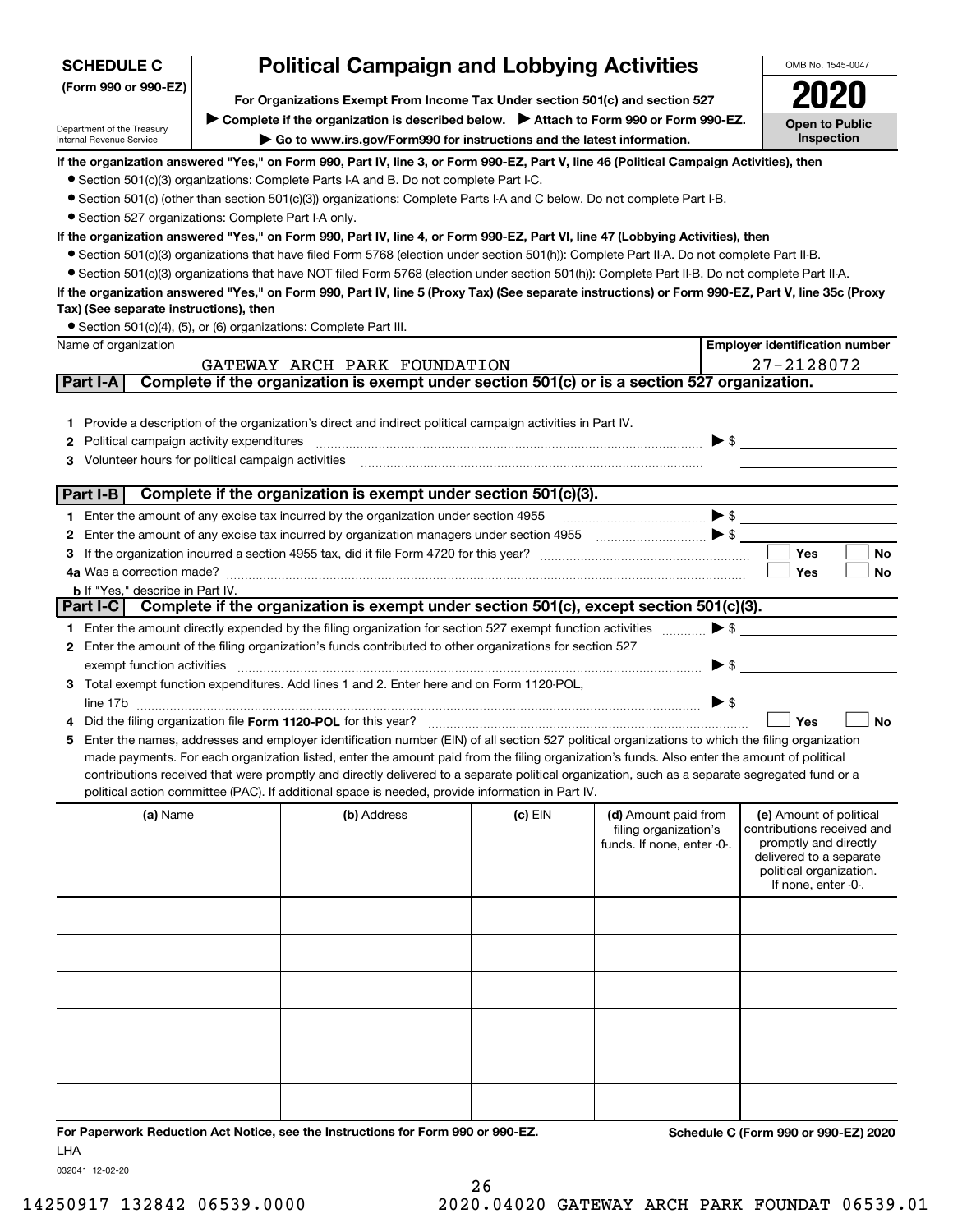| Schedule C (Form 990 or 990-EZ) 2020 GATEWAY ARCH PARK FOUNDATION                                               |                                                                                  |                                        |                                                                                                                                   |            |                          | $27 - 2128072$ Page 2   |  |  |
|-----------------------------------------------------------------------------------------------------------------|----------------------------------------------------------------------------------|----------------------------------------|-----------------------------------------------------------------------------------------------------------------------------------|------------|--------------------------|-------------------------|--|--|
| Complete if the organization is exempt under section 501(c)(3) and filed Form 5768 (election under<br>Part II-A |                                                                                  |                                        |                                                                                                                                   |            |                          |                         |  |  |
| section 501(h)).                                                                                                |                                                                                  |                                        |                                                                                                                                   |            |                          |                         |  |  |
| A Check $\blacktriangleright$                                                                                   |                                                                                  |                                        | if the filing organization belongs to an affiliated group (and list in Part IV each affiliated group member's name, address, EIN, |            |                          |                         |  |  |
| expenses, and share of excess lobbying expenditures).<br><b>B</b> Check $\blacktriangleright$                   |                                                                                  |                                        | if the filing organization checked box A and "limited control" provisions apply.                                                  |            |                          |                         |  |  |
|                                                                                                                 |                                                                                  |                                        |                                                                                                                                   |            | (a) Filing               | (b) Affiliated group    |  |  |
|                                                                                                                 |                                                                                  | <b>Limits on Lobbying Expenditures</b> | (The term "expenditures" means amounts paid or incurred.)                                                                         |            | organization's<br>totals | totals                  |  |  |
|                                                                                                                 | 1a Total lobbying expenditures to influence public opinion (grassroots lobbying) |                                        |                                                                                                                                   |            |                          |                         |  |  |
| <b>b</b> Total lobbying expenditures to influence a legislative body (direct lobbying)                          |                                                                                  |                                        |                                                                                                                                   |            | 0.<br>0.                 | $0$ .<br>0.             |  |  |
|                                                                                                                 |                                                                                  |                                        |                                                                                                                                   |            | 0.                       | 0.                      |  |  |
| d Other exempt purpose expenditures                                                                             |                                                                                  |                                        |                                                                                                                                   |            | 3,460,376.               | 0.                      |  |  |
|                                                                                                                 |                                                                                  |                                        |                                                                                                                                   |            | 3,460,376.               | 0.                      |  |  |
| f Lobbying nontaxable amount. Enter the amount from the following table in both columns.                        |                                                                                  |                                        |                                                                                                                                   |            | 323,019.                 | 0.                      |  |  |
| If the amount on line 1e, column (a) or (b) is:                                                                 |                                                                                  |                                        | The lobbying nontaxable amount is:                                                                                                |            |                          |                         |  |  |
| Not over \$500,000                                                                                              |                                                                                  |                                        | 20% of the amount on line 1e.                                                                                                     |            |                          |                         |  |  |
| Over \$500,000 but not over \$1,000,000                                                                         |                                                                                  |                                        | \$100,000 plus 15% of the excess over \$500,000.                                                                                  |            |                          |                         |  |  |
| Over \$1,000,000 but not over \$1,500,000                                                                       |                                                                                  |                                        | \$175,000 plus 10% of the excess over \$1,000,000.                                                                                |            |                          |                         |  |  |
| Over \$1,500,000 but not over \$17,000,000                                                                      |                                                                                  |                                        | \$225,000 plus 5% of the excess over \$1,500,000.                                                                                 |            |                          |                         |  |  |
| Over \$17,000,000                                                                                               |                                                                                  | \$1,000,000.                           |                                                                                                                                   |            |                          |                         |  |  |
|                                                                                                                 |                                                                                  |                                        |                                                                                                                                   |            |                          |                         |  |  |
| g Grassroots nontaxable amount (enter 25% of line 1f)                                                           |                                                                                  |                                        |                                                                                                                                   |            | 80,755.                  | 0.                      |  |  |
| h Subtract line 1q from line 1a. If zero or less, enter -0-                                                     |                                                                                  |                                        |                                                                                                                                   |            | 0.                       |                         |  |  |
| Subtract line 1f from line 1c. If zero or less, enter -0-<br>j.                                                 |                                                                                  |                                        |                                                                                                                                   |            | 0.                       |                         |  |  |
| If there is an amount other than zero on either line 1h or line 1i, did the organization file Form 4720<br>Ť.   |                                                                                  |                                        |                                                                                                                                   |            |                          |                         |  |  |
| reporting section 4911 tax for this year?                                                                       |                                                                                  |                                        |                                                                                                                                   |            |                          | Yes<br>No               |  |  |
|                                                                                                                 |                                                                                  |                                        | 4-Year Averaging Period Under Section 501(h)                                                                                      |            |                          |                         |  |  |
| (Some organizations that made a section 501(h) election do not have to complete all of the five columns below.  |                                                                                  |                                        | See the separate instructions for lines 2a through 2f.)                                                                           |            |                          |                         |  |  |
|                                                                                                                 |                                                                                  |                                        |                                                                                                                                   |            |                          |                         |  |  |
|                                                                                                                 |                                                                                  |                                        | Lobbying Expenditures During 4-Year Averaging Period                                                                              |            |                          |                         |  |  |
| Calendar year<br>(or fiscal year beginning in)                                                                  |                                                                                  | (a) $2017$                             | $(b)$ 2018                                                                                                                        | $(c)$ 2019 | $(d)$ 2020               | (e) Total               |  |  |
| 2a Lobbying nontaxable amount                                                                                   |                                                                                  |                                        | 557,808.                                                                                                                          | 365,561.   |                          | $323,019.$ 1, 246, 388. |  |  |
| <b>b</b> Lobbying ceiling amount                                                                                |                                                                                  |                                        |                                                                                                                                   |            |                          |                         |  |  |
| (150% of line 2a, column(e))                                                                                    |                                                                                  |                                        |                                                                                                                                   |            |                          | 1,869,582.              |  |  |
| c Total lobbying expenditures                                                                                   |                                                                                  |                                        |                                                                                                                                   |            |                          |                         |  |  |
|                                                                                                                 |                                                                                  |                                        |                                                                                                                                   |            |                          |                         |  |  |
| d Grassroots nontaxable amount                                                                                  |                                                                                  |                                        | 139,452.                                                                                                                          | 91,390.    | 80,755.                  | 311,597.                |  |  |
| e Grassroots ceiling amount                                                                                     |                                                                                  |                                        |                                                                                                                                   |            |                          |                         |  |  |
| (150% of line 2d, column (e))                                                                                   |                                                                                  |                                        |                                                                                                                                   |            |                          | 467,396.                |  |  |
|                                                                                                                 |                                                                                  |                                        |                                                                                                                                   |            |                          |                         |  |  |
| f Grassroots lobbying expenditures                                                                              |                                                                                  |                                        |                                                                                                                                   |            |                          |                         |  |  |

**Schedule C (Form 990 or 990-EZ) 2020**

032042 12-02-20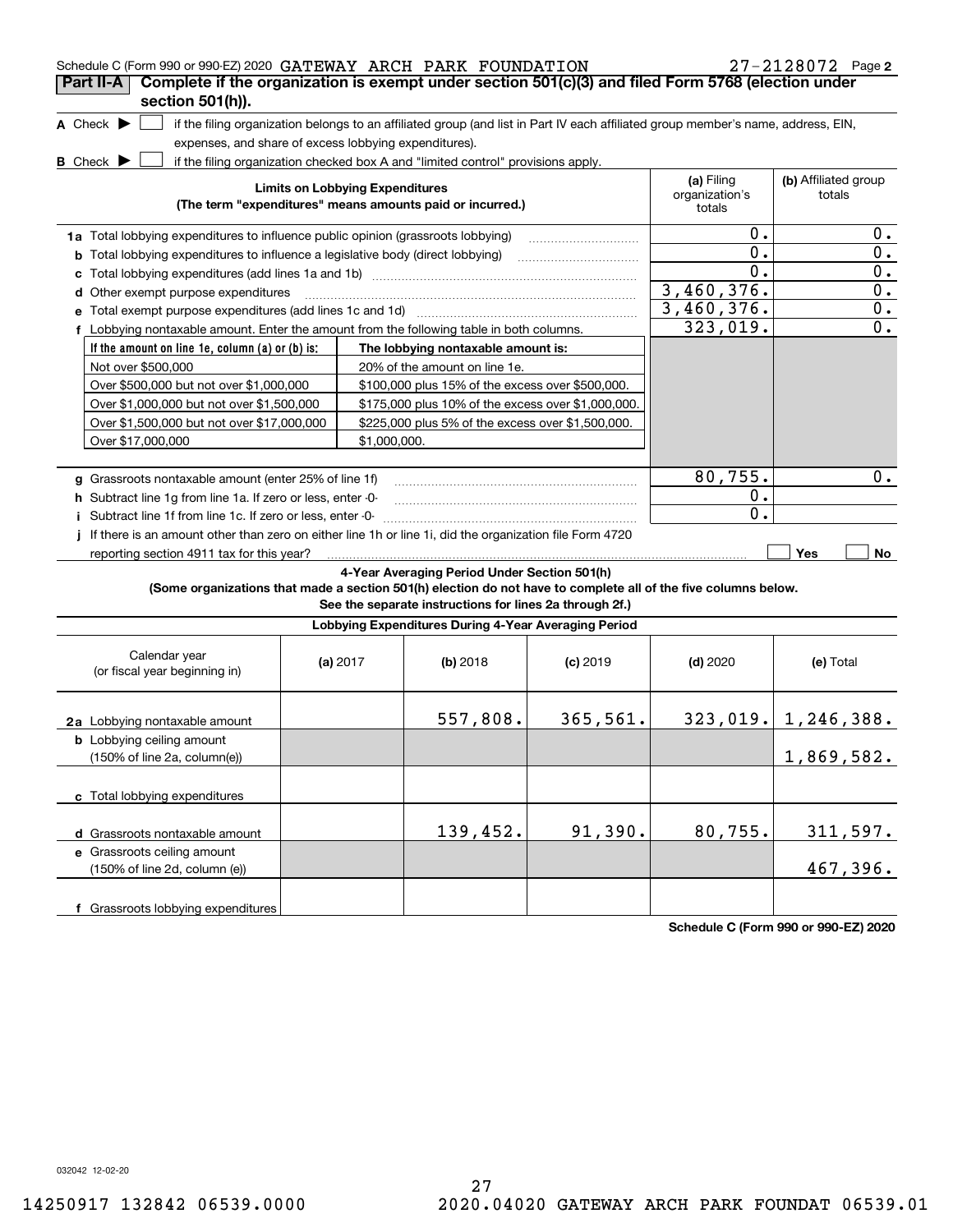#### Schedule C (Form 990 or 990-EZ) 2020 Page GATEWAY ARCH PARK FOUNDATION 27-2128072

#### **3**

### **Part II-B** Complete if the organization is exempt under section 501(c)(3) and has NOT filed Form 5768 **(election under section 501(h)).**

|                | For each "Yes" response on lines 1a through 1i below, provide in Part IV a detailed description                                                                                                                                      | (a) |             | (b)    |    |
|----------------|--------------------------------------------------------------------------------------------------------------------------------------------------------------------------------------------------------------------------------------|-----|-------------|--------|----|
|                | of the lobbying activity.                                                                                                                                                                                                            | Yes | No          | Amount |    |
| 1              | During the year, did the filing organization attempt to influence foreign, national, state, or<br>local legislation, including any attempt to influence public opinion on a legislative matter<br>or referendum, through the use of: |     |             |        |    |
|                | <b>b</b> Paid staff or management (include compensation in expenses reported on lines 1c through 1i)?<br>$\mathbf{r}$                                                                                                                |     |             |        |    |
|                |                                                                                                                                                                                                                                      |     |             |        |    |
|                | e Publications, or published or broadcast statements?                                                                                                                                                                                |     |             |        |    |
|                | f Grants to other organizations for lobbying purposes?                                                                                                                                                                               |     |             |        |    |
| g              | Direct contact with legislators, their staffs, government officials, or a legislative body?                                                                                                                                          |     |             |        |    |
|                | h Rallies, demonstrations, seminars, conventions, speeches, lectures, or any similar means?                                                                                                                                          |     |             |        |    |
|                | <i>i</i> Other activities?                                                                                                                                                                                                           |     |             |        |    |
|                |                                                                                                                                                                                                                                      |     |             |        |    |
|                | 2a Did the activities in line 1 cause the organization to be not described in section 501(c)(3)?                                                                                                                                     |     |             |        |    |
|                |                                                                                                                                                                                                                                      |     |             |        |    |
|                | c If "Yes," enter the amount of any tax incurred by organization managers under section 4912                                                                                                                                         |     |             |        |    |
|                | d If the filing organization incurred a section 4912 tax, did it file Form 4720 for this year?                                                                                                                                       |     |             |        |    |
|                | Complete if the organization is exempt under section 501(c)(4), section 501(c)(5), or section<br><b>Part III-AI</b>                                                                                                                  |     |             |        |    |
|                | $501(c)(6)$ .                                                                                                                                                                                                                        |     |             |        |    |
|                |                                                                                                                                                                                                                                      |     |             | Yes    | No |
| 1.             |                                                                                                                                                                                                                                      |     | 1           |        |    |
| 2              | Did the organization make only in house lobbying expenditures of \$2,000 or less?                                                                                                                                                    |     | $\mathbf 2$ |        |    |
| 3              | Did the organization agree to carry over lobbying and political campaign activity expenditures from the prior year?                                                                                                                  |     | 3           |        |    |
|                | Part III-B<br>Complete if the organization is exempt under section $501(c)(4)$ , section $501(c)(5)$ , or section                                                                                                                    |     |             |        |    |
|                | 501(c)(6) and if either (a) BOTH Part III-A, lines 1 and 2, are answered "No" OR (b) Part III-A, line 3, is                                                                                                                          |     |             |        |    |
|                | answered "Yes."                                                                                                                                                                                                                      |     |             |        |    |
| 1              |                                                                                                                                                                                                                                      |     | 1           |        |    |
| 2              | Section 162(e) nondeductible lobbying and political expenditures (do not include amounts of political                                                                                                                                |     |             |        |    |
|                | expenses for which the section 527(f) tax was paid).                                                                                                                                                                                 |     |             |        |    |
|                |                                                                                                                                                                                                                                      |     | 2a          |        |    |
|                | <b>b</b> Carryover from last year                                                                                                                                                                                                    |     | 2b          |        |    |
|                |                                                                                                                                                                                                                                      |     | 2c          |        |    |
| З              | Aggregate amount reported in section 6033(e)(1)(A) notices of nondeductible section 162(e) dues                                                                                                                                      |     | 3           |        |    |
| 4              | If notices were sent and the amount on line 2c exceeds the amount on line 3, what portion of the excess                                                                                                                              |     |             |        |    |
|                | does the organization agree to carryover to the reasonable estimate of nondeductible lobbying and political                                                                                                                          |     |             |        |    |
|                |                                                                                                                                                                                                                                      |     | 4           |        |    |
| 5              |                                                                                                                                                                                                                                      |     | 5           |        |    |
| <b>Part IV</b> | <b>Supplemental Information</b>                                                                                                                                                                                                      |     |             |        |    |
|                | Provide the descriptions required for Part I-A, line 1; Part I-B, line 4; Part I-C, line 5; Part II-A (affiliated group list); Part II-A, lines 1 and 2 (See                                                                         |     |             |        |    |

instructions); and Part II-B, line 1. Also, complete this part for any additional information.

**Schedule C (Form 990 or 990-EZ) 2020**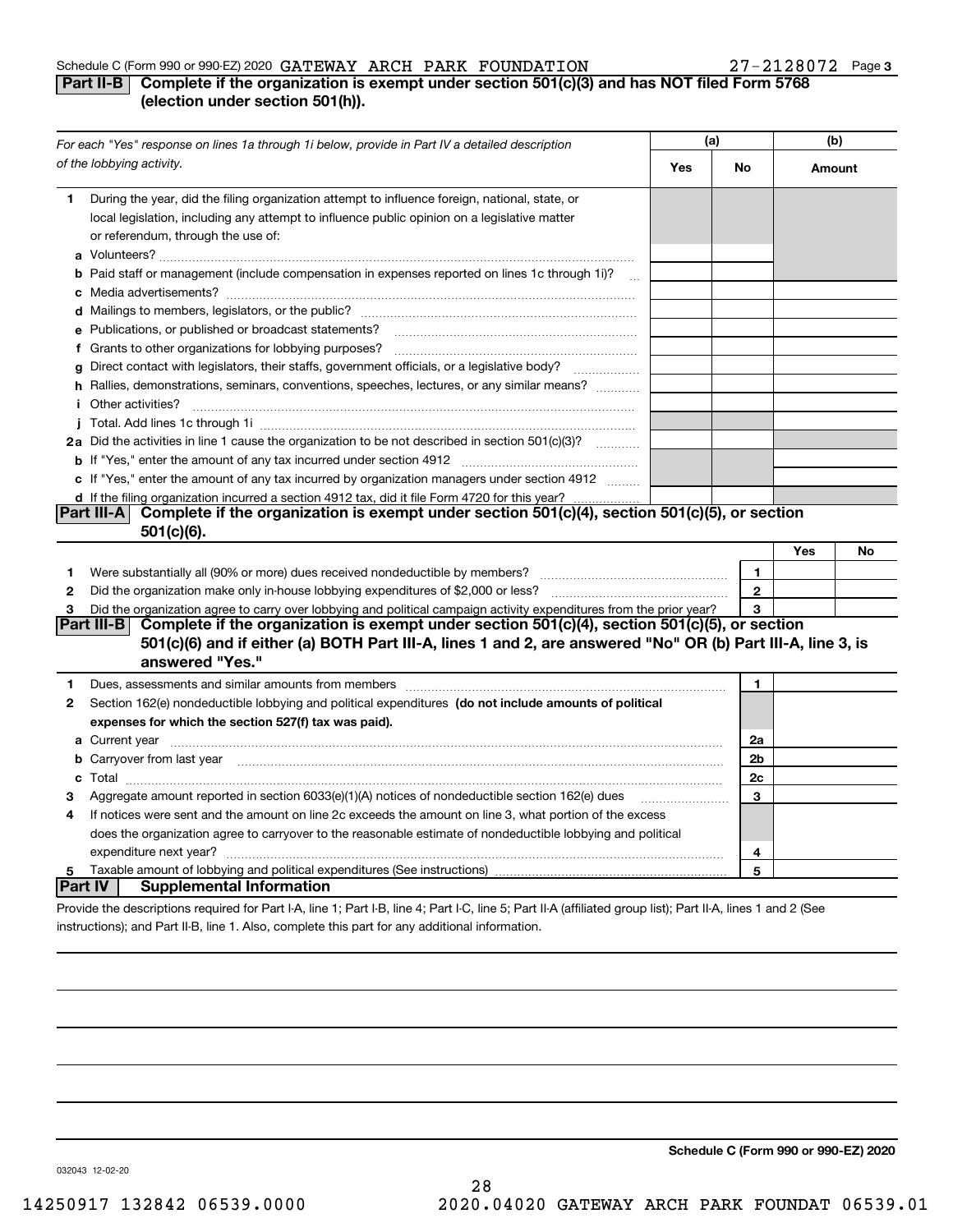| <b>SCHEDULE D</b> |  |
|-------------------|--|
|-------------------|--|

| (Form 990) |  |
|------------|--|
|------------|--|

## **Supplemental Financial Statements**

(Form 990)<br>
Pepartment of the Treasury<br>
Department of the Treasury<br>
Department of the Treasury<br>
Department of the Treasury<br> **Co to www.irs.gov/Form990 for instructions and the latest information.**<br> **Co to www.irs.gov/Form9** 



Department of the Treasury Internal Revenue Service

| Name of the organization |  |                              | <b>Employer identification number</b> |
|--------------------------|--|------------------------------|---------------------------------------|
|                          |  | GATEWAY ARCH PARK FOUNDATION | $-2128072$<br>$7 - 7$                 |

#### GATEWAY ARCH PARK FOUNDATION

| organization answered "Yes" on Form 990, Part IV, line 6.<br>(a) Donor advised funds<br>(b) Funds and other accounts<br>1.<br>Aggregate value of contributions to (during year)<br>2<br>Aggregate value of grants from (during year)<br>з<br>4<br>Did the organization inform all donors and donor advisors in writing that the assets held in donor advised funds<br>5<br>Yes<br>Did the organization inform all grantees, donors, and donor advisors in writing that grant funds can be used only<br>6<br>for charitable purposes and not for the benefit of the donor or donor advisor, or for any other purpose conferring<br>Yes<br>impermissible private benefit?<br><b>Part II</b><br>Conservation Easements. Complete if the organization answered "Yes" on Form 990, Part IV, line 7.<br>Purpose(s) of conservation easements held by the organization (check all that apply).<br>1<br>Preservation of land for public use (for example, recreation or education)<br>Preservation of a historically important land area<br>Protection of natural habitat<br>Preservation of a certified historic structure |    |
|---------------------------------------------------------------------------------------------------------------------------------------------------------------------------------------------------------------------------------------------------------------------------------------------------------------------------------------------------------------------------------------------------------------------------------------------------------------------------------------------------------------------------------------------------------------------------------------------------------------------------------------------------------------------------------------------------------------------------------------------------------------------------------------------------------------------------------------------------------------------------------------------------------------------------------------------------------------------------------------------------------------------------------------------------------------------------------------------------------------------|----|
|                                                                                                                                                                                                                                                                                                                                                                                                                                                                                                                                                                                                                                                                                                                                                                                                                                                                                                                                                                                                                                                                                                                     |    |
|                                                                                                                                                                                                                                                                                                                                                                                                                                                                                                                                                                                                                                                                                                                                                                                                                                                                                                                                                                                                                                                                                                                     |    |
|                                                                                                                                                                                                                                                                                                                                                                                                                                                                                                                                                                                                                                                                                                                                                                                                                                                                                                                                                                                                                                                                                                                     |    |
|                                                                                                                                                                                                                                                                                                                                                                                                                                                                                                                                                                                                                                                                                                                                                                                                                                                                                                                                                                                                                                                                                                                     |    |
|                                                                                                                                                                                                                                                                                                                                                                                                                                                                                                                                                                                                                                                                                                                                                                                                                                                                                                                                                                                                                                                                                                                     |    |
|                                                                                                                                                                                                                                                                                                                                                                                                                                                                                                                                                                                                                                                                                                                                                                                                                                                                                                                                                                                                                                                                                                                     |    |
|                                                                                                                                                                                                                                                                                                                                                                                                                                                                                                                                                                                                                                                                                                                                                                                                                                                                                                                                                                                                                                                                                                                     |    |
|                                                                                                                                                                                                                                                                                                                                                                                                                                                                                                                                                                                                                                                                                                                                                                                                                                                                                                                                                                                                                                                                                                                     | No |
|                                                                                                                                                                                                                                                                                                                                                                                                                                                                                                                                                                                                                                                                                                                                                                                                                                                                                                                                                                                                                                                                                                                     |    |
|                                                                                                                                                                                                                                                                                                                                                                                                                                                                                                                                                                                                                                                                                                                                                                                                                                                                                                                                                                                                                                                                                                                     |    |
|                                                                                                                                                                                                                                                                                                                                                                                                                                                                                                                                                                                                                                                                                                                                                                                                                                                                                                                                                                                                                                                                                                                     | No |
|                                                                                                                                                                                                                                                                                                                                                                                                                                                                                                                                                                                                                                                                                                                                                                                                                                                                                                                                                                                                                                                                                                                     |    |
|                                                                                                                                                                                                                                                                                                                                                                                                                                                                                                                                                                                                                                                                                                                                                                                                                                                                                                                                                                                                                                                                                                                     |    |
|                                                                                                                                                                                                                                                                                                                                                                                                                                                                                                                                                                                                                                                                                                                                                                                                                                                                                                                                                                                                                                                                                                                     |    |
|                                                                                                                                                                                                                                                                                                                                                                                                                                                                                                                                                                                                                                                                                                                                                                                                                                                                                                                                                                                                                                                                                                                     |    |
| Preservation of open space                                                                                                                                                                                                                                                                                                                                                                                                                                                                                                                                                                                                                                                                                                                                                                                                                                                                                                                                                                                                                                                                                          |    |
| Complete lines 2a through 2d if the organization held a qualified conservation contribution in the form of a conservation easement on the last<br>2                                                                                                                                                                                                                                                                                                                                                                                                                                                                                                                                                                                                                                                                                                                                                                                                                                                                                                                                                                 |    |
| Held at the End of the Tax Year<br>day of the tax year.                                                                                                                                                                                                                                                                                                                                                                                                                                                                                                                                                                                                                                                                                                                                                                                                                                                                                                                                                                                                                                                             |    |
| 2a<br>Total number of conservation easements<br>a                                                                                                                                                                                                                                                                                                                                                                                                                                                                                                                                                                                                                                                                                                                                                                                                                                                                                                                                                                                                                                                                   |    |
| Total acreage restricted by conservation easements<br>2b<br>b                                                                                                                                                                                                                                                                                                                                                                                                                                                                                                                                                                                                                                                                                                                                                                                                                                                                                                                                                                                                                                                       |    |
| 2c<br>Number of conservation easements on a certified historic structure included in (a) manufacture included in (a)<br>c                                                                                                                                                                                                                                                                                                                                                                                                                                                                                                                                                                                                                                                                                                                                                                                                                                                                                                                                                                                           |    |
| Number of conservation easements included in (c) acquired after 7/25/06, and not on a historic structure<br>d                                                                                                                                                                                                                                                                                                                                                                                                                                                                                                                                                                                                                                                                                                                                                                                                                                                                                                                                                                                                       |    |
| 2d<br>Number of conservation easements modified, transferred, released, extinguished, or terminated by the organization during the tax                                                                                                                                                                                                                                                                                                                                                                                                                                                                                                                                                                                                                                                                                                                                                                                                                                                                                                                                                                              |    |
| З<br>year                                                                                                                                                                                                                                                                                                                                                                                                                                                                                                                                                                                                                                                                                                                                                                                                                                                                                                                                                                                                                                                                                                           |    |
| Number of states where property subject to conservation easement is located<br>4                                                                                                                                                                                                                                                                                                                                                                                                                                                                                                                                                                                                                                                                                                                                                                                                                                                                                                                                                                                                                                    |    |
| Does the organization have a written policy regarding the periodic monitoring, inspection, handling of<br>5                                                                                                                                                                                                                                                                                                                                                                                                                                                                                                                                                                                                                                                                                                                                                                                                                                                                                                                                                                                                         |    |
| violations, and enforcement of the conservation easements it holds?<br>Yes                                                                                                                                                                                                                                                                                                                                                                                                                                                                                                                                                                                                                                                                                                                                                                                                                                                                                                                                                                                                                                          | No |
| Staff and volunteer hours devoted to monitoring, inspecting, handling of violations, and enforcing conservation easements during the year<br>6                                                                                                                                                                                                                                                                                                                                                                                                                                                                                                                                                                                                                                                                                                                                                                                                                                                                                                                                                                      |    |
|                                                                                                                                                                                                                                                                                                                                                                                                                                                                                                                                                                                                                                                                                                                                                                                                                                                                                                                                                                                                                                                                                                                     |    |
| Amount of expenses incurred in monitoring, inspecting, handling of violations, and enforcing conservation easements during the year<br>7                                                                                                                                                                                                                                                                                                                                                                                                                                                                                                                                                                                                                                                                                                                                                                                                                                                                                                                                                                            |    |
| ▶ \$                                                                                                                                                                                                                                                                                                                                                                                                                                                                                                                                                                                                                                                                                                                                                                                                                                                                                                                                                                                                                                                                                                                |    |
| Does each conservation easement reported on line 2(d) above satisfy the requirements of section 170(h)(4)(B)(i)<br>8                                                                                                                                                                                                                                                                                                                                                                                                                                                                                                                                                                                                                                                                                                                                                                                                                                                                                                                                                                                                |    |
| $\begin{minipage}[b]{0.9\textwidth} \centering \begin{tabular}{ l l l } \hline \multicolumn{1}{ l l l } \hline \multicolumn{1}{ l l } \multicolumn{1}{ l } \multicolumn{1}{ l } \multicolumn{1}{ l } \multicolumn{1}{ l } \multicolumn{1}{ l } \multicolumn{1}{ l } \multicolumn{1}{ l } \multicolumn{1}{ l } \multicolumn{1}{ l } \multicolumn{1}{ l } \multicolumn{1}{ l } \multicolumn{1}{ l } \multicolumn{1}{ l } \multicolumn{1}{ l $<br>Yes<br>and section $170(h)(4)(B)(ii)?$                                                                                                                                                                                                                                                                                                                                                                                                                                                                                                                                                                                                                               | No |
| In Part XIII, describe how the organization reports conservation easements in its revenue and expense statement and<br>9                                                                                                                                                                                                                                                                                                                                                                                                                                                                                                                                                                                                                                                                                                                                                                                                                                                                                                                                                                                            |    |
| balance sheet, and include, if applicable, the text of the footnote to the organization's financial statements that describes the                                                                                                                                                                                                                                                                                                                                                                                                                                                                                                                                                                                                                                                                                                                                                                                                                                                                                                                                                                                   |    |
| organization's accounting for conservation easements.                                                                                                                                                                                                                                                                                                                                                                                                                                                                                                                                                                                                                                                                                                                                                                                                                                                                                                                                                                                                                                                               |    |
| Organizations Maintaining Collections of Art, Historical Treasures, or Other Similar Assets.<br>  Part III                                                                                                                                                                                                                                                                                                                                                                                                                                                                                                                                                                                                                                                                                                                                                                                                                                                                                                                                                                                                          |    |
| Complete if the organization answered "Yes" on Form 990, Part IV, line 8.                                                                                                                                                                                                                                                                                                                                                                                                                                                                                                                                                                                                                                                                                                                                                                                                                                                                                                                                                                                                                                           |    |
| 1a If the organization elected, as permitted under FASB ASC 958, not to report in its revenue statement and balance sheet works                                                                                                                                                                                                                                                                                                                                                                                                                                                                                                                                                                                                                                                                                                                                                                                                                                                                                                                                                                                     |    |
| of art, historical treasures, or other similar assets held for public exhibition, education, or research in furtherance of public                                                                                                                                                                                                                                                                                                                                                                                                                                                                                                                                                                                                                                                                                                                                                                                                                                                                                                                                                                                   |    |
| service, provide in Part XIII the text of the footnote to its financial statements that describes these items.                                                                                                                                                                                                                                                                                                                                                                                                                                                                                                                                                                                                                                                                                                                                                                                                                                                                                                                                                                                                      |    |
| If the organization elected, as permitted under FASB ASC 958, to report in its revenue statement and balance sheet works of<br>b                                                                                                                                                                                                                                                                                                                                                                                                                                                                                                                                                                                                                                                                                                                                                                                                                                                                                                                                                                                    |    |
| art, historical treasures, or other similar assets held for public exhibition, education, or research in furtherance of public service,                                                                                                                                                                                                                                                                                                                                                                                                                                                                                                                                                                                                                                                                                                                                                                                                                                                                                                                                                                             |    |
| provide the following amounts relating to these items:                                                                                                                                                                                                                                                                                                                                                                                                                                                                                                                                                                                                                                                                                                                                                                                                                                                                                                                                                                                                                                                              |    |
| (i)                                                                                                                                                                                                                                                                                                                                                                                                                                                                                                                                                                                                                                                                                                                                                                                                                                                                                                                                                                                                                                                                                                                 |    |
| $\blacktriangleright$ s<br>(ii) Assets included in Form 990, Part X                                                                                                                                                                                                                                                                                                                                                                                                                                                                                                                                                                                                                                                                                                                                                                                                                                                                                                                                                                                                                                                 |    |
| If the organization received or held works of art, historical treasures, or other similar assets for financial gain, provide<br>2                                                                                                                                                                                                                                                                                                                                                                                                                                                                                                                                                                                                                                                                                                                                                                                                                                                                                                                                                                                   |    |
| the following amounts required to be reported under FASB ASC 958 relating to these items:                                                                                                                                                                                                                                                                                                                                                                                                                                                                                                                                                                                                                                                                                                                                                                                                                                                                                                                                                                                                                           |    |
| \$<br>а<br>$\blacktriangleright$ \$                                                                                                                                                                                                                                                                                                                                                                                                                                                                                                                                                                                                                                                                                                                                                                                                                                                                                                                                                                                                                                                                                 |    |
| Assets included in Form 990, Part X<br>b<br>LHA For Paperwork Reduction Act Notice, see the Instructions for Form 990.<br>Schedule D (Form 990) 2020                                                                                                                                                                                                                                                                                                                                                                                                                                                                                                                                                                                                                                                                                                                                                                                                                                                                                                                                                                |    |

032051 12-01-20

| 29             |   |  |  |    |  |
|----------------|---|--|--|----|--|
| $\overline{ }$ | . |  |  | -- |  |

14250917 132842 06539.0000 2020.04020 GATEWAY ARCH PARK FOUNDAT 06539.01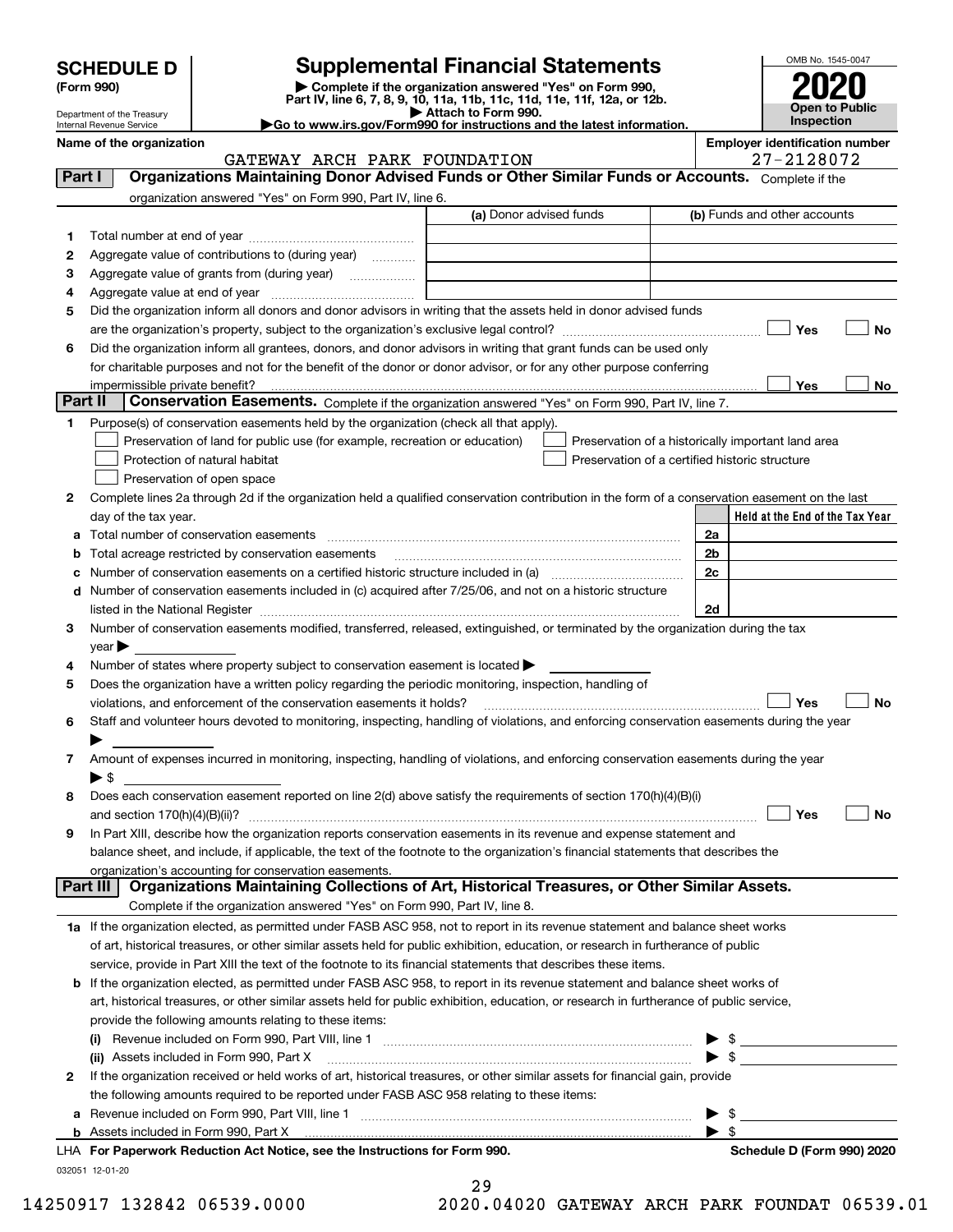|        | Schedule D (Form 990) 2020                                                                                                                                                                                                     | GATEWAY ARCH PARK FOUNDATION      |                                              |                                                                                                                                                                                                                                |                      | 27-2128072 Page 2          |                     |     |             |
|--------|--------------------------------------------------------------------------------------------------------------------------------------------------------------------------------------------------------------------------------|-----------------------------------|----------------------------------------------|--------------------------------------------------------------------------------------------------------------------------------------------------------------------------------------------------------------------------------|----------------------|----------------------------|---------------------|-----|-------------|
|        | Organizations Maintaining Collections of Art, Historical Treasures, or Other Similar Assets (continued)<br>Part III                                                                                                            |                                   |                                              |                                                                                                                                                                                                                                |                      |                            |                     |     |             |
| 3      | Using the organization's acquisition, accession, and other records, check any of the following that make significant use of its                                                                                                |                                   |                                              |                                                                                                                                                                                                                                |                      |                            |                     |     |             |
|        | collection items (check all that apply):                                                                                                                                                                                       |                                   |                                              |                                                                                                                                                                                                                                |                      |                            |                     |     |             |
| а      | Public exhibition                                                                                                                                                                                                              |                                   |                                              | Loan or exchange program                                                                                                                                                                                                       |                      |                            |                     |     |             |
| b      | Scholarly research                                                                                                                                                                                                             |                                   |                                              | Other and the control of the control of the control of the control of the control of the control of the control of the control of the control of the control of the control of the control of the control of the control of th |                      |                            |                     |     |             |
| c      | Preservation for future generations                                                                                                                                                                                            |                                   |                                              |                                                                                                                                                                                                                                |                      |                            |                     |     |             |
| 4      | Provide a description of the organization's collections and explain how they further the organization's exempt purpose in Part XIII.                                                                                           |                                   |                                              |                                                                                                                                                                                                                                |                      |                            |                     |     |             |
| 5      | During the year, did the organization solicit or receive donations of art, historical treasures, or other similar assets                                                                                                       |                                   |                                              |                                                                                                                                                                                                                                |                      |                            |                     |     |             |
|        | to be sold to raise funds rather than to be maintained as part of the organization's collection?                                                                                                                               |                                   |                                              |                                                                                                                                                                                                                                |                      |                            | Yes                 |     | No          |
|        | Escrow and Custodial Arrangements. Complete if the organization answered "Yes" on Form 990, Part IV, line 9, or<br><b>Part IV</b>                                                                                              |                                   |                                              |                                                                                                                                                                                                                                |                      |                            |                     |     |             |
|        | reported an amount on Form 990, Part X, line 21.                                                                                                                                                                               |                                   |                                              |                                                                                                                                                                                                                                |                      |                            |                     |     |             |
|        | 1a Is the organization an agent, trustee, custodian or other intermediary for contributions or other assets not included                                                                                                       |                                   |                                              |                                                                                                                                                                                                                                |                      |                            |                     |     |             |
|        |                                                                                                                                                                                                                                |                                   |                                              |                                                                                                                                                                                                                                |                      |                            | Yes                 |     | No          |
|        | b If "Yes," explain the arrangement in Part XIII and complete the following table:                                                                                                                                             |                                   |                                              |                                                                                                                                                                                                                                |                      |                            |                     |     |             |
|        |                                                                                                                                                                                                                                |                                   |                                              |                                                                                                                                                                                                                                |                      |                            | Amount              |     |             |
| c      | Beginning balance                                                                                                                                                                                                              |                                   |                                              |                                                                                                                                                                                                                                | 1c                   |                            |                     |     |             |
|        | Additions during the year manufactured and an account of the state of the state of the state of the state of the state of the state of the state of the state of the state of the state of the state of the state of the state |                                   |                                              |                                                                                                                                                                                                                                | 1d                   |                            |                     |     |             |
|        | e Distributions during the year manufactured and an account of the year manufactured and the year manufactured                                                                                                                 |                                   |                                              |                                                                                                                                                                                                                                | 1e                   |                            |                     |     |             |
|        |                                                                                                                                                                                                                                |                                   |                                              |                                                                                                                                                                                                                                | 1f                   |                            |                     |     |             |
|        | 2a Did the organization include an amount on Form 990, Part X, line 21, for escrow or custodial account liability?                                                                                                             |                                   |                                              |                                                                                                                                                                                                                                |                      |                            | Yes                 |     | No          |
| Part V | <b>b</b> If "Yes," explain the arrangement in Part XIII. Check here if the explanation has been provided on Part XIII<br>Endowment Funds. Complete if the organization answered "Yes" on Form 990, Part IV, line 10.           |                                   |                                              |                                                                                                                                                                                                                                |                      |                            |                     |     |             |
|        |                                                                                                                                                                                                                                |                                   |                                              |                                                                                                                                                                                                                                | (d) Three years back |                            |                     |     |             |
|        |                                                                                                                                                                                                                                | (a) Current year<br>20, 269, 301. | (b) Prior year<br>17,035,969.                | (c) Two years back<br>18, 231, 362.                                                                                                                                                                                            |                      |                            | (e) Four years back |     |             |
| 1a     | 15,705,331.<br>14,772,920.<br>Beginning of year balance<br>1,290,000.                                                                                                                                                          |                                   |                                              |                                                                                                                                                                                                                                |                      |                            |                     |     |             |
|        | b<br>2,328,340.<br>$-1, 158, 211.$<br>3,377,211.<br>2,545,989.<br>934, 477.                                                                                                                                                    |                                   |                                              |                                                                                                                                                                                                                                |                      |                            |                     |     |             |
|        | Net investment earnings, gains, and losses                                                                                                                                                                                     |                                   |                                              |                                                                                                                                                                                                                                |                      |                            |                     |     |             |
|        | Grants or scholarships<br>d                                                                                                                                                                                                    |                                   |                                              |                                                                                                                                                                                                                                |                      |                            |                     |     |             |
|        | e Other expenditures for facilities<br>238, 173.<br>143,879.<br>37,182.<br>19,958.<br>2,066.                                                                                                                                   |                                   |                                              |                                                                                                                                                                                                                                |                      |                            |                     |     |             |
|        | and programs<br>f Administrative expenses                                                                                                                                                                                      |                                   |                                              |                                                                                                                                                                                                                                |                      |                            |                     |     |             |
| g      | End of year balance                                                                                                                                                                                                            |                                   | $23,649,468$ , $20,269,301$ , $17,035,969$ , |                                                                                                                                                                                                                                |                      | 18, 231, 362.              |                     |     | 15,705,331. |
| 2      | Provide the estimated percentage of the current year end balance (line 1g, column (a)) held as:                                                                                                                                |                                   |                                              |                                                                                                                                                                                                                                |                      |                            |                     |     |             |
|        | Board designated or quasi-endowment >                                                                                                                                                                                          | .0000                             | %                                            |                                                                                                                                                                                                                                |                      |                            |                     |     |             |
| b      | Permanent endowment > 68.8800                                                                                                                                                                                                  | %                                 |                                              |                                                                                                                                                                                                                                |                      |                            |                     |     |             |
| c      | Term endowment $\blacktriangleright$ 31.1200                                                                                                                                                                                   | %                                 |                                              |                                                                                                                                                                                                                                |                      |                            |                     |     |             |
|        | The percentages on lines 2a, 2b, and 2c should equal 100%.                                                                                                                                                                     |                                   |                                              |                                                                                                                                                                                                                                |                      |                            |                     |     |             |
|        | 3a Are there endowment funds not in the possession of the organization that are held and administered for the organization                                                                                                     |                                   |                                              |                                                                                                                                                                                                                                |                      |                            |                     |     |             |
|        | by:                                                                                                                                                                                                                            |                                   |                                              |                                                                                                                                                                                                                                |                      |                            |                     | Yes | No          |
|        | (i)                                                                                                                                                                                                                            |                                   |                                              |                                                                                                                                                                                                                                |                      |                            | 3a(i)               |     | X           |
|        |                                                                                                                                                                                                                                |                                   |                                              |                                                                                                                                                                                                                                |                      |                            | 3a(ii)              |     | X           |
|        |                                                                                                                                                                                                                                |                                   |                                              |                                                                                                                                                                                                                                |                      |                            | 3b                  |     |             |
|        | Describe in Part XIII the intended uses of the organization's endowment funds.                                                                                                                                                 |                                   |                                              |                                                                                                                                                                                                                                |                      |                            |                     |     |             |
|        | Land, Buildings, and Equipment.<br>Part VI                                                                                                                                                                                     |                                   |                                              |                                                                                                                                                                                                                                |                      |                            |                     |     |             |
|        | Complete if the organization answered "Yes" on Form 990, Part IV, line 11a. See Form 990, Part X, line 10.                                                                                                                     |                                   |                                              |                                                                                                                                                                                                                                |                      |                            |                     |     |             |
|        | Description of property                                                                                                                                                                                                        | (a) Cost or other                 |                                              | (b) Cost or other                                                                                                                                                                                                              | (c) Accumulated      |                            | (d) Book value      |     |             |
|        |                                                                                                                                                                                                                                | basis (investment)                |                                              | basis (other)                                                                                                                                                                                                                  | depreciation         |                            |                     |     |             |
|        |                                                                                                                                                                                                                                |                                   |                                              |                                                                                                                                                                                                                                |                      |                            |                     |     |             |
| b      |                                                                                                                                                                                                                                |                                   |                                              |                                                                                                                                                                                                                                |                      |                            |                     |     |             |
|        |                                                                                                                                                                                                                                |                                   |                                              |                                                                                                                                                                                                                                |                      |                            |                     |     |             |
| d      |                                                                                                                                                                                                                                |                                   |                                              | 185,691.                                                                                                                                                                                                                       | 155,830.             |                            |                     |     | 29,861.     |
|        |                                                                                                                                                                                                                                |                                   |                                              |                                                                                                                                                                                                                                |                      |                            |                     |     |             |
|        |                                                                                                                                                                                                                                |                                   |                                              |                                                                                                                                                                                                                                |                      |                            |                     |     | 29,861.     |
|        |                                                                                                                                                                                                                                |                                   |                                              |                                                                                                                                                                                                                                |                      | Schedule D (Form 990) 2020 |                     |     |             |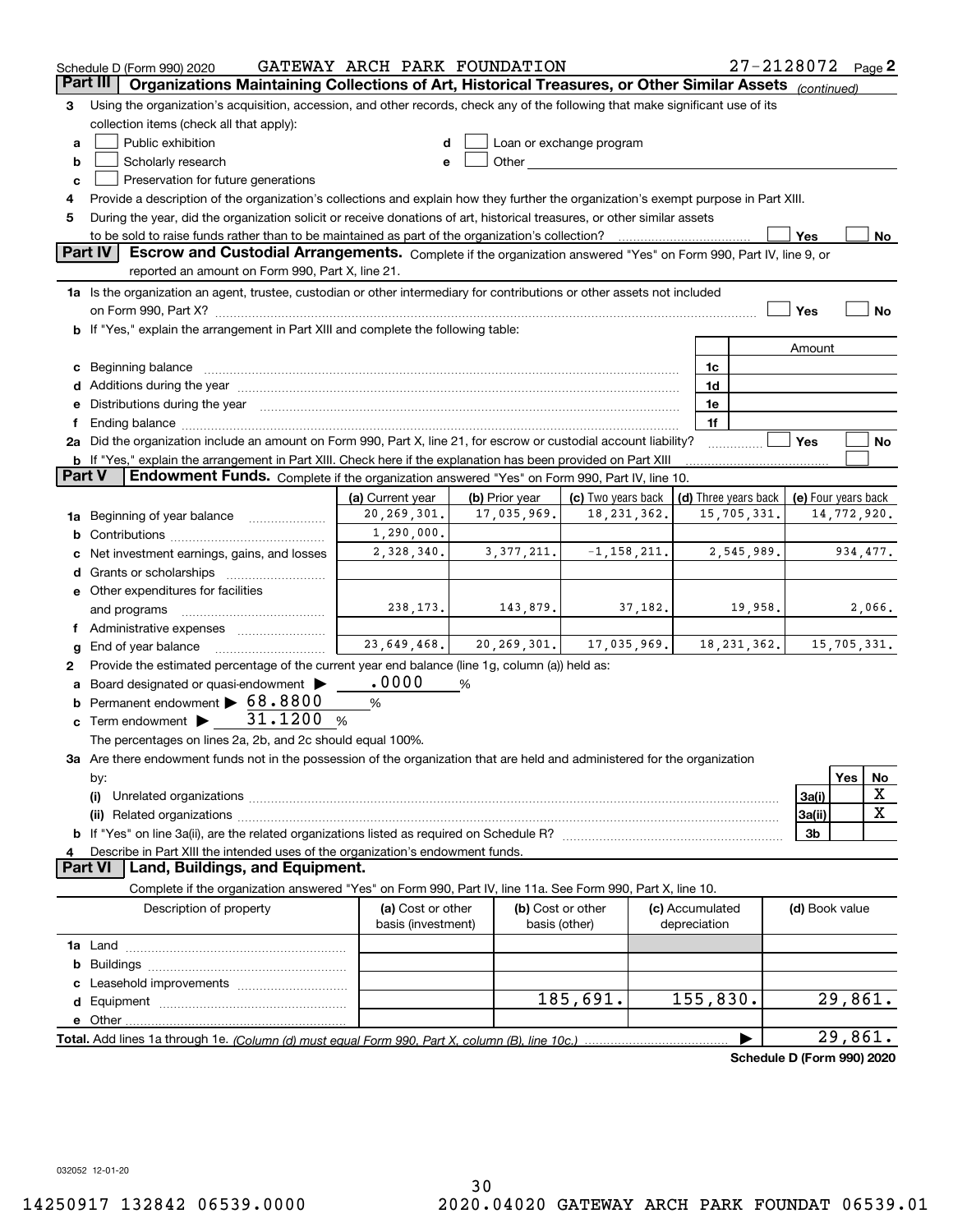| 27-2128072<br>GATEWAY ARCH PARK FOUNDATION<br>Schedule D (Form 990) 2020 | Page |  |
|--------------------------------------------------------------------------|------|--|
|--------------------------------------------------------------------------|------|--|

#### **Part VII Investments - Other Securities.**

Complete if the organization answered "Yes" on Form 990, Part IV, line 11b. See Form 990, Part X, line 12.

| (a) Description of security or category (including name of security)                   | (b) Book value | (c) Method of valuation: Cost or end-of-year market value |
|----------------------------------------------------------------------------------------|----------------|-----------------------------------------------------------|
| (1) Financial derivatives                                                              |                |                                                           |
| (2) Closely held equity interests                                                      |                |                                                           |
| $(3)$ Other                                                                            |                |                                                           |
| (A)                                                                                    |                |                                                           |
| (B)                                                                                    |                |                                                           |
| (C)                                                                                    |                |                                                           |
| (D)                                                                                    |                |                                                           |
| (E)                                                                                    |                |                                                           |
| (F)                                                                                    |                |                                                           |
| (G)                                                                                    |                |                                                           |
| (H)                                                                                    |                |                                                           |
| Total. (Col. (b) must equal Form 990, Part X, col. (B) line 12.) $\blacktriangleright$ |                |                                                           |

#### **Part VIII Investments - Program Related.**

Complete if the organization answered "Yes" on Form 990, Part IV, line 11c. See Form 990, Part X, line 13.

| (a) Description of investment                                       | (b) Book value | (c) Method of valuation: Cost or end-of-year market value |
|---------------------------------------------------------------------|----------------|-----------------------------------------------------------|
| (1)                                                                 |                |                                                           |
| (2)                                                                 |                |                                                           |
| $\frac{1}{2}$                                                       |                |                                                           |
| (4)                                                                 |                |                                                           |
| $\left(5\right)$                                                    |                |                                                           |
| (6)                                                                 |                |                                                           |
| (7)                                                                 |                |                                                           |
| (8)                                                                 |                |                                                           |
| (9)                                                                 |                |                                                           |
| Total. (Col. (b) must equal Form 990, Part X, col. (B) line $13.$ ) |                |                                                           |

#### **Part IX Other Assets.**

Complete if the organization answered "Yes" on Form 990, Part IV, line 11d. See Form 990, Part X, line 15.

| (a) Description                                                                                                   | (b) Book value |
|-------------------------------------------------------------------------------------------------------------------|----------------|
| (1)                                                                                                               |                |
| (2)                                                                                                               |                |
| $\frac{1}{2}$                                                                                                     |                |
| (4)                                                                                                               |                |
| (5)                                                                                                               |                |
| (6)                                                                                                               |                |
| (7)                                                                                                               |                |
| (8)                                                                                                               |                |
| (9)                                                                                                               |                |
|                                                                                                                   |                |
| Part X<br><b>Other Liabilities.</b>                                                                               |                |
| Complete if the organization answered "Yes" on Form 990, Part IV, line 11e or 11f. See Form 990, Part X, line 25. |                |

**1. (a)** Description of liability **Book value** Book value Book value Book value Book value **Total.**  *(Column (b) must equal Form 990, Part X, col. (B) line 25.)* (1)(2)(3)(4)(5) (6)(7)(8)(9)Federal income taxes  $\blacktriangleright$ PAYCHECK PROTECTION PROGRAM LOAN 151,700. 151,700.

**2.**Liability for uncertain tax positions. In Part XIII, provide the text of the footnote to the organization's financial statements that reports the organization's liability for uncertain tax positions under FASB ASC 740. Check here if the text of the footnote has been provided in Part XIII  $\mathcal{L}^{\text{max}}$ 

**Schedule D (Form 990) 2020**

032053 12-01-20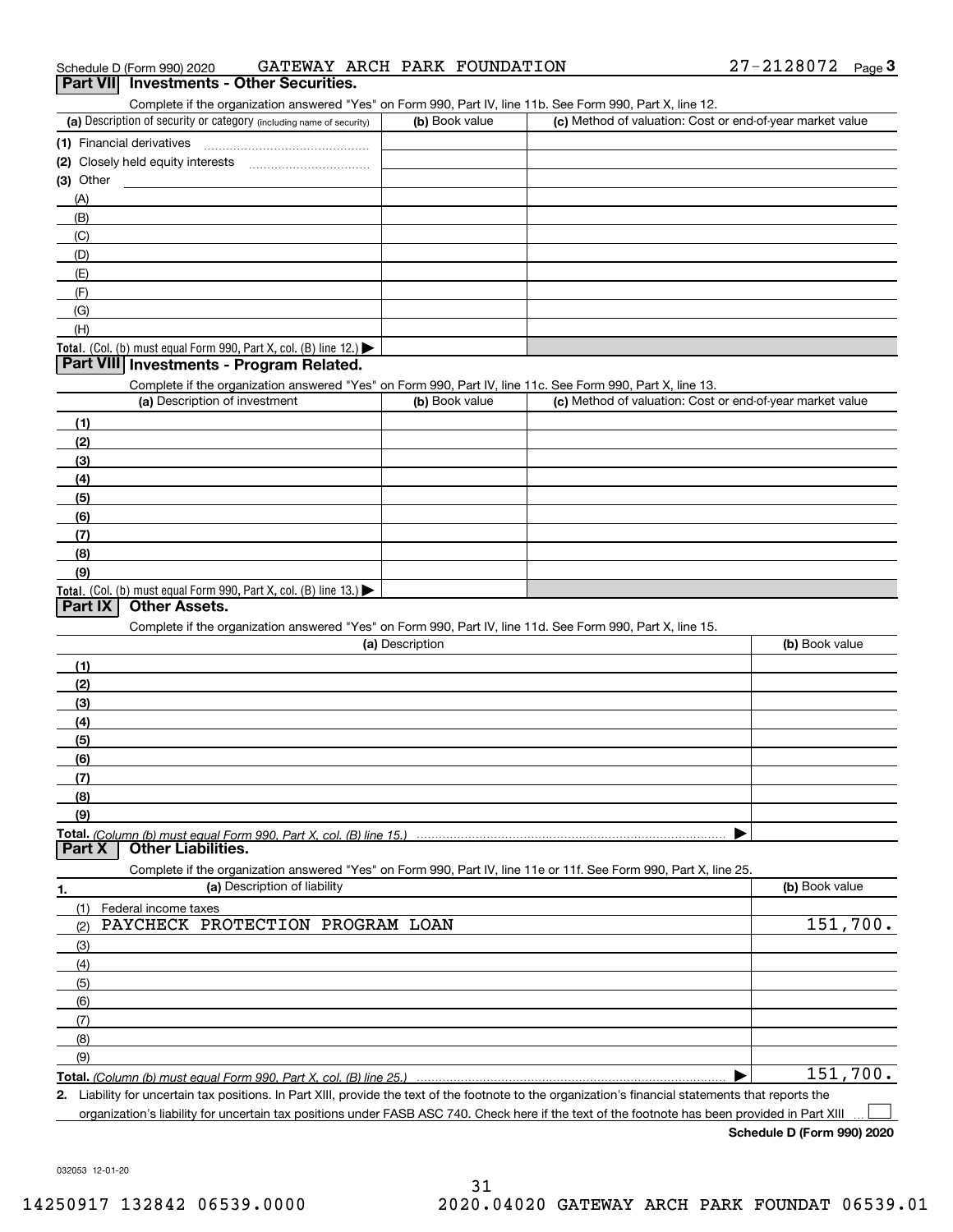|              | GATEWAY ARCH PARK FOUNDATION<br>Schedule D (Form 990) 2020                                                                                                                                                                          |                |            |                         | $27 - 2128072$ Page 4 |
|--------------|-------------------------------------------------------------------------------------------------------------------------------------------------------------------------------------------------------------------------------------|----------------|------------|-------------------------|-----------------------|
|              | Reconciliation of Revenue per Audited Financial Statements With Revenue per Return.<br>Part XI                                                                                                                                      |                |            |                         |                       |
|              | Complete if the organization answered "Yes" on Form 990, Part IV, line 12a.                                                                                                                                                         |                |            |                         |                       |
| 1            | Total revenue, gains, and other support per audited financial statements                                                                                                                                                            |                |            | $\mathbf{1}$            | 7,488,155.            |
| $\mathbf{2}$ | Amounts included on line 1 but not on Form 990, Part VIII, line 12:                                                                                                                                                                 |                |            |                         |                       |
| a            |                                                                                                                                                                                                                                     | 2a             | 3,567,078. |                         |                       |
|              |                                                                                                                                                                                                                                     | 2 <sub>b</sub> | 34,696.    |                         |                       |
| c            |                                                                                                                                                                                                                                     | 2c             |            |                         |                       |
| d            | Other (Describe in Part XIII.)                                                                                                                                                                                                      | 2d             |            |                         |                       |
|              | Add lines 2a through 2d                                                                                                                                                                                                             |                |            | 2e                      | 3,601,774.            |
| 3            |                                                                                                                                                                                                                                     |                |            | $\overline{\mathbf{3}}$ | 3,886,381.            |
| 4            | Amounts included on Form 990. Part VIII. line 12, but not on line 1:                                                                                                                                                                |                |            |                         |                       |
|              |                                                                                                                                                                                                                                     | 4a             |            |                         |                       |
| b            | Other (Describe in Part XIII.) (2000) (2000) (2000) (2010) (2010) (2010) (2010) (2010) (2010) (2010) (2010) (20                                                                                                                     | 4 <sub>b</sub> |            |                         |                       |
| c.           | Add lines 4a and 4b                                                                                                                                                                                                                 |                |            | 4c                      |                       |
|              |                                                                                                                                                                                                                                     |                |            | $5^{\circ}$             | 3,886,381.            |
|              |                                                                                                                                                                                                                                     |                |            |                         |                       |
|              | Part XII   Reconciliation of Expenses per Audited Financial Statements With Expenses per Return.                                                                                                                                    |                |            |                         |                       |
|              | Complete if the organization answered "Yes" on Form 990, Part IV, line 12a.                                                                                                                                                         |                |            |                         |                       |
| 1            | Total expenses and losses per audited financial statements [111] [12] contraction controller and contract the statements [13] [13] [13] contract expenses and losses per audited financial statements [13] [13] [13] [13] [13]      |                |            | $\blacksquare$          | 3,473,472.            |
| 2            | Amounts included on line 1 but not on Form 990, Part IX, line 25:                                                                                                                                                                   |                |            |                         |                       |
| a            |                                                                                                                                                                                                                                     | 2a             | 34,696.    |                         |                       |
|              |                                                                                                                                                                                                                                     | 2 <sub>b</sub> |            |                         |                       |
|              |                                                                                                                                                                                                                                     | 2c             |            |                         |                       |
|              |                                                                                                                                                                                                                                     | 2d             |            |                         |                       |
| e            | Add lines 2a through 2d <b>contained a contained a contained a contained a</b> contained a contained a contained a contained a contained a contained a contained a contained a contained a contained a contained a contained a cont |                |            | 2e                      | 34,696.               |
| 3            |                                                                                                                                                                                                                                     |                |            | $\mathbf{3}$            | 3,438,776.            |
| 4            | Amounts included on Form 990, Part IX, line 25, but not on line 1:                                                                                                                                                                  |                |            |                         |                       |
| a            | Investment expenses not included on Form 990, Part VIII, line 7b [1000000000000000000000000000000000                                                                                                                                | 4a             |            |                         |                       |
|              | Other (Describe in Part XIII.)                                                                                                                                                                                                      | 4b             |            |                         |                       |
|              | c Add lines 4a and 4b                                                                                                                                                                                                               |                |            | 4c                      |                       |
|              | Part XIII Supplemental Information.                                                                                                                                                                                                 |                |            | 5                       | 3,438,776.            |

Provide the descriptions required for Part II, lines 3, 5, and 9; Part III, lines 1a and 4; Part IV, lines 1b and 2b; Part V, line 4; Part X, line 2; Part XI, lines 2d and 4b; and Part XII, lines 2d and 4b. Also complete this part to provide any additional information.

#### PART V, LINE 4:

|  | THE FOUNDATION'S ENDOWMENT CONSISTS OF A DONOR-RESTRICTED ENDOWMENT FUND |  |  |  |  |  |  |  |  |  |  |
|--|--------------------------------------------------------------------------|--|--|--|--|--|--|--|--|--|--|
|--|--------------------------------------------------------------------------|--|--|--|--|--|--|--|--|--|--|

ESTABLISHED TO FUND ADMINISTRATIVE OPERATIONS OF THE FOUNDATION,

OPERATIONS AND MAINTENANCE OF THE GROUNDS, AND OTHER ONGOING IMPROVEMENTS

32

OF THE PROPERTIES.

032054 12-01-20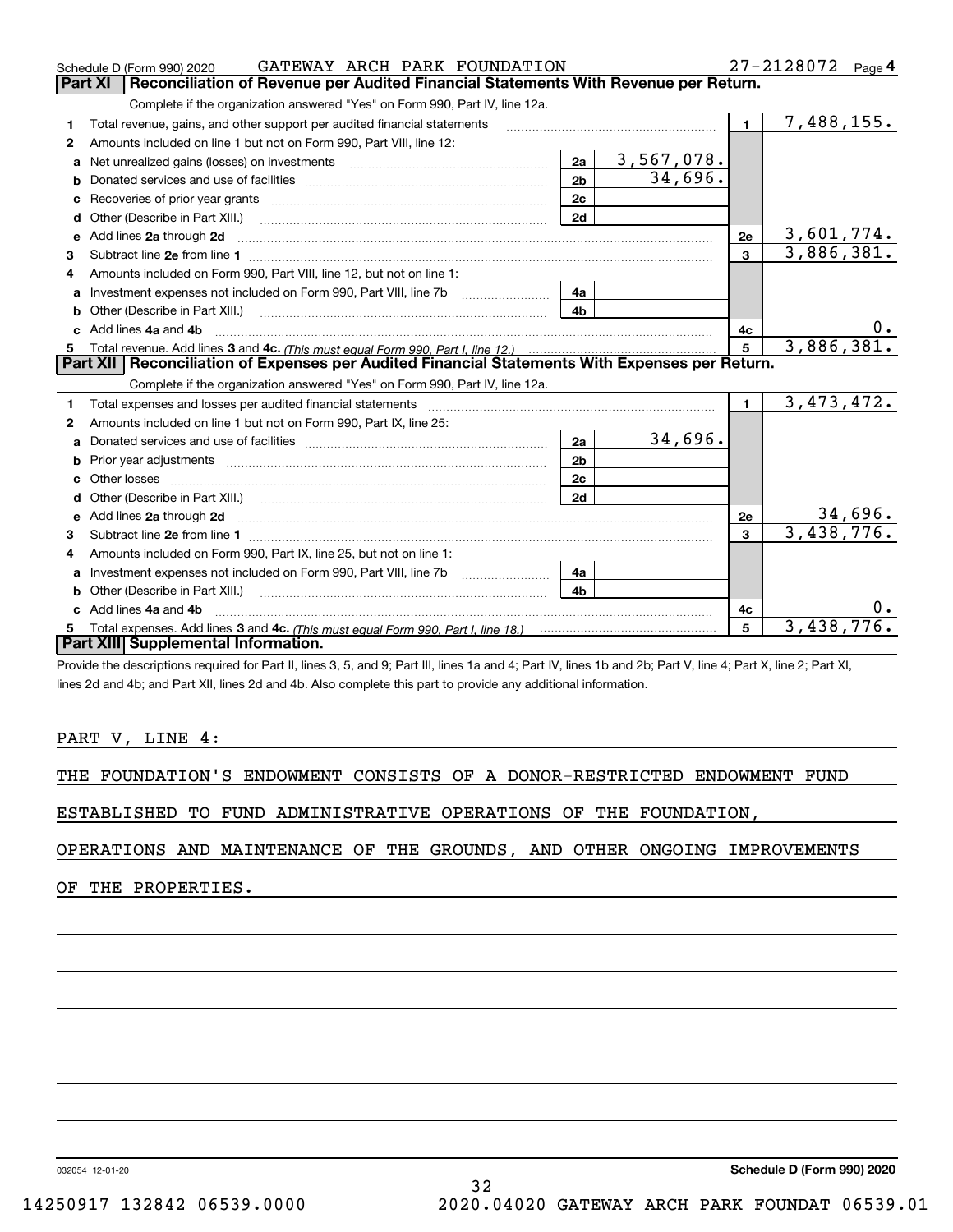|   | <b>SCHEDULE J</b>                                                                                                                                       | <b>Compensation Information</b>                                                                                                                                           |  |                                       |                            |                | OMB No. 1545-0047     |                         |  |  |
|---|---------------------------------------------------------------------------------------------------------------------------------------------------------|---------------------------------------------------------------------------------------------------------------------------------------------------------------------------|--|---------------------------------------|----------------------------|----------------|-----------------------|-------------------------|--|--|
|   | (Form 990)<br>For certain Officers, Directors, Trustees, Key Employees, and Highest                                                                     |                                                                                                                                                                           |  |                                       |                            |                |                       |                         |  |  |
|   |                                                                                                                                                         | <b>Compensated Employees</b>                                                                                                                                              |  |                                       |                            |                |                       |                         |  |  |
|   |                                                                                                                                                         | Complete if the organization answered "Yes" on Form 990, Part IV, line 23.                                                                                                |  |                                       |                            |                | <b>Open to Public</b> |                         |  |  |
|   | Attach to Form 990.<br>Department of the Treasury<br>Go to www.irs.gov/Form990 for instructions and the latest information.<br>Internal Revenue Service |                                                                                                                                                                           |  |                                       |                            |                |                       |                         |  |  |
|   | Name of the organization                                                                                                                                |                                                                                                                                                                           |  | <b>Employer identification number</b> |                            |                |                       |                         |  |  |
|   |                                                                                                                                                         | GATEWAY ARCH PARK FOUNDATION                                                                                                                                              |  |                                       | 27-2128072                 |                |                       |                         |  |  |
|   | <b>Questions Regarding Compensation</b><br>Part I                                                                                                       |                                                                                                                                                                           |  |                                       |                            |                |                       |                         |  |  |
|   |                                                                                                                                                         |                                                                                                                                                                           |  |                                       |                            |                | Yes                   | No                      |  |  |
|   |                                                                                                                                                         | 1a Check the appropriate box(es) if the organization provided any of the following to or for a person listed on Form 990,                                                 |  |                                       |                            |                |                       |                         |  |  |
|   |                                                                                                                                                         | Part VII, Section A, line 1a. Complete Part III to provide any relevant information regarding these items.                                                                |  |                                       |                            |                |                       |                         |  |  |
|   | First-class or charter travel                                                                                                                           | Housing allowance or residence for personal use                                                                                                                           |  |                                       |                            |                |                       |                         |  |  |
|   | Travel for companions                                                                                                                                   | Payments for business use of personal residence                                                                                                                           |  |                                       |                            |                |                       |                         |  |  |
|   |                                                                                                                                                         | Tax indemnification and gross-up payments<br>Health or social club dues or initiation fees                                                                                |  |                                       |                            |                |                       |                         |  |  |
|   |                                                                                                                                                         | Discretionary spending account<br>Personal services (such as maid, chauffeur, chef)                                                                                       |  |                                       |                            |                |                       |                         |  |  |
|   |                                                                                                                                                         |                                                                                                                                                                           |  |                                       |                            |                |                       |                         |  |  |
|   |                                                                                                                                                         | <b>b</b> If any of the boxes on line 1a are checked, did the organization follow a written policy regarding payment or                                                    |  |                                       |                            |                |                       |                         |  |  |
|   |                                                                                                                                                         | reimbursement or provision of all of the expenses described above? If "No," complete Part III to explain                                                                  |  |                                       |                            | 1b             |                       |                         |  |  |
| 2 |                                                                                                                                                         | Did the organization require substantiation prior to reimbursing or allowing expenses incurred by all directors,                                                          |  |                                       |                            |                |                       |                         |  |  |
|   |                                                                                                                                                         |                                                                                                                                                                           |  |                                       |                            | $\mathbf{2}$   |                       |                         |  |  |
|   |                                                                                                                                                         |                                                                                                                                                                           |  |                                       |                            |                |                       |                         |  |  |
| З |                                                                                                                                                         | Indicate which, if any, of the following the organization used to establish the compensation of the organization's                                                        |  |                                       |                            |                |                       |                         |  |  |
|   |                                                                                                                                                         | CEO/Executive Director. Check all that apply. Do not check any boxes for methods used by a related organization to                                                        |  |                                       |                            |                |                       |                         |  |  |
|   |                                                                                                                                                         | establish compensation of the CEO/Executive Director, but explain in Part III.                                                                                            |  |                                       |                            |                |                       |                         |  |  |
|   | Compensation committee                                                                                                                                  | Written employment contract                                                                                                                                               |  |                                       |                            |                |                       |                         |  |  |
|   |                                                                                                                                                         | $X$ Compensation survey or study<br>Independent compensation consultant                                                                                                   |  |                                       |                            |                |                       |                         |  |  |
|   | $\lfloor$ X Form 990 of other organizations                                                                                                             | $\mathbf{X}$ Approval by the board or compensation committee                                                                                                              |  |                                       |                            |                |                       |                         |  |  |
|   |                                                                                                                                                         |                                                                                                                                                                           |  |                                       |                            |                |                       |                         |  |  |
|   |                                                                                                                                                         | During the year, did any person listed on Form 990, Part VII, Section A, line 1a, with respect to the filing                                                              |  |                                       |                            |                |                       |                         |  |  |
|   | organization or a related organization:                                                                                                                 |                                                                                                                                                                           |  |                                       |                            |                |                       | x                       |  |  |
|   |                                                                                                                                                         | a Receive a severance payment or change-of-control payment?                                                                                                               |  |                                       |                            | 4a<br>4b       |                       | $\overline{\mathbf{x}}$ |  |  |
|   |                                                                                                                                                         | Participate in or receive payment from a supplemental nonqualified retirement plan?<br>c Participate in or receive payment from an equity-based compensation arrangement? |  |                                       |                            | 4c             |                       | $\overline{\mathbf{x}}$ |  |  |
|   |                                                                                                                                                         | If "Yes" to any of lines 4a-c, list the persons and provide the applicable amounts for each item in Part III.                                                             |  |                                       |                            |                |                       |                         |  |  |
|   |                                                                                                                                                         |                                                                                                                                                                           |  |                                       |                            |                |                       |                         |  |  |
|   |                                                                                                                                                         | Only section 501(c)(3), 501(c)(4), and 501(c)(29) organizations must complete lines 5-9.                                                                                  |  |                                       |                            |                |                       |                         |  |  |
| 5 |                                                                                                                                                         | For persons listed on Form 990, Part VII, Section A, line 1a, did the organization pay or accrue any compensation                                                         |  |                                       |                            |                |                       |                         |  |  |
|   | contingent on the revenues of:                                                                                                                          |                                                                                                                                                                           |  |                                       |                            |                |                       |                         |  |  |
|   |                                                                                                                                                         | a The organization? <b>Manual Community Community</b> Community Community Community Community Community Community Community                                               |  |                                       |                            | 5a             |                       | x                       |  |  |
|   |                                                                                                                                                         |                                                                                                                                                                           |  |                                       |                            | 5b             |                       | $\overline{\mathbf{x}}$ |  |  |
|   |                                                                                                                                                         | If "Yes" on line 5a or 5b, describe in Part III.                                                                                                                          |  |                                       |                            |                |                       |                         |  |  |
|   |                                                                                                                                                         | 6 For persons listed on Form 990, Part VII, Section A, line 1a, did the organization pay or accrue any compensation                                                       |  |                                       |                            |                |                       |                         |  |  |
|   | contingent on the net earnings of:                                                                                                                      |                                                                                                                                                                           |  |                                       |                            |                |                       |                         |  |  |
|   |                                                                                                                                                         |                                                                                                                                                                           |  |                                       |                            | 6a             |                       | х                       |  |  |
|   |                                                                                                                                                         |                                                                                                                                                                           |  |                                       |                            | 6b             |                       | $\overline{\mathbf{x}}$ |  |  |
|   |                                                                                                                                                         | If "Yes" on line 6a or 6b, describe in Part III.                                                                                                                          |  |                                       |                            |                |                       |                         |  |  |
|   |                                                                                                                                                         | 7 For persons listed on Form 990, Part VII, Section A, line 1a, did the organization provide any nonfixed payments                                                        |  |                                       |                            |                |                       |                         |  |  |
|   |                                                                                                                                                         |                                                                                                                                                                           |  |                                       |                            | $\overline{7}$ | X                     |                         |  |  |
| 8 |                                                                                                                                                         | Were any amounts reported on Form 990, Part VII, paid or accrued pursuant to a contract that was subject to the                                                           |  |                                       |                            |                |                       |                         |  |  |
|   |                                                                                                                                                         | initial contract exception described in Regulations section 53.4958-4(a)(3)? If "Yes," describe in Part III                                                               |  |                                       |                            | 8              |                       | x                       |  |  |
| 9 |                                                                                                                                                         | If "Yes" on line 8, did the organization also follow the rebuttable presumption procedure described in                                                                    |  |                                       |                            |                |                       |                         |  |  |
|   |                                                                                                                                                         |                                                                                                                                                                           |  |                                       |                            | 9              |                       |                         |  |  |
|   |                                                                                                                                                         | expects Reduction Act Notice, see the Instructions for Ferm 000                                                                                                           |  |                                       | Pohodulo I (Form 000) 2020 |                |                       |                         |  |  |

LHA For Paperwork Reduction Act Notice, see the Instructions for Form 990. Schedule J (Form 990) 2020

032111 12-07-20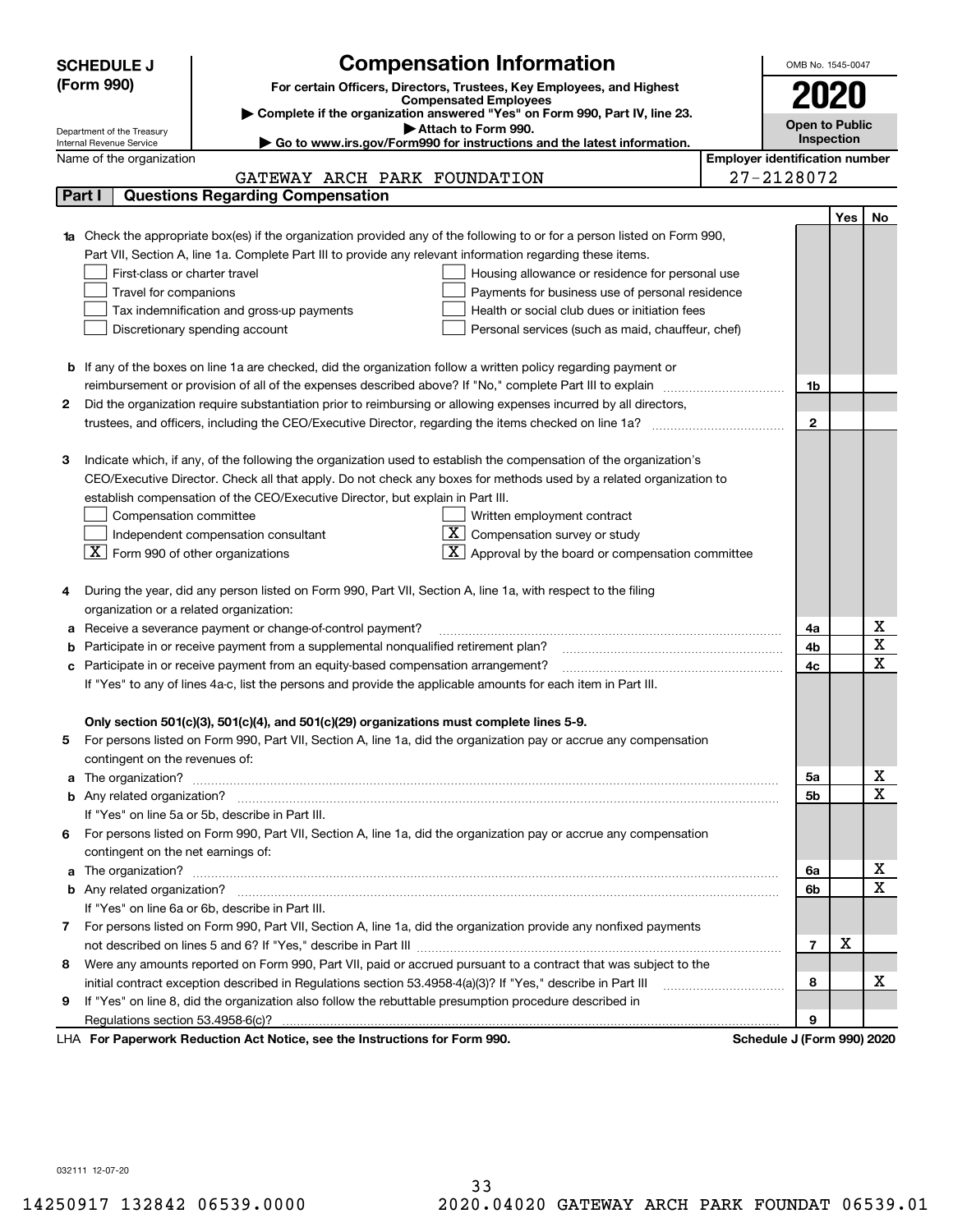27-2128072

## Schedule J (Form 990) 2020 GA'I'EWAY AKCH PAKK F'OUNDA'I'⊥ON Page<br>Part Ⅱ │Officers, Directors, Trustees, Key Employees, and Highest Compensated Employees. Use duplicate copies if additi

For each individual whose compensation must be reported on Schedule J, report compensation from the organization on row (i) and from related organizations, described in the instructions, on row (ii). Do not list any individuals that aren't listed on Form 990, Part VII.

**Note:**  The sum of columns (B)(i)-(iii) for each listed individual must equal the total amount of Form 990, Part VII, Section A, line 1a, applicable column (D) and (E) amounts for that individual.

| (A) Name and Title |                | (B) Breakdown of W-2 and/or 1099-MISC compensation |                                           |                                           | (C) Retirement and<br>other deferred | (D) Nontaxable<br>benefits | (E) Total of columns<br>$(B)(i)-(D)$ | (F) Compensation<br>in column (B)         |
|--------------------|----------------|----------------------------------------------------|-------------------------------------------|-------------------------------------------|--------------------------------------|----------------------------|--------------------------------------|-------------------------------------------|
|                    |                | (i) Base<br>compensation                           | (ii) Bonus &<br>incentive<br>compensation | (iii) Other<br>reportable<br>compensation | compensation                         |                            |                                      | reported as deferred<br>on prior Form 990 |
| (1) RYAN MCCLURE   | (i)            | 177,775.                                           | $\overline{0}$ .                          | $\overline{0}$ .                          | 7,400.                               | 11,445.                    | 196,620.                             | 0.                                        |
| EXECUTIVE DIRECTOR | (ii)           | $\overline{0}$ .                                   | $\overline{0}$ .                          | $\overline{0}$ .                          | $\overline{0}$ .                     | $\overline{0}$ .           | $\overline{0}$ .                     | $\overline{0}$ .                          |
|                    | (i)            |                                                    |                                           |                                           |                                      |                            |                                      |                                           |
|                    | <u>(ii)</u>    |                                                    |                                           |                                           |                                      |                            |                                      |                                           |
|                    | (i)            |                                                    |                                           |                                           |                                      |                            |                                      |                                           |
|                    | <u>(ii)</u>    |                                                    |                                           |                                           |                                      |                            |                                      |                                           |
|                    | (i)            |                                                    |                                           |                                           |                                      |                            |                                      |                                           |
|                    | <u>(ii)</u>    |                                                    |                                           |                                           |                                      |                            |                                      |                                           |
|                    | (i)            |                                                    |                                           |                                           |                                      |                            |                                      |                                           |
|                    | <u>(ii)</u>    |                                                    |                                           |                                           |                                      |                            |                                      |                                           |
|                    | (i)            |                                                    |                                           |                                           |                                      |                            |                                      |                                           |
|                    | <u>(ii)</u>    |                                                    |                                           |                                           |                                      |                            |                                      |                                           |
|                    | $(\sf{i})$     |                                                    |                                           |                                           |                                      |                            |                                      |                                           |
|                    | (ii)           |                                                    |                                           |                                           |                                      |                            |                                      |                                           |
|                    | (i)<br>(ii)    |                                                    |                                           |                                           |                                      |                            |                                      |                                           |
|                    | (i)            |                                                    |                                           |                                           |                                      |                            |                                      |                                           |
|                    | (ii)           |                                                    |                                           |                                           |                                      |                            |                                      |                                           |
|                    | (i)            |                                                    |                                           |                                           |                                      |                            |                                      |                                           |
|                    | (ii)           |                                                    |                                           |                                           |                                      |                            |                                      |                                           |
|                    | (i)            |                                                    |                                           |                                           |                                      |                            |                                      |                                           |
|                    | <u>(ii)</u>    |                                                    |                                           |                                           |                                      |                            |                                      |                                           |
|                    | (i)            |                                                    |                                           |                                           |                                      |                            |                                      |                                           |
|                    | <u>(ii)</u>    |                                                    |                                           |                                           |                                      |                            |                                      |                                           |
|                    | (i)            |                                                    |                                           |                                           |                                      |                            |                                      |                                           |
|                    | <u>(ii)</u>    |                                                    |                                           |                                           |                                      |                            |                                      |                                           |
|                    | (i)            |                                                    |                                           |                                           |                                      |                            |                                      |                                           |
|                    | (ii)           |                                                    |                                           |                                           |                                      |                            |                                      |                                           |
|                    | (i)            |                                                    |                                           |                                           |                                      |                            |                                      |                                           |
|                    | <u>(ii)</u>    |                                                    |                                           |                                           |                                      |                            |                                      |                                           |
|                    | (i)            |                                                    |                                           |                                           |                                      |                            |                                      |                                           |
|                    | $\overline{}}$ |                                                    |                                           |                                           |                                      |                            |                                      |                                           |

**Schedule J (Form 990) 2020**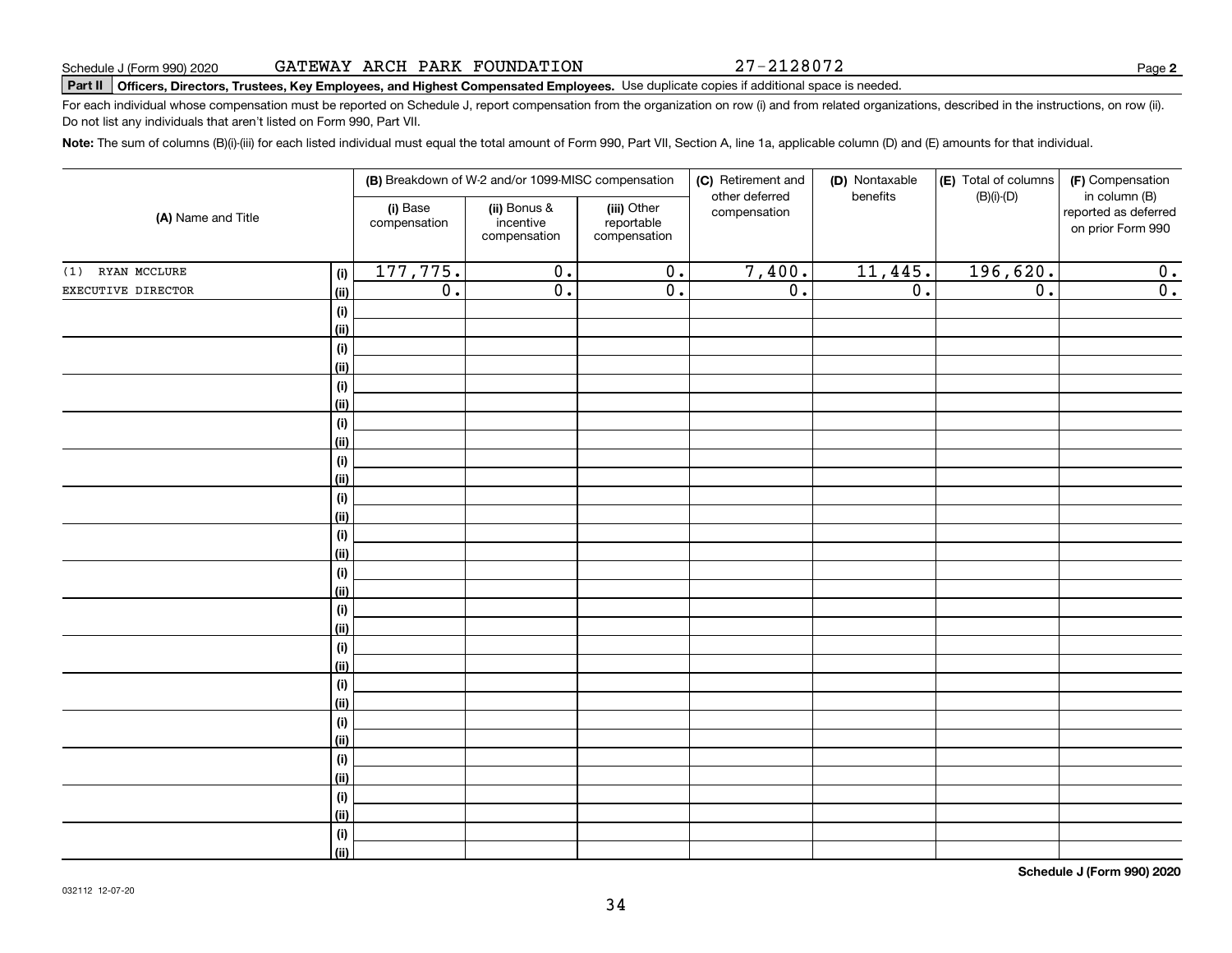#### **Part III Supplemental Information**

Schedule J (Form 990) 2020 GATEWAY ARCH PARK FOUNDATION<br>Part III Supplemental Information<br>Provide the information, explanation, or descriptions required for Part I, lines 1a, 1b, 3, 4a, 4b, 4c, 5a, 5b, 6a, 6b, 7, and 8, an

PART I, LINE 7:

ANNUALLY THE BOARD OF DIRECTORS APPROVES A POOL FROM WHICH BONUSES MAY BE

AWARDED. THE EXECUTIVE DIRECTOR MAY THEN USE THEIR JUDGEMENT TO AWARD

BONUSES TO THE STAFF.

**Schedule J (Form 990) 2020**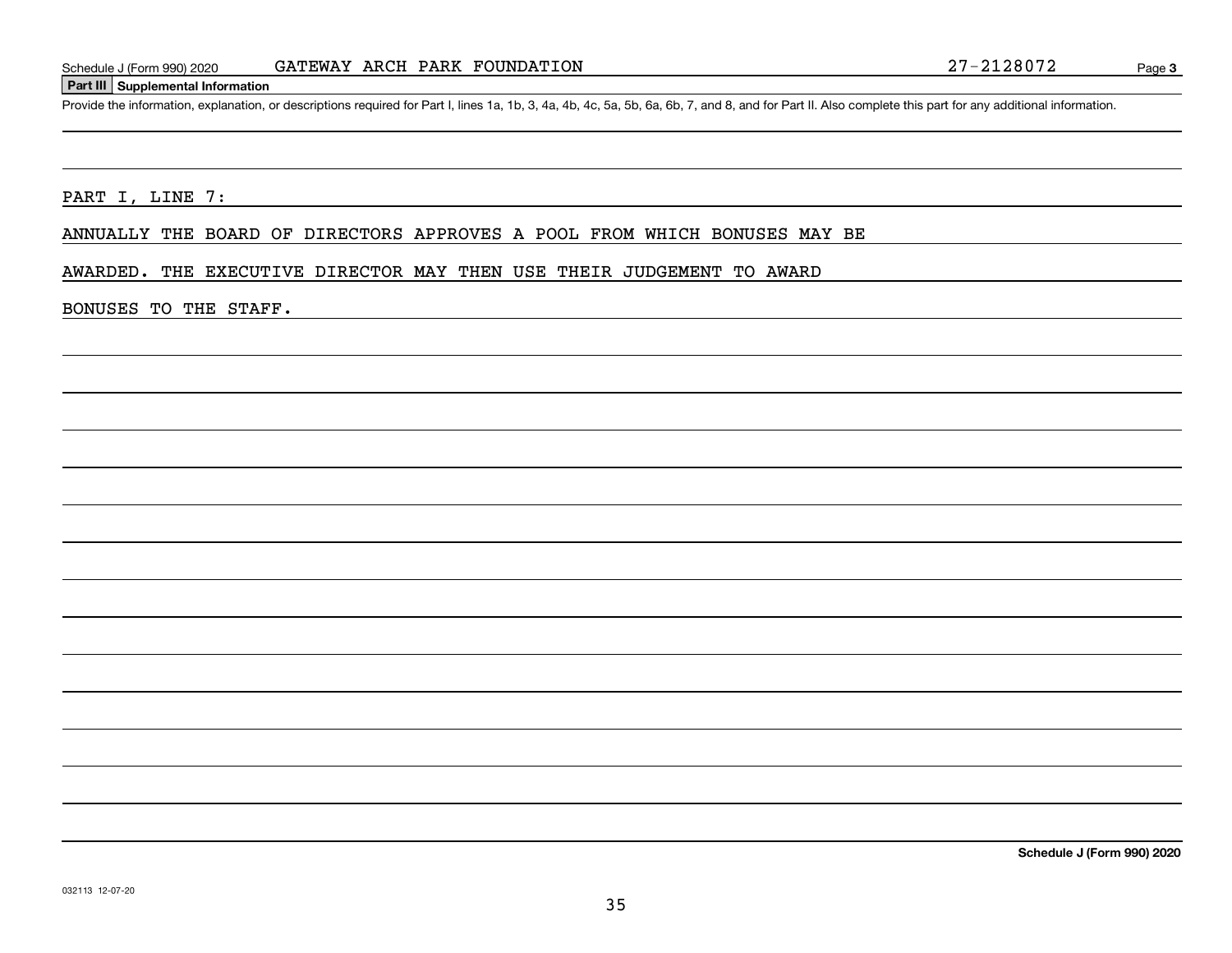**(Form 990 or 990-EZ)**

Department of the Treasury Internal Revenue Service Name of the organization

**Complete to provide information for responses to specific questions on SCHEDULE O Supplemental Information to Form 990 or 990-EZ**

**Form 990 or 990-EZ or to provide any additional information. | Attach to Form 990 or 990-EZ. | Go to www.irs.gov/Form990 for the latest information.**



GATEWAY ARCH PARK FOUNDATION  $\vert$  27-2128072

**Employer identification number**

FORM 990, PART I, LINE 1, DESCRIPTION OF ORGANIZATION MISSION:

THE FOUNDATION'S MISSION IS TO ENSURE THE GATEWAY ARCH, ITS GROUNDS,

NEIGHBORING PUBLIC SPACE AND ATTRACTIONS WILL BE A VITAL, WELCOMING,

WELL SUPPORTED RESOURCE FOR THE COMMUNITY AND NATION FOR DECADES TO COME.

FORM 990, PART III, LINE 1, DESCRIPTION OF ORGANIZATION MISSION: THE FOUNDATION IS PART OF THE PUBLIC-PRIVATE PARTNERSHIP FORMED TO FUND AND COORDINATE THE DESIGN AND DEVELOPMENT OF THE PROJECT TO TRANSFORM AND ENHANCE THE ARCH EXPERIENCE FOR EVERYONE. THE FOUNDATION SUPPORTS THE IMPLEMENTATION OF A TRANSFORMATIVE PLAN FOR THE GATEWAY ARCH GROUNDS AND MUSEUMS THROUGH COMMUNITY ENGAGEMENT, FUNDRAISING TO MEET PROJECT TIMELINES, AND ONGOING COLLABORATION WITH PUBLIC AND PRIVATE PARTNERS. THE PLAN OFFERS THE PEOPLE AND INSTITUTIONS THAT SUPPORT THE ST. LOUIS REGION AN OPPORTUNITY TO INVIGORATE THE JEWEL OF ST. LOUIS AND MAKE THE GATEWAY ARCH A DESTINATION OF CHOICE FOR GENERATIONS TO COME. WITH THE FOUNDATION'S EXPANDED OUTREACH THROUGH PROGRAMMING THESE NEWLY CREATED AND REIMAGINED SPACES, THE FOUNDATION HAS IMPLEMENTED NEW EVENTS ON THE GROUNDS TO BRING THE COMMUNITY TO THE AREA.

FORM 990, PART III, LINE 4A, PROGRAM SERVICE ACCOMPLISHMENTS:

PROJECT DESIGN AND CONSTRUCTION TO MAKE GATEWAY ARCH NATIONAL PARK MORE

ACCESSIBLE AND SAFER FOR EVERYONE TO EXPERIENCE BY CONNECTING AND

UNIFYING STREETSCAPES, ROADWAYS, THE RIVERSCAPE OF THE PARK AND

ADJACENT PORTIONS OF DOWNTOWN ST. LOUIS, THE MISSISSIPPI RIVER AND THE

RIVERFRONT. THE FOUNDATION CONTINUED PROGRESS ON THE OLD COURTHOUSE

032211 11-20-20 LHA For Paperwork Reduction Act Notice, see the Instructions for Form 990 or 990-EZ. Schedule O (Form 990 or 990-EZ) 2020 36

14250917 132842 06539.0000 2020.04020 GATEWAY ARCH PARK FOUNDAT 06539.01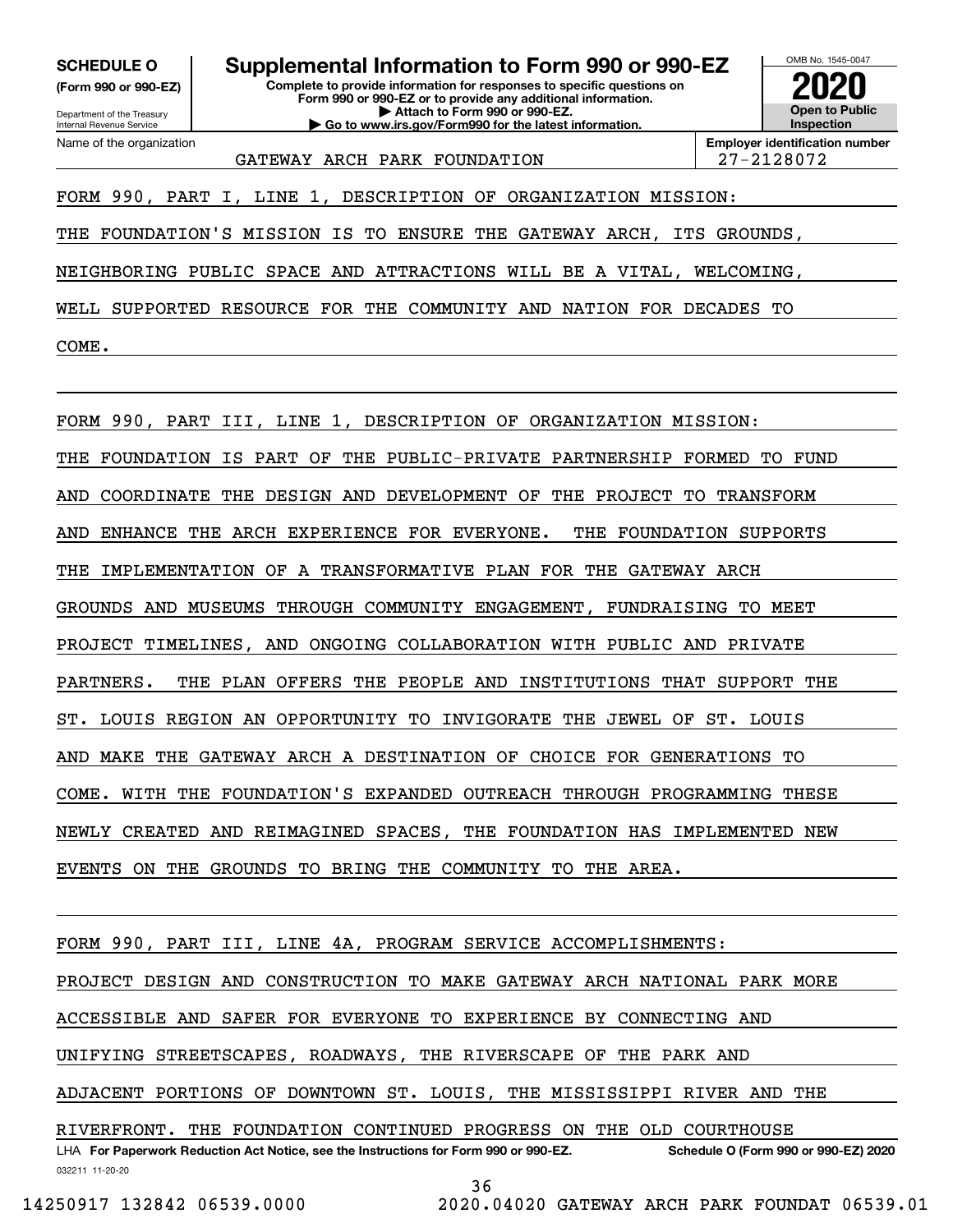| Schedule O (Form 990 or 990-EZ) 2020                                              | Page 2                                                              |  |  |  |  |  |  |  |  |
|-----------------------------------------------------------------------------------|---------------------------------------------------------------------|--|--|--|--|--|--|--|--|
| Name of the organization<br>GATEWAY ARCH PARK FOUNDATION                          | <b>Employer identification number</b><br>27-2128072                 |  |  |  |  |  |  |  |  |
| DESIGN AND EXHIBITS, PROVIDED OPERATIONS AND MAINTENANCE FUNDING FOR              |                                                                     |  |  |  |  |  |  |  |  |
| COMPLETED MUSEUM AND PARK PROJECT AREAS AND FOCUSED<br>THE                        | ON VIRTUAL                                                          |  |  |  |  |  |  |  |  |
| PROGRAMMING TO KEEP AUDIENCES ENGAGED IN DIVERSE DOWNTOWN EVENTS THEY             |                                                                     |  |  |  |  |  |  |  |  |
|                                                                                   | COULD NOT PHYSICALLY ATTEND THROUGHOUT THE 2020 YEAR. THESE VIRTUAL |  |  |  |  |  |  |  |  |
| <b>EVENTS</b><br>INCLUDED A SUNRISE YOGA SERIES WITH OVER 20,000 VIEWS, THE BLUES |                                                                     |  |  |  |  |  |  |  |  |
| THE ARCH SERIES WITH OVER 31,000 VIEWERS, A VETERAN'S DAY CONCERT<br>AТ           |                                                                     |  |  |  |  |  |  |  |  |
| WINTERFEST WITH LIGHTS IN THE DOWNTOWN AREA AND PROMOTED CURBSIDE<br>AND          |                                                                     |  |  |  |  |  |  |  |  |
| PICKUP FROM LOCAL BUSINESSES.                                                     |                                                                     |  |  |  |  |  |  |  |  |
|                                                                                   |                                                                     |  |  |  |  |  |  |  |  |
| FORM 990, PART VI, SECTION A, LINE 2:                                             |                                                                     |  |  |  |  |  |  |  |  |
| ANDREW TAYLOR IS THE UNCLE TO CAROLINE KINDLE-BETZ.                               |                                                                     |  |  |  |  |  |  |  |  |
|                                                                                   |                                                                     |  |  |  |  |  |  |  |  |
| FORM 990, PART VI, SECTION B, LINE 11B:                                           |                                                                     |  |  |  |  |  |  |  |  |
| IRS FORM 990, PREPARED BY CERTIFIED PUBLIC ACCOUNTANTS, WAS REVIEWED BY<br>THE    |                                                                     |  |  |  |  |  |  |  |  |
| FOUNDATION'S MANAGEMENT, ACCOUNTANT, AND BOARD CHAIR/TREASURER, AND<br>THE        |                                                                     |  |  |  |  |  |  |  |  |
| AUDIT AND FINANCE COMMITTEE PRIOR TO FILING.                                      | IT WAS ALSO DISTRIBUTED TO                                          |  |  |  |  |  |  |  |  |
| THE FULL BOARD OF DIRECTORS PRIOR TO FILING.                                      |                                                                     |  |  |  |  |  |  |  |  |
|                                                                                   |                                                                     |  |  |  |  |  |  |  |  |
| FORM 990, PART VI, SECTION B, LINE 12C:                                           |                                                                     |  |  |  |  |  |  |  |  |
| IN ACCORDANCE WITH THE FOUNDATION'S CONFLICT OF INTEREST POLICY, ALL BOARD        |                                                                     |  |  |  |  |  |  |  |  |
| MEMBERS AND KEY EMPLOYEES ARE REQUIRED TO ANNUALLY SIGN A STATEMENT               |                                                                     |  |  |  |  |  |  |  |  |
| DISCLOSING ANY KNOWN INTERESTS THAT COULD GIVE RISE TO A POTENTIAL CONFLICT       |                                                                     |  |  |  |  |  |  |  |  |
| OF INTEREST.                                                                      |                                                                     |  |  |  |  |  |  |  |  |
|                                                                                   |                                                                     |  |  |  |  |  |  |  |  |
|                                                                                   |                                                                     |  |  |  |  |  |  |  |  |

THE COMPENSATION OF THE EXECUTIVE DIRECTOR AND OTHER KEY EMPLOYEES IS

REVIEWED AND APPROVED IN ADVANCE BY THE FOUNDATION'S BOARD OF DIRECTORS OR

032212 11-20-20 **Schedule O (Form 990 or 990-EZ) 2020** A DELEGATED COMMITTEE OF THE BOARD OF DIRECTORS (THE APPROVAL BODY) WHO DO 37

FORM 990, PART VI, SECTION B, LINE 15:

14250917 132842 06539.0000 2020.04020 GATEWAY ARCH PARK FOUNDAT 06539.01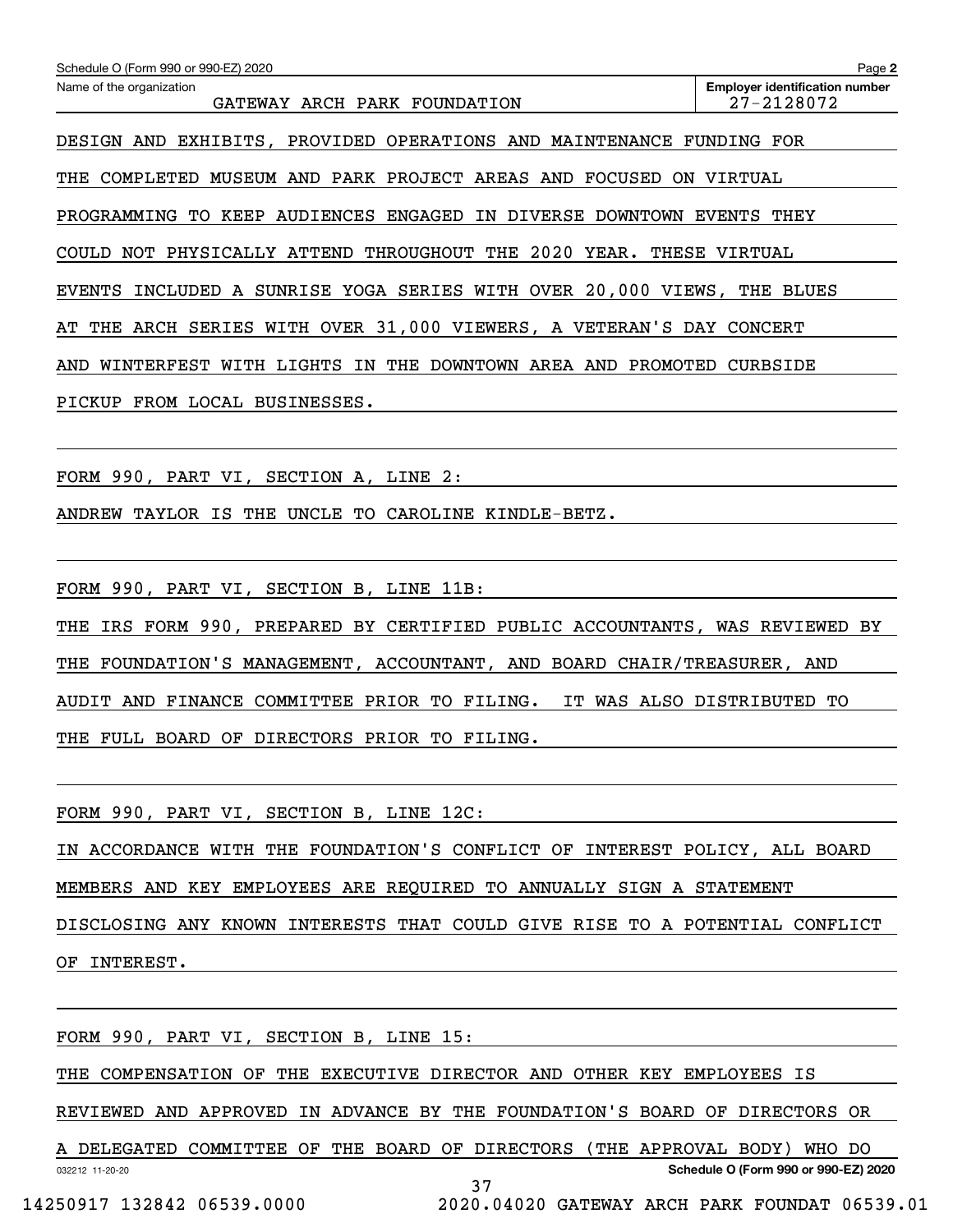| Schedule O (Form 990 or 990-EZ) 2020                                           | Page 2                                              |
|--------------------------------------------------------------------------------|-----------------------------------------------------|
| Name of the organization<br>GATEWAY ARCH PARK FOUNDATION                       | <b>Employer identification number</b><br>27-2128072 |
| NOT HAVE A CONFLICT OF INTEREST WITH RESPECT TO THE COMPENSATION               |                                                     |
| WHEN CONSIDERING COMPENSATION, THE APPROVAL BODY WILL RELY ON<br>ARRANGEMENT.  |                                                     |
| COMPARABILITY DATA THAT DEMONSTRATES THE FAIR MARKET VALUE OF THE              |                                                     |
| COMPENSATION IN QUESTION. THIS DATA MAY INCLUDE EXPERT COMPENSATION STUDIES    |                                                     |
| BY INDEPENDENT FIRMS, WRITTEN JOB OFFERS FOR POSITIONS AT SIMILAR              |                                                     |
| ORGANIZATIONS, DOCUMENTED TELEPHONE CALLS ABOUT SIMILAR POSITIONS AT BOTH      |                                                     |
| NONPROFIT AND FOR-PROFIT ORGANIZATIONS, AND INFORMATION OBTAINED FROM THE      |                                                     |
| IRS FORM 990 FILINGS OF SIMILAR ORGANIZATIONS. THE APPROVAL BODY MUST          |                                                     |
| ITS<br>DECISION AND HOW IT WAS REACHED<br>INCLUDING THE<br>DOCUMENT            | TERMS OF<br>THE                                     |
| COMPENSATION AND<br>THE DATE IT WAS APPROVED, THE MEMBERS OF THE APPROVAL BODY |                                                     |
| WERE PRESENT DURING THE DEBATE ON THE COMPENSATION THAT WAS APPROVED<br>WHO    |                                                     |
| THOSE WHO VOTED ON IT, THE COMPARABILITY DATA OBTAINED AND RELIED UPON<br>AND  |                                                     |
| AND HOW THE DATA WAS OBTAINED, AND ANY ACTIONS TAKEN WITH RESPECT TO           |                                                     |
| CONSIDERATION OF THE COMPENSATION BY ANYONE WHO IS OTHERWISE A MEMBER OF       |                                                     |
| THE APPROVAL BODY BUT WHO HAD A CONFLICT OF INTEREST WITH RESPECT TO THE       |                                                     |
| DECISION ON THE COMPENSATION.                                                  |                                                     |

FORM 990, PART VI, SECTION C, LINE 19:

MANAGEMENT AND/OR THE BOARD OF TRUSTEES WILL CONSIDER REQUESTS FOR GOVERNING DOCUMENTS, CONFLICT OF INTEREST POLICY AND FINANCIAL STATEMENTS ON A CASE BY CASE BASIS.

032212 11-20-20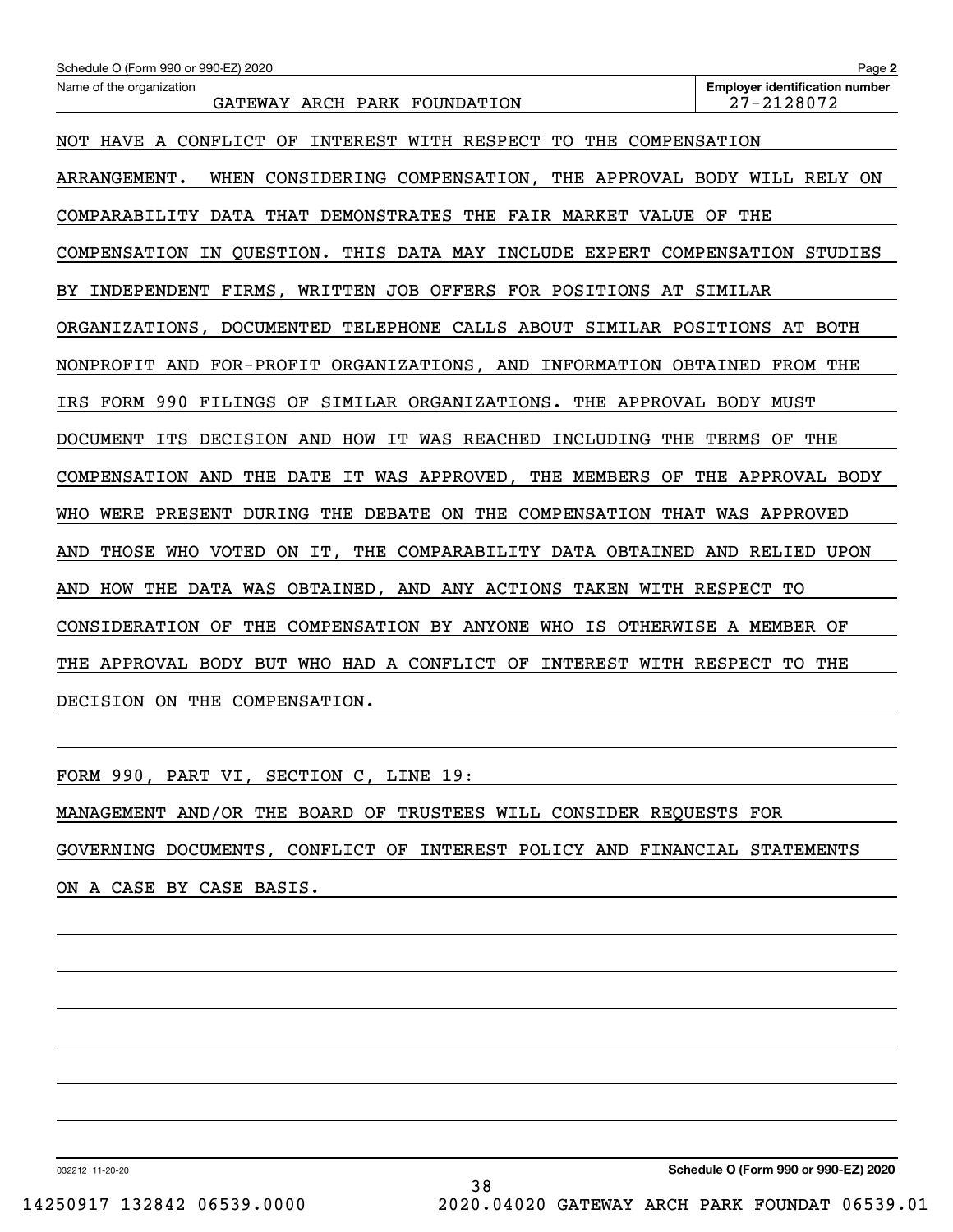|                |                                                        |       | EXTENDED TO NOVEMBER 15, 2021                                                                                                                                                     |                |                                                               |
|----------------|--------------------------------------------------------|-------|-----------------------------------------------------------------------------------------------------------------------------------------------------------------------------------|----------------|---------------------------------------------------------------|
|                | Form $990 - T$                                         |       | <b>Exempt Organization Business Income Tax Return</b>                                                                                                                             |                | OMB No. 1545-0047                                             |
|                |                                                        |       | (and proxy tax under section 6033(e))                                                                                                                                             |                |                                                               |
|                |                                                        |       | For calendar year 2020 or other tax year beginning<br>and ending                                                                                                                  |                | 2020                                                          |
|                | Department of the Treasury<br>Internal Revenue Service |       | Go to www.irs.gov/Form990T for instructions and the latest information.<br>bo not enter SSN numbers on this form as it may be made public if your organization is a $501(c)(3)$ . |                | Open to Public Inspection for<br>501(c)(3) Organizations Only |
|                | Check box if<br>address changed.                       |       | Name of organization ( $\Box$ Check box if name changed and see instructions.)                                                                                                    |                | DEmployer identification number                               |
|                | <b>B</b> Exempt under section                          | Print | GATEWAY ARCH PARK FOUNDATION                                                                                                                                                      |                | 27-2128072                                                    |
|                | $\boxed{\mathbf{X}}$ 501(c)(3                          | 0ľ    | Number, street, and room or suite no. If a P.O. box, see instructions.                                                                                                            |                | F Group exemption number<br>(see instructions)                |
|                | 220(e)<br>408(e)                                       | Type  | ONE MEMORIAL DRIVE, NO. 700                                                                                                                                                       |                |                                                               |
|                | 408A<br>530(a)                                         |       | City or town, state or province, country, and ZIP or foreign postal code                                                                                                          |                |                                                               |
|                | 529(a)<br>529S                                         |       | ST. LOUIS, MO 63102                                                                                                                                                               | lE.            | Check box if                                                  |
|                |                                                        |       | 69,982,129.<br>C Book value of all assets at end of year                                                                                                                          |                | an amended return.                                            |
| G              | Check organization type $\blacktriangleright$          |       | $\boxed{\textbf{X}}$ 501(c) corporation<br>$501(c)$ trust<br>$401(a)$ trust<br>Other trust                                                                                        |                | Applicable reinsurance entity                                 |
| н.             | Check if filing only to $\blacktriangleright$          |       | Claim credit from Form 8941<br>Claim a refund shown on Form 2439                                                                                                                  |                |                                                               |
|                |                                                        |       |                                                                                                                                                                                   |                |                                                               |
| J              |                                                        |       | Enter the number of attached Schedules A (Form 990-T)                                                                                                                             |                |                                                               |
| Κ              |                                                        |       | During the tax year, was the corporation a subsidiary in an affiliated group or a parent-subsidiary controlled group?                                                             |                | $\boxed{\text{X}}$ No<br>Yes                                  |
|                |                                                        |       | If "Yes," enter the name and identifying number of the parent corporation.                                                                                                        |                |                                                               |
|                |                                                        |       | Telephone number $\triangleright$ 314-881-2015<br>The books are in care of $\blacktriangleright$ JANIS COOPER<br><b>Total Unrelated Business Taxable Income</b>                   |                |                                                               |
| Part I         |                                                        |       |                                                                                                                                                                                   |                |                                                               |
| 1              |                                                        |       | Total of unrelated business taxable income computed from all unrelated trades or businesses (see                                                                                  |                |                                                               |
|                | instructions)                                          |       |                                                                                                                                                                                   | 1              | $0$ .                                                         |
| $\mathbf{2}$   | Reserved                                               |       |                                                                                                                                                                                   | $\mathbf{2}$   |                                                               |
| 3              | Add lines 1 and 2                                      |       |                                                                                                                                                                                   | 3              | 0.                                                            |
| 4              |                                                        |       | Charitable contributions (see instructions for limitation rules)                                                                                                                  | 4<br>5         |                                                               |
| 5              |                                                        |       |                                                                                                                                                                                   | 6              |                                                               |
| 6              |                                                        |       | Deduction for net operating loss. See instructions                                                                                                                                |                |                                                               |
| $\overline{7}$ | Subtract line 6 from line 5                            |       | Total of unrelated business taxable income before specific deduction and section 199A deduction.                                                                                  | 7              |                                                               |
| 8              |                                                        |       | Specific deduction (generally \$1,000, but see instructions for exceptions) manufactions and the substitution of                                                                  | 8              | 1,000.                                                        |
| 9              |                                                        |       | Trusts. Section 199A deduction. See instructions                                                                                                                                  | 9              |                                                               |
| 10             | Total deductions. Add lines 8 and 9                    |       |                                                                                                                                                                                   | 10             | 1,000.                                                        |
| 11             |                                                        |       | Unrelated business taxable income. Subtract line 10 from line 7. If line 10 is greater than line 7,                                                                               |                |                                                               |
|                | enter zero                                             |       |                                                                                                                                                                                   | 11             | $0$ .                                                         |
| Part II        | <b>Tax Computation</b>                                 |       |                                                                                                                                                                                   |                |                                                               |
| 1              |                                                        |       |                                                                                                                                                                                   | 1.             | $\overline{\mathbf{0}}$ .                                     |
| 2              |                                                        |       | Trusts taxable at trust rates. See instructions for tax computation. Income tax on the amount on                                                                                  |                |                                                               |
|                | Part I, line 11 from:                                  |       | Tax rate schedule or                                                                                                                                                              | $\mathbf{2}$   |                                                               |
| з              | Proxy tax. See instructions                            |       |                                                                                                                                                                                   | 3              |                                                               |
| 4              | Other tax amounts. See instructions                    |       |                                                                                                                                                                                   | 4              |                                                               |
| 5              | Alternative minimum tax (trusts only)                  |       |                                                                                                                                                                                   | 5              |                                                               |
| 6              |                                                        |       | Tax on noncompliant facility income. See instructions                                                                                                                             | 6              |                                                               |
| 7              |                                                        |       | <b>Total.</b> Add lines 3 through 6 to line 1 or 2, whichever applies                                                                                                             | $\overline{7}$ | 0.                                                            |
| LHA            |                                                        |       | For Paperwork Reduction Act Notice, see instructions.                                                                                                                             |                | Form 990-T (2020)                                             |

023701 02-02-21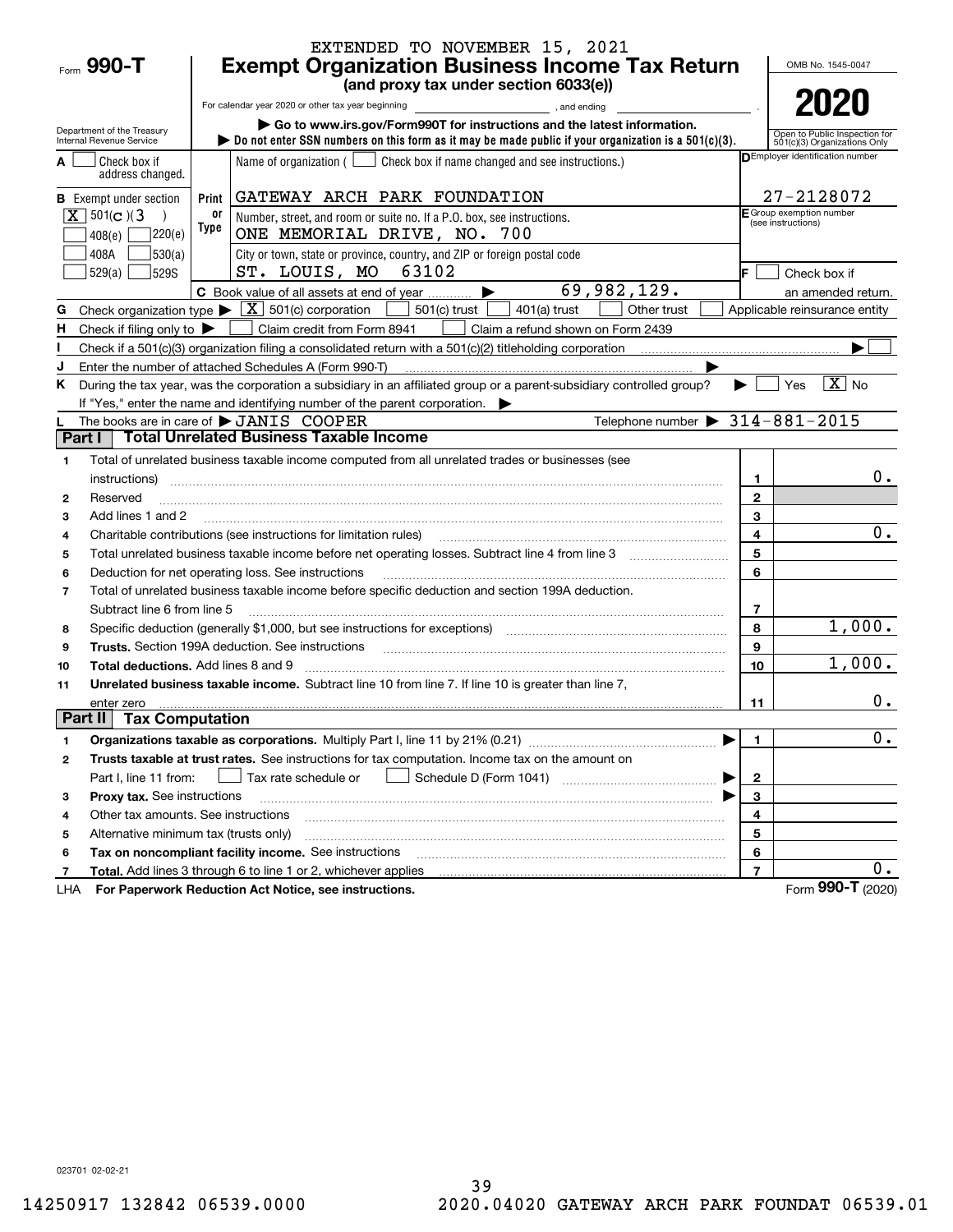|                 | Form 990-T (2020)                                                                                                                         |              |     | Page 2 |
|-----------------|-------------------------------------------------------------------------------------------------------------------------------------------|--------------|-----|--------|
| <b>Part III</b> | <b>Tax and Payments</b>                                                                                                                   |              |     |        |
| 1a              | Foreign tax credit (corporations attach Form 1118; trusts attach Form 1116) [[[[[[[[[[[[[[[[[[[[[[[[<br>1a                                |              |     |        |
| b               | Other credits (see instructions)<br>1b                                                                                                    |              |     |        |
| c               | 1c                                                                                                                                        |              |     |        |
| d               | 1 <sub>d</sub><br>Credit for prior year minimum tax (attach Form 8801 or 8827)                                                            |              |     |        |
| е               |                                                                                                                                           | 1e           |     |        |
| 2               | Subtract line 1e from Part II, line 7                                                                                                     | $\mathbf{2}$ |     | 0.     |
| 3               | Form 8611<br>Form 4255<br>Form 8697<br>Form 8866<br>Other taxes. Check if from:<br>$\mathbf{I}$                                           |              |     |        |
|                 | Other (attach statement)                                                                                                                  | 3            |     |        |
| 4               | Check if includes tax previously deferred under<br>Total tax. Add lines 2 and 3 (see instructions).                                       |              |     |        |
|                 | section 1294. Enter tax amount here                                                                                                       | 4            |     | $0$ .  |
| 5               | 2020 net 965 tax liability paid from Form 965-A or Form 965-B, Part II, column (k), line 4                                                | 5            |     | 0.     |
| 6a              | Payments: A 2019 overpayment credited to 2020 [11] [11] maximum materials: A 2019 overpayment credited to 2020<br>6a                      |              |     |        |
| b               | 2020 estimated tax payments. Check if section 643(g) election applies $\blacktriangleright$<br>6b                                         |              |     |        |
| c               | Tax deposited with Form 8868<br>6с                                                                                                        |              |     |        |
| d               | Foreign organizations: Tax paid or withheld at source (see instructions) [<br>6d                                                          |              |     |        |
| e               | 6e                                                                                                                                        |              |     |        |
| f               | Credit for small employer health insurance premiums (attach Form 8941) [11, 2006]<br>6f                                                   |              |     |        |
| g               | Other credits, adjustments, and payments:   Form 2439                                                                                     |              |     |        |
|                 | <u> 1999 - Francis III e pre</u><br>Other $\overline{\hspace{1cm}}$ Total $\blacktriangleright$ $\overline{\hspace{1cm}}$ 6g<br>Form 4136 |              |     |        |
| 7               |                                                                                                                                           | 7            |     |        |
| 8               | Estimated tax penalty (see instructions). Check if Form 2220 is attached                                                                  | 8            |     |        |
| 9               | Tax due. If line 7 is smaller than the total of lines 4, 5, and 8, enter amount owed <b>Face and Conservers</b> in the                    | 9            |     |        |
| 10              |                                                                                                                                           | 10           |     |        |
| 11              | Enter the amount of line 10 you want: Credited to 2021 estimated tax<br>Refunded $\blacktriangleright$                                    | 11           |     |        |
| Part IV         | <b>Statements Regarding Certain Activities and Other Information</b> (see instructions)                                                   |              |     |        |
| 1               | At any time during the 2020 calendar year, did the organization have an interest in or a signature or other authority                     |              | Yes | No     |
|                 | over a financial account (bank, securities, or other) in a foreign country? If "Yes," the organization may have to file                   |              |     |        |
|                 | FinCEN Form 114, Report of Foreign Bank and Financial Accounts. If "Yes," enter the name of the foreign country                           |              |     |        |
|                 | here $\blacktriangleright$                                                                                                                |              |     | х      |
| 2               | During the tax year, did the organization receive a distribution from, or was it the grantor of, or transferor to, a                      |              |     |        |
|                 |                                                                                                                                           |              |     | Х      |
|                 | If "Yes," see instructions for other forms the organization may have to file.                                                             |              |     |        |
| 3               | Enter the amount of tax-exempt interest received or accrued during the tax year manufactured $\bullet$ \$                                 |              |     |        |
| 4a              | Did the organization change its method of accounting? (see instructions)                                                                  |              |     | x      |
| b               | If 4a is "Yes," has the organization described the change on Form 990, 990-EZ, 990-PF, or Form 1128? If "No,"                             |              |     |        |
|                 | explain in Part V                                                                                                                         |              |     |        |
| <b>Part V</b>   | <b>Supplemental Information</b>                                                                                                           |              |     |        |

Provide the explanation required by Part IV, line 4b. Also, provide any other additional information. See instructions.

| Sign             | Under penalties of perjury, I declare that I have examined this return, including accompanying schedules and statements, and to the best of my knowledge and belief, it is true,<br>correct, and complete. Declaration of preparer (other than taxpayer) is based on all information of which preparer has any knowledge. |                      |                             |               |    |                                                                                                                               |
|------------------|---------------------------------------------------------------------------------------------------------------------------------------------------------------------------------------------------------------------------------------------------------------------------------------------------------------------------|----------------------|-----------------------------|---------------|----|-------------------------------------------------------------------------------------------------------------------------------|
| <b>Here</b>      | Signature of officer                                                                                                                                                                                                                                                                                                      | Date                 | EXECUTIVE DIRECTOR<br>Title |               |    | May the IRS discuss this return with<br>the preparer shown below (see<br>$\overline{\text{X}}$<br>instructions)?<br>Yes<br>No |
|                  | Print/Type preparer's name                                                                                                                                                                                                                                                                                                | Preparer's signature | Date                        | Check         | if | PTIN                                                                                                                          |
| Paid<br>Preparer | KIMBERLY<br>RYAN<br>A                                                                                                                                                                                                                                                                                                     |                      |                             | self-emploved |    | P00829977                                                                                                                     |
| <b>Use Only</b>  | Firm's name RUBINBROWN<br>LLP                                                                                                                                                                                                                                                                                             | Firm's EIN ▶         |                             | 43-0765316    |    |                                                                                                                               |
|                  | <b>NORTH</b><br>ONE                                                                                                                                                                                                                                                                                                       | <b>BRENTWOOD</b>     |                             |               |    |                                                                                                                               |
|                  | LOUIS,<br>SAINT<br>Firm's address $\blacktriangleright$                                                                                                                                                                                                                                                                   | 63105<br>MO.         |                             | Phone no.     |    | $290 - 3300$<br>(314)                                                                                                         |
|                  |                                                                                                                                                                                                                                                                                                                           |                      |                             |               |    | Form 990-T (2020)                                                                                                             |

023711 02-02-21